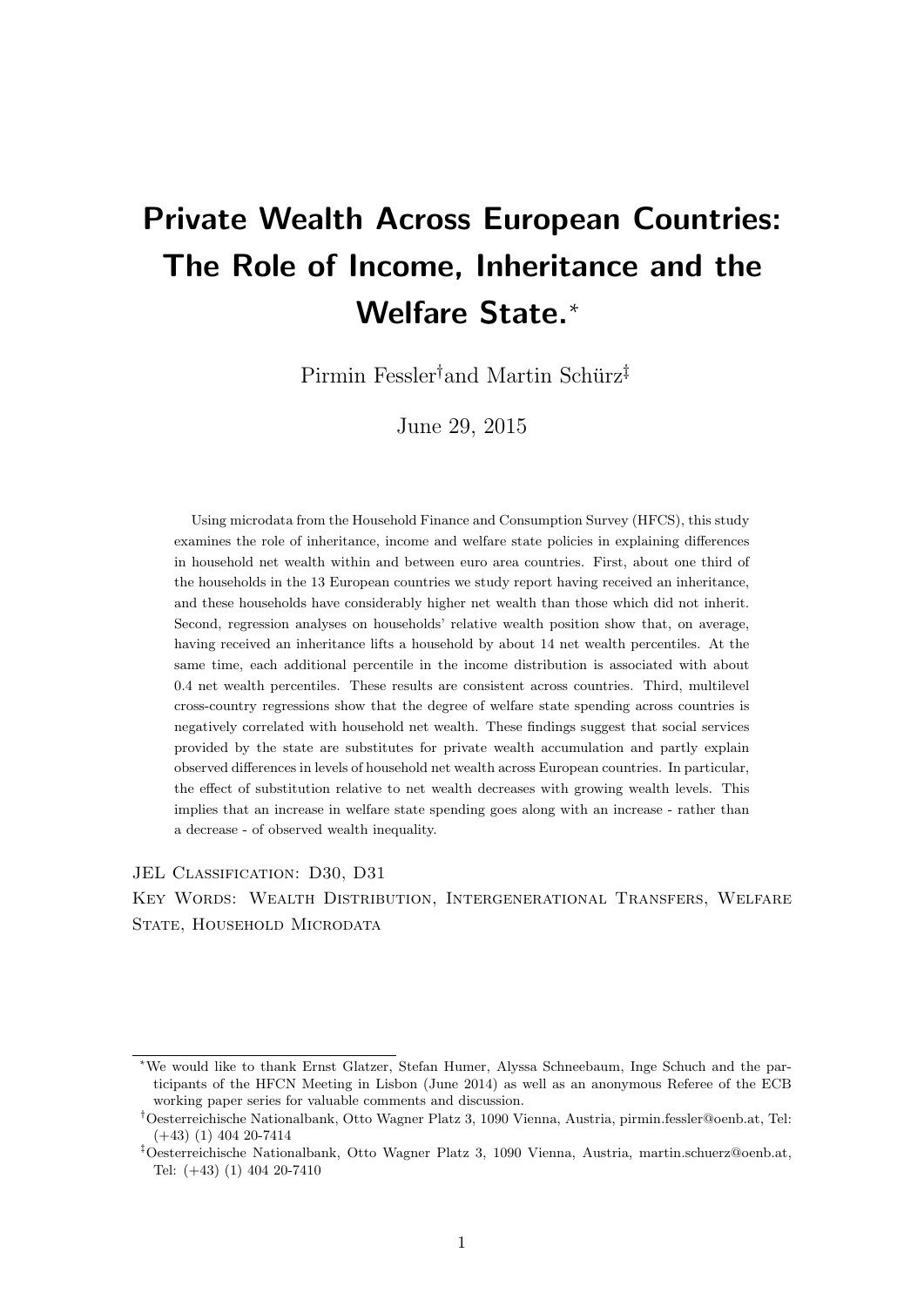## Non-technical summary

We study the role of inheritance, income and welfare state policies in explaining differences in household net wealth within and between euro area countries.

Across all euro area countries, inheritance plays a decisive role in defining the relative position of households in the distribution of wealth. Heir households hold substantially higher net wealth levels than their non-heir counterparts. This finding holds along different household types as well as along the entire net wealth distribution. Besides controlling for a large set of socioeconomic characteristics of households, we also apply very flexible controls of household structure based on the number of household members as well as possible combinations of age and gender categories. Using methods from the decomposition literature, we compare heir households to their non-heir counterparts. The difference in net wealth reaches about  $\epsilon$ 100,000 at the median level of net wealth and increases beyond  $\in$ 1 million at the 99<sup>th</sup> percentile of the net wealth distribution. These values are considerable, as net wealth of heir households is about  $\epsilon$ 210,000 at the median and about  $\epsilon$ 3,000,000 at the 99<sup>th</sup> percentile.

We focus on the households' relative position with regard to other households as opposed to the households' absolute wealth or income values. We prefer this approach because one's relative position in a society is decisive for social status and questions of richness and poverty, which are relative phenomena. It is also statistically more robust as it is less exposed to measurement error. On average, an intergenerational transfer lifts a household by 14 net wealth percentiles, while an additional percentile in the income distribution is associated with 0.4 net wealth percentiles. Receiving an intergenerational transfer is therefore a higher contributor to net wealth, being equivalent to an income increase that leads to a new rank in the income distribution about 35 percentiles higher. This relative importance of intergenerational transfers versus income position varies from about 25 (the lowest, in Slovakia) to 52 (the highest, in Austria) income percentiles, being equivalent to an intergenerational transfer.

Another key finding of the paper is the importance of the welfare state for the distribution of wealth. An effective and well-developed welfare state goes hand in hand with lower levels of private wealth. The measured inequality of wealth is higher in countries with a relatively more developed welfare state. Why is this the case? The substitution effect of welfare state expenditures with regard to private wealth holdings is significant along the full net wealth distribution, but is relatively lower at higher levels of net wealth. Given an increase in welfare state expenditure, the percentage decrease in net wealth of poorer households is relatively stronger than for households in the upper part of the wealth distribution. This finding implies that given an increase of welfare state expenditure, wealth inequality measured by standard relative inequality measures, such as the Gini-coefficient,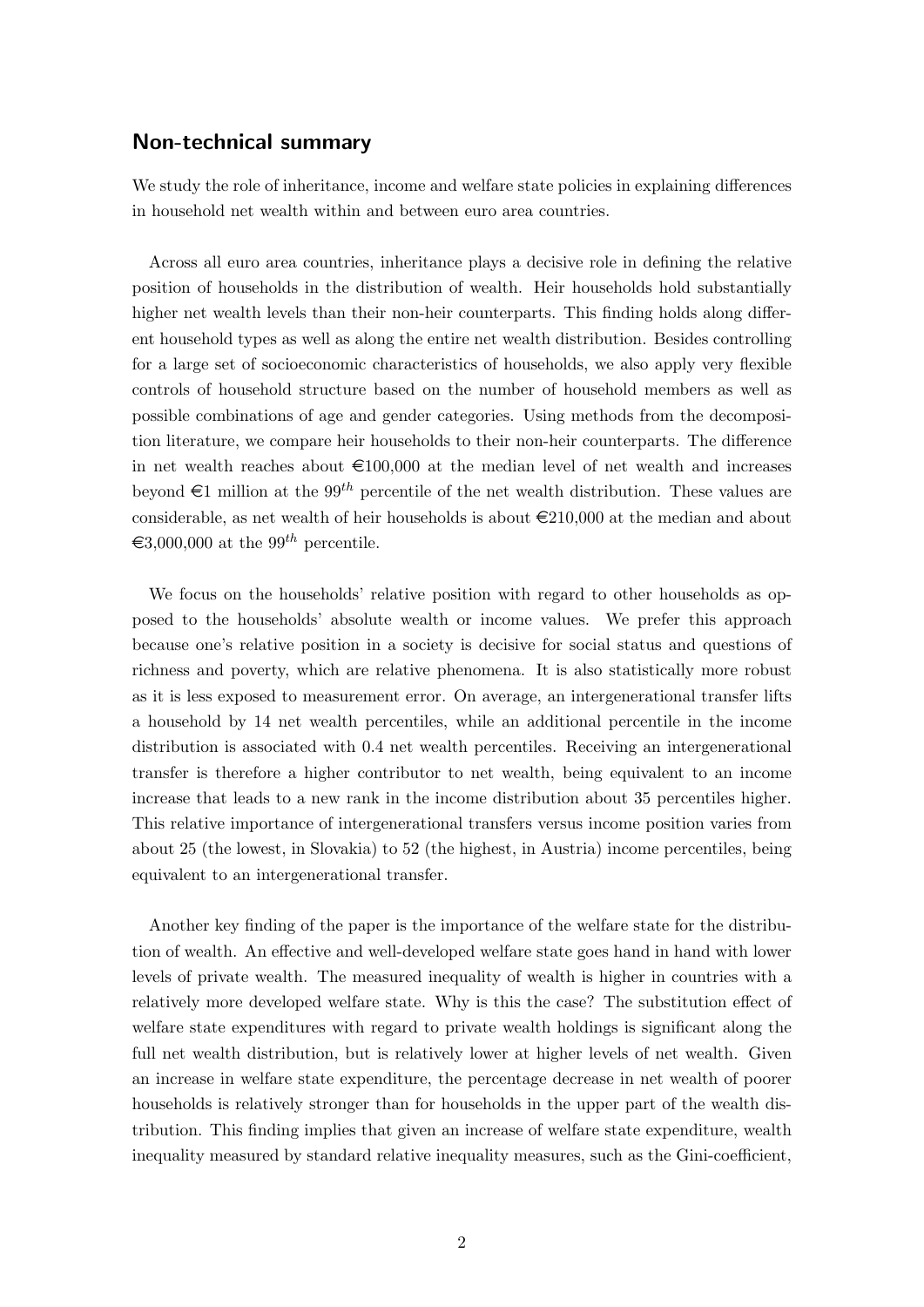will increase. We also illustrate that the effects on net wealth that we find are in line with displacement effects found in the literature, even under an assumption of strongly increasing displacement effects along the wealth distribution for which there is some support in the literature [\(Engelhardt and Kumar, 2011\)](#page-31-0).

Characterizing "welfare" and "well-being" of individuals is often the ultimate goal of inequality analyses of income, consumption and wealth. Even in an elaborate approach where a variety of such measures is used and different dimensions are taken into account, cross-country comparisons are especially difficult. Public spending affects households across the income and wealth distributions differently. More public expenditure can go along with more inequality of private wealth in the short run. Welfare state policies influence long term inequality through different channels. Positive effects on social mobility might lead to lower inequality in the long term.

State social security tends to be a substitute for low risk assets. Therefore while for the poor this allows more consumption and permits less precautionary savings it might likely allow the wealthy to take more risk in their private wealth portfolios and reduce the less risky part, leading to higher returns on the portfolios of wealthier households. The withdrawal of the welfare state since the 1970s and the rise of the importance of private wealth, which also leads to the rising importance of inheritances [\(Piketty, 2011\)](#page-32-0), are two sides of the same coin. They both increase the concentration of power in our democracies, a function of wealth which is reserved for the very top of the distribution.

More research is necessary to understand the complex mechanisms between public welfare and private wealth and their different relevance across the wealth distribution. This is not only of great importance for the individual but for our societies and our political systems as a whole.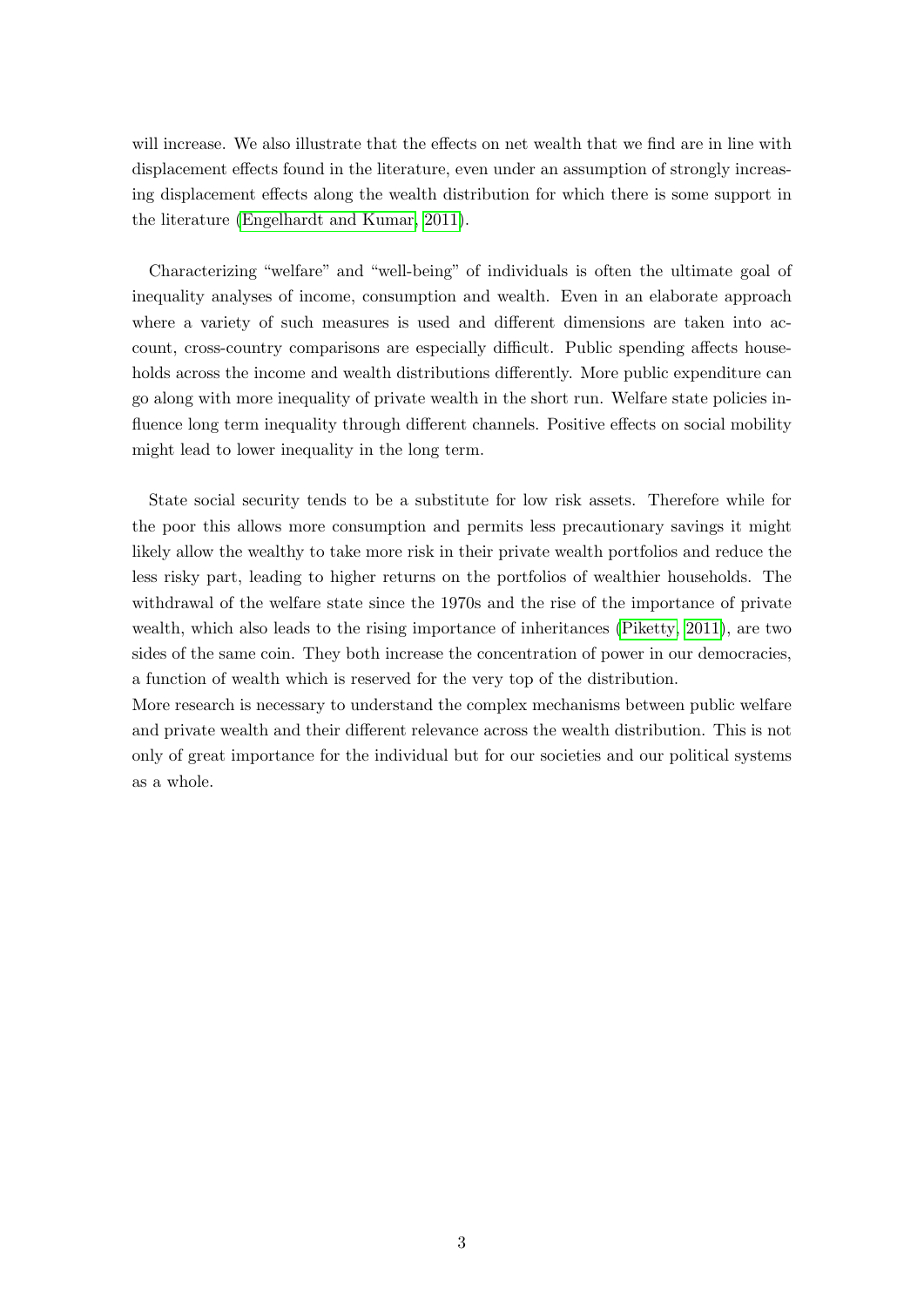## 1. Introduction

In his recent book "Capital in the Twenty-First Century," [Piketty](#page-32-1) [\(2013\)](#page-32-1) argues that since the rate of return on capital is generally higher than the growth rate of the economy under capitalism, income loses importance as the critical source of wealth over time, while  $inheritances<sup>1</sup>$  $inheritances<sup>1</sup>$  $inheritances<sup>1</sup>$  become increasingly important. He proposes that, for the sake of democracy and to prevent extensive capital concentration, a tax on wealth ought to be implemented to slow down this process.

Using administrative tax data, [Piketty](#page-32-1) [\(2013\)](#page-32-1) and others extensively document the evolution of the concentration of income [\(Alvaredo, Atkinson, Piketty, and Saez, 2013\)](#page-31-1) and inheritances [\(Piketty, 2011\)](#page-32-0) as a source of flows into wealth as well as the stock of wealth itself [\(Kopczuk and Saez, 2004\)](#page-32-2). Using tax data is advantageous in that they provide good coverage of information for the wealthiest households and cover a long period of time. Such data often fail to provide any additional micro-level information on the individuals and households paying the taxes, which would be necessary to investigate joint distributions.

Survey data, on the other hand, provide a large amount of information on the characteristics of individual observations. These data are used in many studies concerned with wealth, income, and inheritances, and studies which link these important socioeconomic variables to each other. In a recent contribution [Wolff and Gittleman](#page-32-3) [\(2013\)](#page-32-3) summarize the relevant theoretical and empirical literature extensively. Only relatively few studies discuss wealth, income, and inheritances from a cross-country comparative perspective, largely due to the lack of appropriate data to do so.

[Semyonov and Lewin-Epstein](#page-32-4) [\(2013\)](#page-32-4) used the Survey for Health, Aging and Retirement in Europe (SHARE), the Health and Retirement Study (HRS) for the US, and the English Longitudinal Study of Aging (ELSA) for the UK to investigate the determinants of wealth for the elderly to compare the accumulation process across countries. They find that there are considerable differences in the distribution of net wealth across Europe and compared to the US. Income and inheritances impact net wealth in a very similar way across countries, however. At the same time, they do not find any systematic association between country level characteristics and net wealth or the way net wealth is accumulated.

In the present study, we investigate the relationship between income, inheritances, and the welfare state in households with members of all ages, not just those over 50 as in [Semy](#page-32-4)[onov and Lewin-Epstein](#page-32-4) [\(2013\)](#page-32-4). We use the Household Finance and Consumption Survey (HFCS), which is an a priori harmonized dataset with a focus on the household balance sheet. Controlling for a rich set of covariates and using methods from the decomposition literature, we show that heir-households hold substantially higher net wealth levels than their non-heir counterparts. On average, an intergenerational transfer lifts a household by 14 net wealth percentiles, while an additional percentile in the income distribution

<span id="page-3-0"></span><sup>1</sup>Throughout the paper we use the term inheritance to refer to any type of intergenerational transfers such as inheritances or gifts.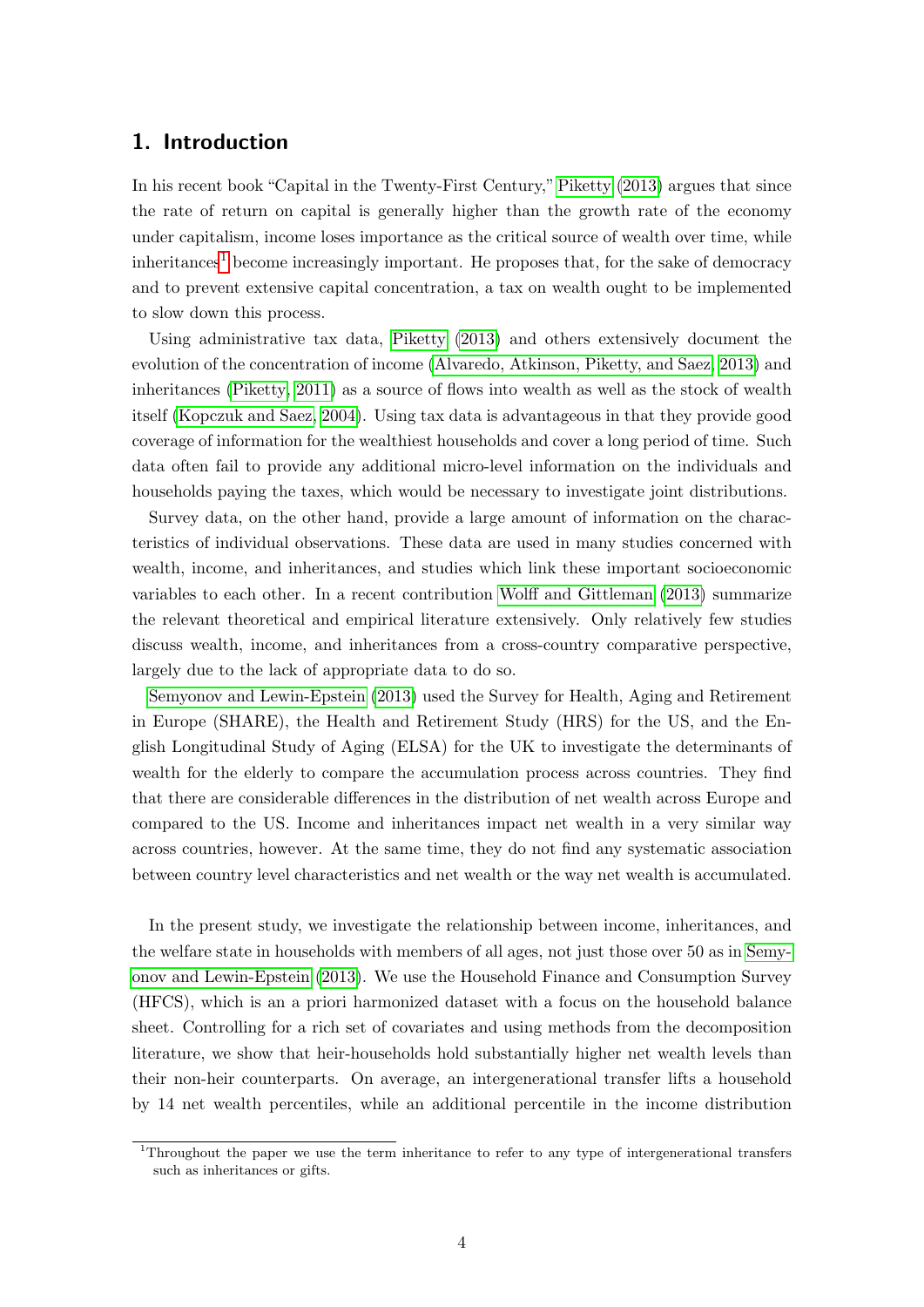is associated with 0.4 net wealth percentiles. Receiving an intergenerational transfer is therefore a higher contributor to net wealth, being equivalent to an income increase that leads to a new rank in the income distribution about 35 percentiles higher. Along with this contribution, we employ multilevel cross-country regression to show that welfare state expenditures , such as pension, social security, or labor market expenditures, are substitutes for private wealth. In that vein our contribution also relates to the literature dealing with displacement effects between social security and private wealth originated by the seminal contribution of [Feldstein](#page-31-2) [\(1974\)](#page-31-2). Whereas [Feldstein](#page-31-2) [\(1974\)](#page-31-2) used aggregate time series data to show that a 1 dollar increase in social security wealth depresses private saving by about 40 cents, other recent contributions such as [Jappelli](#page-32-5) [\(1995\)](#page-32-5) and [Alessie, Angelini, and van](#page-31-3) [Santen](#page-31-3) [\(2013\)](#page-31-3) use household survey data to estimate similar substitution effects. Indeed we show that welfare state expenditures are substitutes for private wealth accumulation. The more insurance the state provides against the contingencies of life, the less need households have to accumulate wealth for precautionary reasons. That translates to relatively lower average net wealth holdings for households in countries with higher welfare state expenditures. Furthermore we show that given an increase in welfare state expenditure, the percentage decrease in net wealth of poorer households is relatively stronger than for households in the upper part of the wealth distribution. This suggests that an increase in welfare state activity goes along with an increase - rather than a decrease - of observed wealth inequality. We also illustrate that the effects on net wealth we establish are roughly in line with displacement effects found in the literature. Note, however, that our analysis deals with short rather than long term effects on wealth inequality. Welfare state policies might influence long term inequality through different channels. Possible effects on social mobility might for example lead to lower inequality in the long term.

We present the study as follows. Section [2](#page-5-0) contains conceptual reasoning about the definition and accumulation of wealth in general and discusses possible sources of difference in wealth accumulation across households and countries. Section [3](#page-9-0) describes the dataset employed and the important ways in which it differs from data which have been used in previous studies of household wealth accumulation. Section [4](#page-12-0) contains the main empirical analysis. We analyze the relationship between inheritances, income, welfare policies, and wealth in three steps. First, we compare the *absolute* wealth level of households who have inherited with those who have not inherited (section [4.1\)](#page-12-1). Second, we analyze how inheritances and income are related to a household's relative wealth position in a society (section [4.2\)](#page-17-0). In both cases, we control for household structure and other important determinants of wealth to determine the relationship between income/inheritances and wealth. Third, we incorporate the importance of the findings in subsections [4.1](#page-12-1) and [4.2](#page-17-0) to examine the relation between country level welfare state expenditure and the level of household wealth in different countries in subsection [4.3.](#page-21-0) Section [5](#page-29-0) derives four stylized facts from the findings and concludes.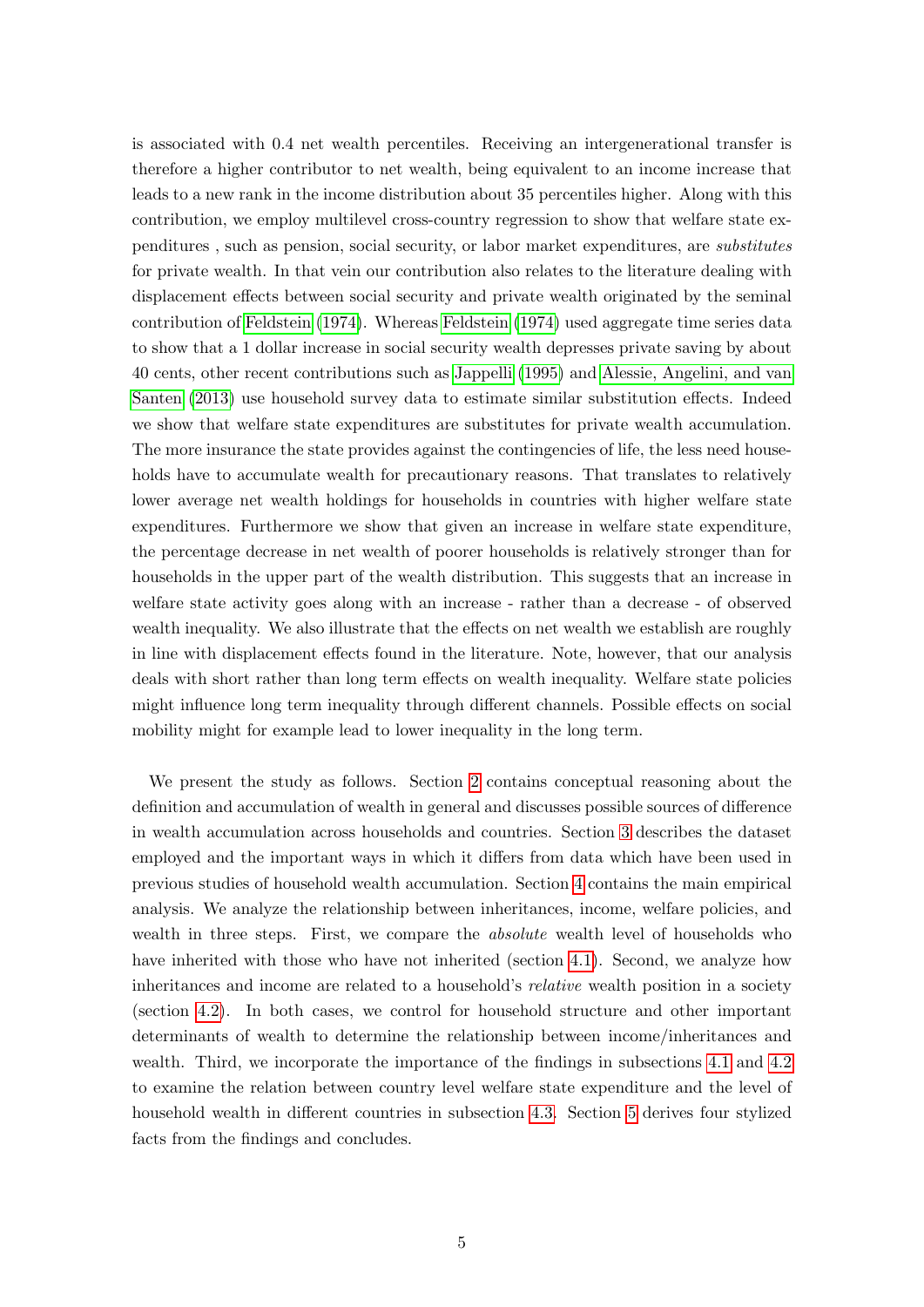## <span id="page-5-0"></span>2. Wealth and Wealth Accumulation

#### **Wealth**

Earlier studies have generated some key facts about the distribution of private household wealth (among them [Jenkins](#page-32-6) [\(1990\)](#page-32-6), [Davies and Shorrocks](#page-31-4) [\(2000\)](#page-31-4), [Sierminska, Bran](#page-32-7)[dolini, and Smeeding](#page-32-7) [\(2006\)](#page-32-7) and [Kennickell](#page-32-8) [\(2012\)](#page-32-8)): Net wealth is very concentrated and distributed much more unequally than income. The bottom 50 percent in the wealth distribution of households holds only a tiny fraction of aggregate wealth. Nonfinancial assets outweigh financial assets and consist mainly of households' main residences. Finally, the distribution of financial assets is substantially more unequal across households than the distribution of nonfinancial assets. Household wealth was lower during the period from the 1950s to the 1970s than in later decades, reflecting among other things recovery from World War II destruction. [Saez and Piketty](#page-32-9) [\(2012\)](#page-32-9) mention also anti-private capital policies including rent control, financial repression and nationalization policies. Politics were reversed in the 1980s and 1990s via globalization, deregulation "and large wealth transfers from public to private hands through cheap privatization" (p.9). Thus the rise of private wealth is partly due to a decline of public wealth.

Since the beginning of private wealth analysis the question of what should be counted as private wealth and how public wealth and public services should be taken into account has been strongly debated. The rising importance of private wealth and the concomitant withdrawal of the welfare state since the 1970s, which has become further challenged since the crisis 2007 which led to tight fiscal situations in many countries, have even increased the importance of this debate.

Most researchers mean non-human assets minus debt when they talk about wealth. Most of the time they also exclude any intangible assets like pension rights or social security wealth and basically any other rights to uncertain future benefits [\(Davies and Shorrocks,](#page-31-4) [2000\)](#page-31-4). Even though they are very important for the welfare of the individuals, problems with such rights are manifold. [Davies and Shorrocks](#page-31-4) [\(2000\)](#page-31-4) use the term "augmented wealth" to refer to a broader definition of (net) wealth (net worth), also including entitlements to future pension streams, and at the same time point to a number of problems involved with such a broader definition (risk adjustments, discount rates, borrowing constraints, etc.). To calculate the present value of an expected value of an insurance one has to take into account the value of the insurance and additionally the probability of an insurance incident taking place and insurance claims being honored. In the case of pension claims that implies knowledge of the year of retirement and information on life expectancy.

The economic well-being of a household is influenced by both private resources (income and wealth) from the market and the family (inheritances, gifts, non-monetary support) and public welfare. Both sources of resources provide different forms of insurance against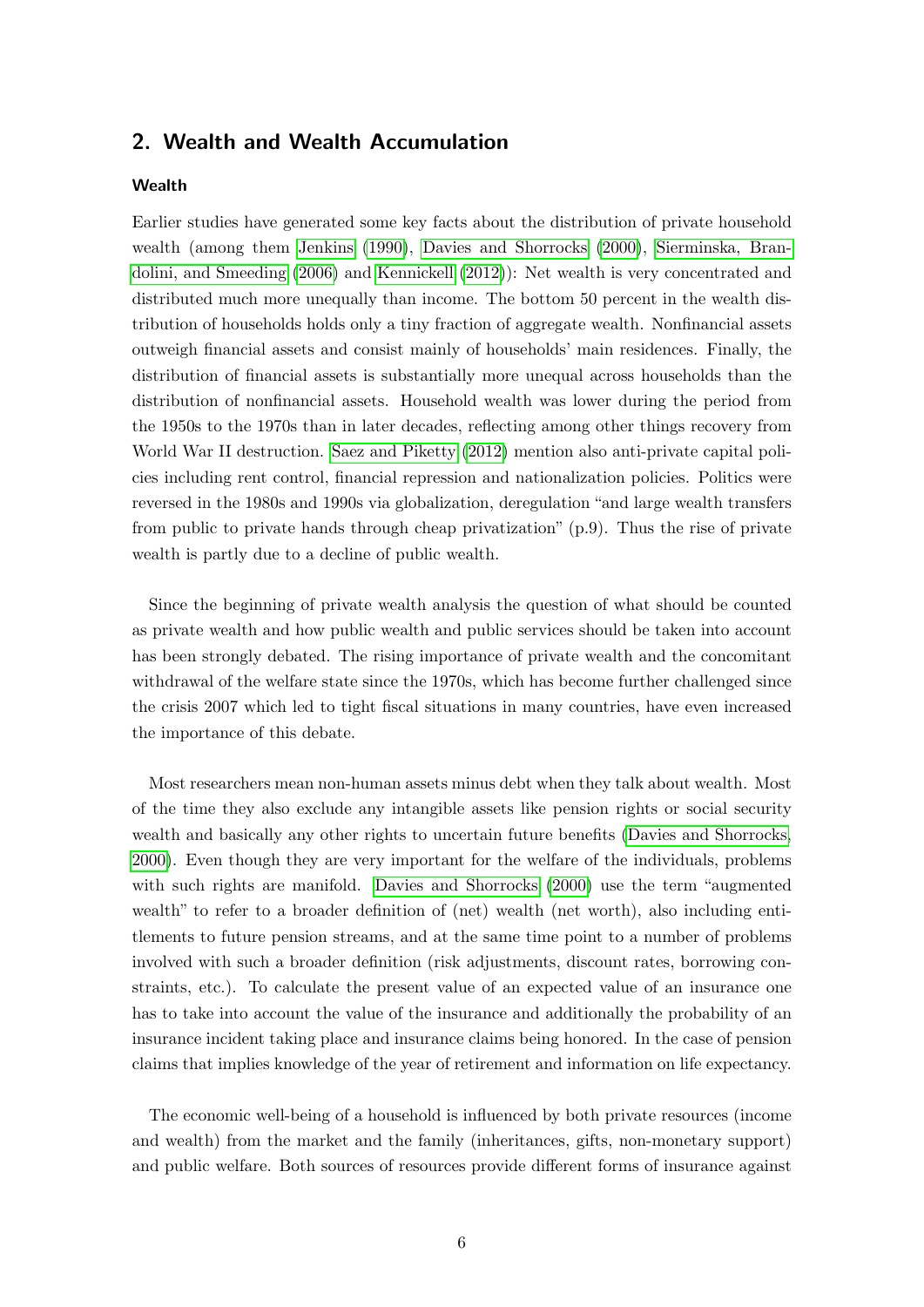the contingencies of life. A household's income, its wealth and the government transfers it receives are mutually determined, and this interplay takes place in a complex way that is often ignored in analyses of inequality.

The characteristics of both components of economic well-being differ ex ante. The nature of public welfare is different from the one of private wealth, as the former involves by definition a group of people organizing social structures. While private wealth is at the disposal of the individual owner at the time of measurement public welfare entitlements depend on the future decisions of the state which provides them. That is why the OECD in their recently published guidelines for microstatistics in household wealth recommend that such claims should be excluded from the net wealth definition of microstatistics. At the same time they recommend to use country information to provide some indication of the significance of such entitlements in different countries:

"The exclusion of entitlements in social security schemes, as recommended here for micro statistics on household wealth, is primarily for practical reasons and to maintain consistency with the SNA's definition of financial assets.

...It may be argued that, even where estimates of pension entitlements in social security schemes can be derived for individual households, they would be of limited usefulness in cases where a government can change the basis on which the entitlements are determined in order to keep them within the bounds of what is feasible from a budget perspective.

...To assist in analysing the wealth data in isolation, countries should provide some indication of the likely significance of excluding pension entitlements for their measures of financial assets and net worth" ([\(OECD, 2013a,](#page-32-10) p.71)).

One way to take into account such entitlements would be to estimate them for all households individually or to use aggregates. A strand of literature follows this approach to calculate so-called displacement effects. [Feldstein](#page-31-2) [\(1974\)](#page-31-2) used aggregate time series data to show that a 1 dollar in increase in Social Security Wealth depresses private saving by about 40 cents (displacement effect). Many contributions such as [Hubbard](#page-31-5) [\(1986\)](#page-31-5) and [Jappelli](#page-32-5) [\(1995\)](#page-32-5) tend to use cross sections of household surveys to estimate similar substitution effects. [Gale](#page-31-6) [\(1998\)](#page-31-6) who introduced an age-related adjustment factor used a cross section of the Survey of Consumer Finances. All of these studies had to rely on proxy estimates for past earnings, which are usually combinations of current income, age, education and other sociodemographic variables.

Among the more recent studies are the few like [Hurd, Michaud, and Rohwedder](#page-32-11) [\(2012\)](#page-32-11) which use cross-country variation to identify displacement effects. They apply educational aggregates from a pooled sample of retired males aged 65 to 75 from the HRS (for the US), ELSA (for the UK) and SHARE (for Europe) and estimate displacement effects between 23 and 44 percent with regard to financial wealth. Also [Alessie, Angelini, and van Santen](#page-31-3) [\(2013\)](#page-31-3) use a cross-section (SHARE-LIFE) and are able to use the included retrospective information on job history and the first wage in each past job to construct a measure of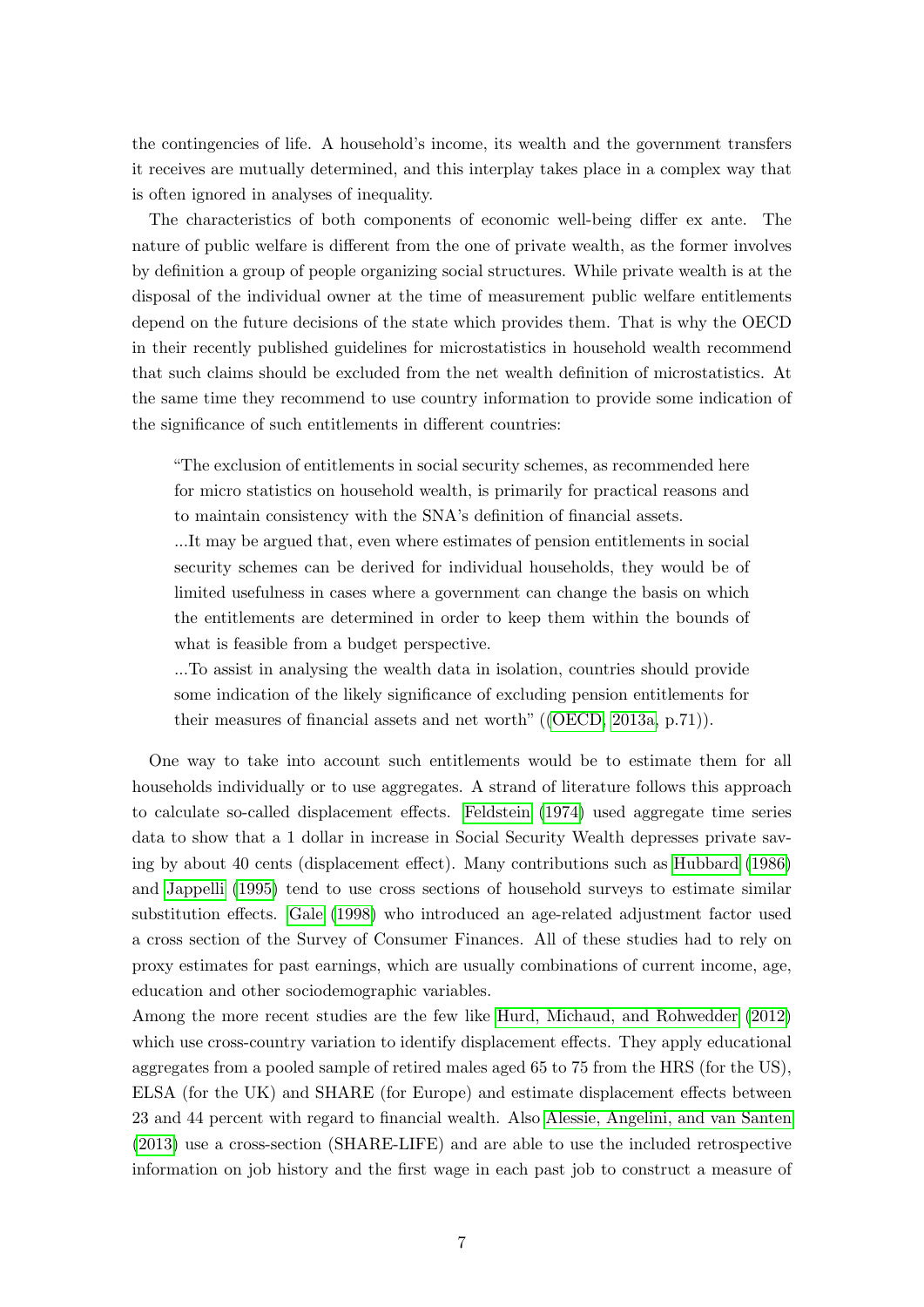the present value of past earnings. Using median regression they estimate that each euro of additional pension wealth is related to a decline of 61 euro cent of private wealth.

A part of our contribution is related to this literature. However, we are not primarily interested in an estimate of the actual displacement effect in different countries but rather examine if the remaining wealth differences between countries - once controlled for important drivers of wealth at the microlevel - can be explained by cross-country differences in welfare state expenditures. While the displacement effect literature asks how much households lower their private wealth holdings if their personal social security entitlements increase by 1 euro, we ask how much of the differences in private wealth is explainable by differences in country-level social security measures and for which households such differences matter in particular.

It is important to note that our result that social welfare reduces private wealth for poorer households relatively more than for wealthier households does not imply that the displacement effect as defined in the displacement effect literature is larger for poorer households. As social security entitlements are much more equally distributed than private wealth, even a lower displacement effect for poorer households could lead to a stronger relative decrease in their private wealth levels. Imagine a poor household with private wealth 100, pension entitlement 50, and displacement effect 0.2, which would lead to a reduction of 10% in private wealth and compare to a rich household with private wealth 1000, pension entitlement 100 and displacement effect 0.5, which would lead to a reduction of 5% in private wealth. See also "Back of the envelope" calculations in table [7](#page-28-0) in section [4.3.](#page-21-0)

We stick to the definition of marketable wealth as our variable of interest. Marketable wealth is displaced by social security wealth or other welfare state activities. Most studies in the displacement effect literature also analyse effects on marketable wealth, while some are only able to examine effects on financial wealth. We analyse all private households and not as in some studies of the displacement effect literature only subsets - like households with members older than 50 (SHARE). As in the displacement effect literature, social security entitlements and other insurance type claims figure as explanatory variables in our analysis. As we use cross-country variation in welfare spending, we use country-level aggregates rather than individually estimated social security entitlements, as is the case in a large part of the displacement effect literature.

#### Wealth Accumulation

In order to understand the complex process of wealth accumulation of households one has to study microdata of households on income, wealth and expenditure. Households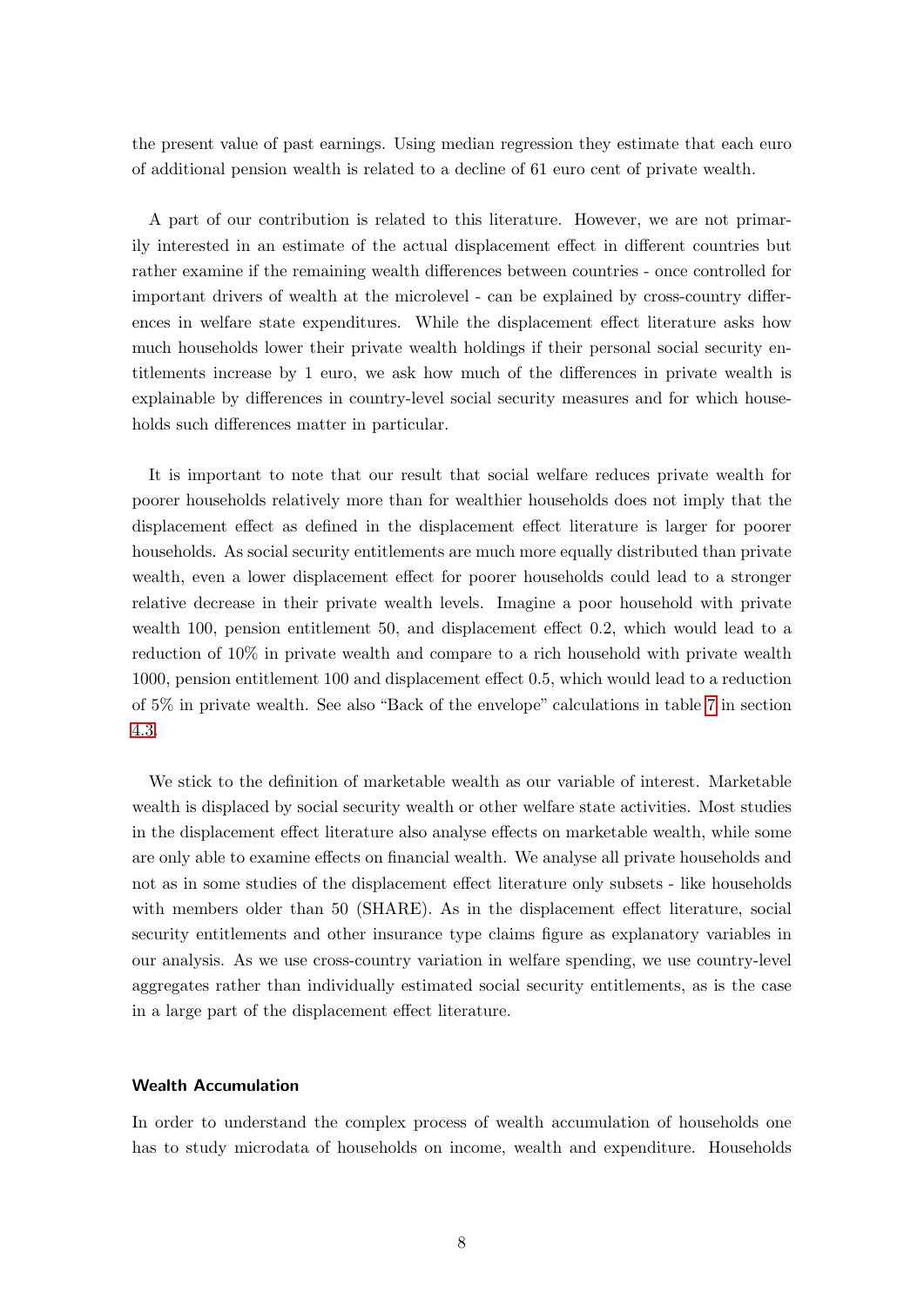accumulate wealth in different ways. First, households may save out of their income. Mostly it will be labor income that forms the resource for saving, but for the wealthy it will be rather wealth income. Second, households may receive intergenerational transfers or gifts and if they do not consume them then the wealth transfers will increase their wealth accumulation. Further factors influencing wealth accumulation may be family background, culture and religion [\(Keister, 2005\)](#page-32-12).

A central idea in this paper is that also public welfare may play a role in determining private wealth accumulation. The welfare state provides private households with income or different forms of insurance. And households that receive public support may need lower levels of saving. Greater public spending can mean that households which would have had to save to make basic investments in their well-being, to protect themselves from shocks, or to smooth their consumption over time, need to save less. Thus the consumption level of these households can increase, which would at the same time lower their wealth levels. On the other hand households without essential public goods (education, health, social protection, retirement) would have to save more privately.

A primary motive of precautionary saving is to have some reserves for a rainy day or for retirement. Similarly, the life-cycle hypothesis suggests that individuals try to smooth their consumption over their whole life by saving in times when their earnings are higher in order to maintain the level of consumption for times when earnings are lower. Looking at empirical data there is large variation in savings from income of household members. Capital income on previously accumulated wealth plays an important role in wealth accumulation only for households in the top wealth percentiles. The rest of the population mostly accumulates wealth when their labor market income exceeds expenditures.

On the other hand, an increasing share of the population receives inheritances and these inheritances account for an increasing share in total wealth [\(Piketty, 2011\)](#page-32-0). Although in voluntary household surveys they are not covered adequately, these kinds of wealth transfers are heavily concentrated at the top of the distribution and their impact on wealth concentration may be far reaching.

The degree to which states provide welfare to their citizens differs from country to country. We investigate the relationship between household wealth and national welfare policies on three dimensions: pension expenditures, social security, and labor market policies.

Investment and income from financial wealth such as interest and dividends or from real wealth such as rental income or imputed rent are only important at the top of the wealth distribution. At the lower end, households tend to use low-risk investments to insure against a rainy day. As it comes with relatively low risk, state social security tends to be a substitute for low risk assets. Therefore while for the poor the effect will mainly allow more consumption and less precautionary saving it might likely allow the wealthy to take more risk in their private wealth portfolios and reduce the less risky part, leading to higher returns on the portfolios of wealthier households. Using aggregate data already [Feldstein](#page-31-2) [\(1974\)](#page-31-2) observed, that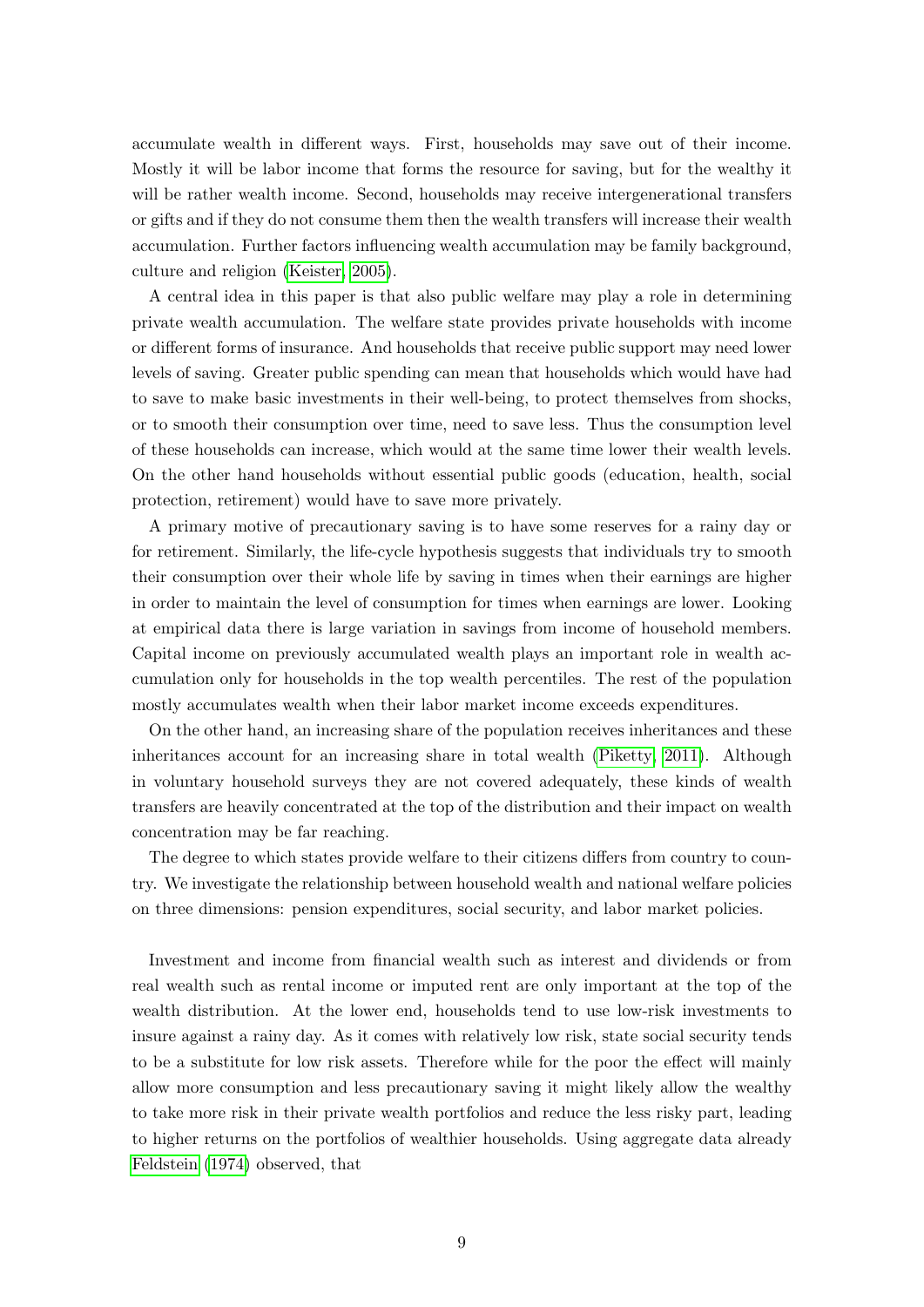The marginal propensity to consume social security wealth is generally statistically significant and slightly larger than the propensity to consume ordinary wealth. This difference probably reflects the fact that a large portion of ordinary wealth is held by a small fraction of households for whom bequests and the accumulation of larger fortunes are more important than saving for retirement [\(Feldstein, 1974,](#page-31-2) p.916).

The fact that he found from aggregates that the propensity to consume out of additional social security wealth tends to be higher than that from "ordinary" private wealth translates to our finding at the microlevel, that increases in social welfare lead to stronger relative decreases of private wealth for poorer households. While with aggregate data one can only speculate about the related patterns our analysis can illustrate this changing relative importance along the wealth distribution.

## <span id="page-9-0"></span>3. Data

We use data from the first wave of the HFCS (2010), a euro area-wide project to gather data on real and financial assets and liabilities of households. More than 62,000 households across the euro area were interviewed, leading to a micro dataset which is representative at the euro area and member state level. While the goal was maximized harmonization in terms of the questionnaire used in the survey across countries, the interview methods, data editing, multiple imputation techniques, and all other aspects of data production, national differences were accounted for by adapting to country specifics where necessary. Because the detailed questionaire section on intergenerational transfers was not entirely implemented in Italy and Finland, we exclude them from our analysis. Table [1](#page-10-0) shows information on the fieldwork period, net sample size, response rates, oversampling of the wealthy, and the survey mode used in data collection. In total the selected sample consists of more than 43,000 households across the euro area. In consistency and plausibility checks and comparisons with other existing datasets the ECB showed that even datasets with relatively low response rates like the German one fit existing other statistics rather well. This might be a result of the extensive work which was allocated to the data production process and appropriate non-response weighting and imputation procedures [\(ECB, 2013b\)](#page-31-7).

For some parts of our analysis, we have to exclude also Malta<sup>[2](#page-9-1)</sup> and Cyprus,<sup>[3](#page-9-2)</sup> and the sample size in Slovenia does not allow for any representative interpretation at the country level. Nevertheless we use the Slovenian data in our pooled and multilevel analysis and also report country level results.

Our main interest lies in the joint distribution of wealth, income and intergenerational transfers and its links to welfare state policies. The HFCS is one of the few datasets suited

<span id="page-9-1"></span><sup>&</sup>lt;sup>2</sup>In Malta the age of the household members is not included in a continuous way.

<span id="page-9-2"></span><sup>&</sup>lt;sup>3</sup>In Cyprus not all individual characteristics are gathered for all household members.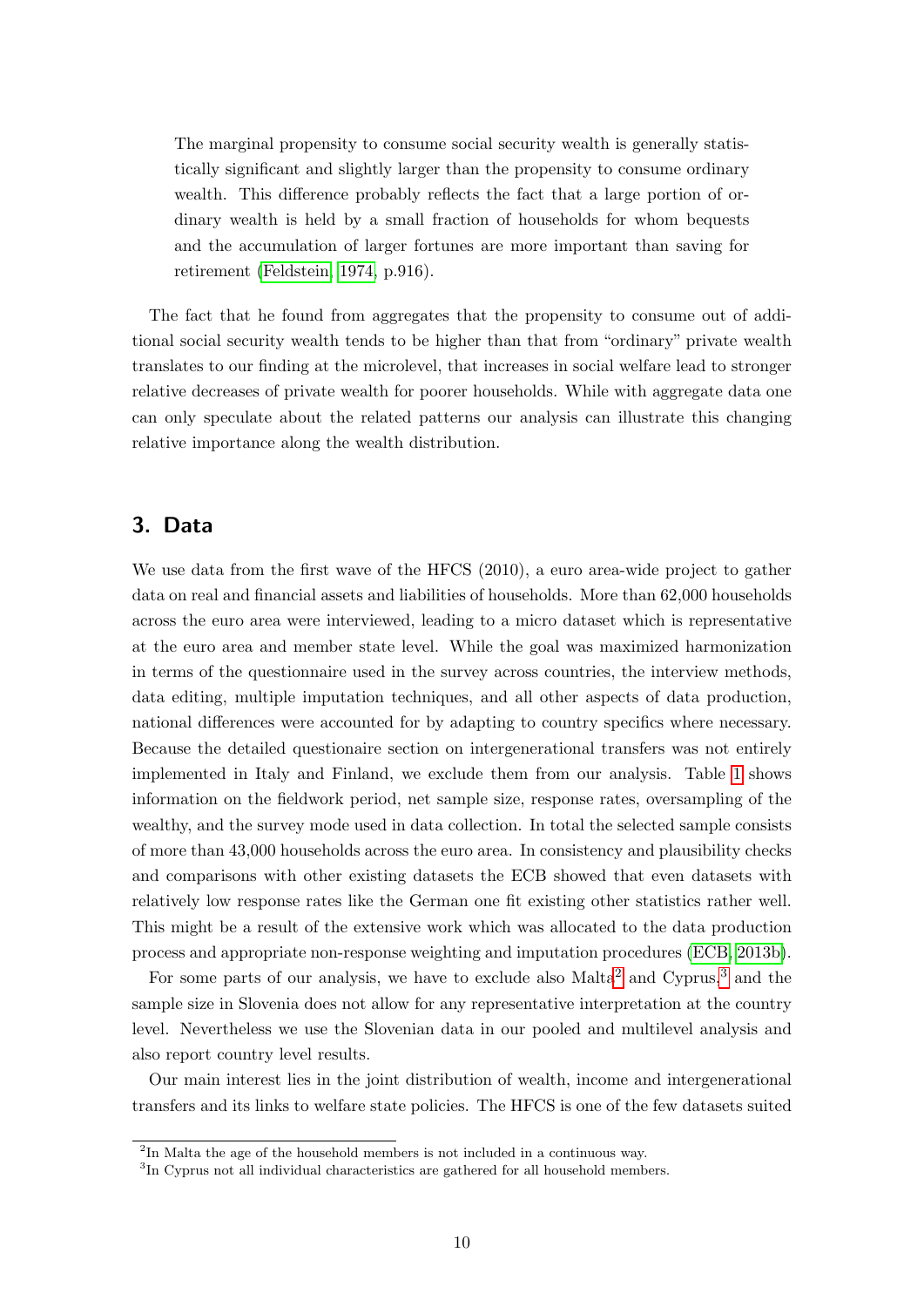<span id="page-10-0"></span>

|                    | Fieldwork | Net sam- | Response    | Over-          | Survey mode             |
|--------------------|-----------|----------|-------------|----------------|-------------------------|
|                    | period    | ple size | rate $(\%)$ | sampling       |                         |
| Austria            | 2010/2011 | 2,380    | 55.7        | N <sub>0</sub> | <b>CAPI</b>             |
| Belgium            | 2010      | 2,364    | 21.8        | Yes            | <b>CAPI</b>             |
| Cyprus             | 2010      | 1,237    | 31.4        | Yes            | $CAPI(12\%)/PAPI(88\%)$ |
| Germany            | 2010/2011 | 3,565    | 18.7        | Yes            | CAPI                    |
| Spain              | 2008/2009 | 6,197    | 56.7        | Yes            | <b>CAPI</b>             |
| France             | 2009/2010 | 15,006   | 69.0        | Yes            | CAPI                    |
| Greece             | 2009      | 2,971    | 47.2        | <b>Yes</b>     | <b>CAPI</b>             |
| Luxembourg         | 2010/2011 | 950      | 20.0        | Yes            | CAPI                    |
| Malta              | 2010/2011 | 843      | 29.9        | No             | $CAPI(81\%)/PAPI(19\%)$ |
| <b>Netherlands</b> | 2010      | 1,301    | 57.5        | N <sub>0</sub> | <b>CAWI</b>             |
| Portugal           | 2010      | 4,404    | 64.1        | Yes            | CAPI                    |
| Slovakia           | 2010      | 2,057    | n.a.        | N <sub>o</sub> | <b>CAPI</b>             |
| Slovenia           | 2010      | 343      | 36.4        | N <sub>o</sub> | CAPI                    |

Table 1: General information on the HFCS wave 1

Notes:

(i) Computer-assisted personal interview (CAPI); paper based personal interview

(PAPI); computer-assisted web interview (CAWI).

(ii) *Source:* HFCS 2010.

for this purpose, as its main task is to collect detailed information on household balance sheets. In its definition of wealth, the HFCS follows other well-established wealth surveys such as the SCF (Survey of Consumer Finances) or the EFF (Encuesta Financiera de las Familias) in Spain. Wealth can in general be - more or less easily - liquidated and transferred, and it can be used as collateral. It includes therefore only marketable wealth as defined in [Davies and Shorrocks](#page-31-4) [\(2000\)](#page-31-4) and recommended by the [OECD](#page-32-10) [\(2013a,](#page-32-10) p.71). An advantage of this versus other cross-country datasets which also include information about assets and liabilities is that it includes all private households as opposed to only a subset.

Net wealth is defined as real assets plus financial assets minus debt of a household. Real assets consist of the main residence, other real estate property, investments in self-employed businesses, vehicles, and other valuables. Financial assets are current accounts, savings deposits, mutual funds, bonds, stocks, money owed to the household, and other financial assets. Debt consists of collateralized debt as well as uncollateralized debt, including credit card debt and overdrafts.

Gross household income is the sum of employee income, self-employment income, income from pensions, regular social transfers, regular private transfers, income from real estate property, income from financial investments, income from private business and partner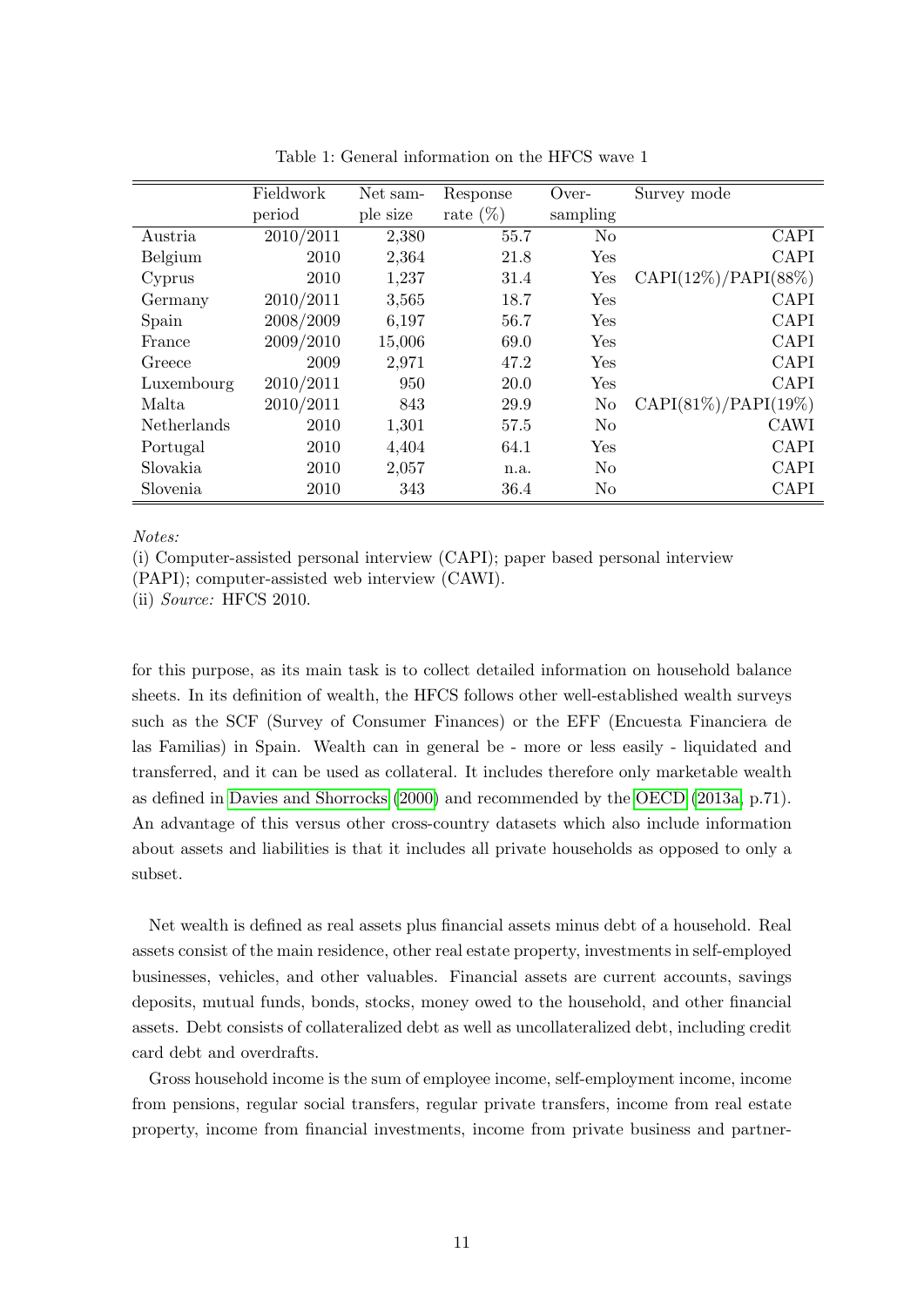ships and other non-specified sources of income.<sup>[4](#page-11-0)</sup> As in most other studies [\(Jappelli, 1995;](#page-32-5) [Gale, 1998,](#page-31-6) see e.g.) in the literature (see section [2\)](#page-5-0) we have to rely on current income, age, education and other sociodemographic variables and their combinations to proxy past earnings.

The key variable with regard to intergenerational transfers is a binary variable which indicates if any person in a household ever received an intergenerational wealth transfer as gift and/or inheritance. It is constructed of two different survey questions: the first asks whether the household became an owner of its main residence via an intergenerational transfer, while the second asks for any additional inheritances or gifts received. The indicator takes the value one if one or both questions were answered with yes and zero otherwise. The dataset also contains information on the value of the main residence at the time the household came to own it via an inheritance or gift, as well as information on the number of other intergenerational transfers received and the money values of the largest three of them at the time of the transfer. We primarily use the binary variable (intergenerational transfer received or not) as it is unclear how the present value of the inheritances received should be calculated.<sup>[5](#page-11-1)</sup>

Other variables we use in the study are the gender and age of all household members, and the education and labor force status of the respondent for household level information. We also include a variable indicating if the household is an entrepreneur household, which is defined as a household which owns a share in a company in which at least one household member is working.

Additional country-level data we use for our analysis with regard to the welfare state are taken from the Eurostat New Cronos database.<sup>[6](#page-11-2)</sup> We use pension and total social security (protection) expenditure as percentage of gross domestic product of the respective countries, as well as expenditure per unemployed for active labor market policy. As precautionary saving for retirement is a major reason to accumulate wealth, we use state pension expenditures as a main measure for welfare state activity which might induce lower private wealth holdings. Social security protection encompasses other major insurance functions which relieve households of the burden of a defined set of risks or needs. As a third proxy for welfare state activity we use active labor market policy expenditure, which might decrease uncertainty with regard to future income streams and therefore also allow for less precautionary saving.

The ECB methodological report contains detailed information on all HFCS variables [\(ECB, 2013b\)](#page-31-7). In general, we use complex survey weights and all five multiple imputations

<span id="page-11-0"></span><sup>&</sup>lt;sup>4</sup>The HFCS provides gross income rather than net income. This difference should not matter for the part of the analysis where we only use the rank of the household in the income distribution as the rank should not be changed by taxes or social insurance contributions (see section [4.2\)](#page-17-0). For the part where we are concerned with levels (see [4.3\)](#page-21-0) and how much cross-country differences in welfare expenditures explain, it is a more conservative choice than net income. As net income is more equally distributed than gross income it would explain less of the differences in wealth levels than gross income, leaving more explanatory power to inheritance and cross country welfare effects.

<span id="page-11-1"></span><sup>5</sup>This is especially worrisome given the heterogeneous cross-country HFCS dataset. See appendix [C](#page-36-0) for additional analysis on the value of the intergenerational transfers and their impact on inequality.

<span id="page-11-2"></span><sup>6</sup> http://www.eui.eu/Research/Library/ResearchGuides/Economics/Statistics/DataPortal/NewCronos.aspx;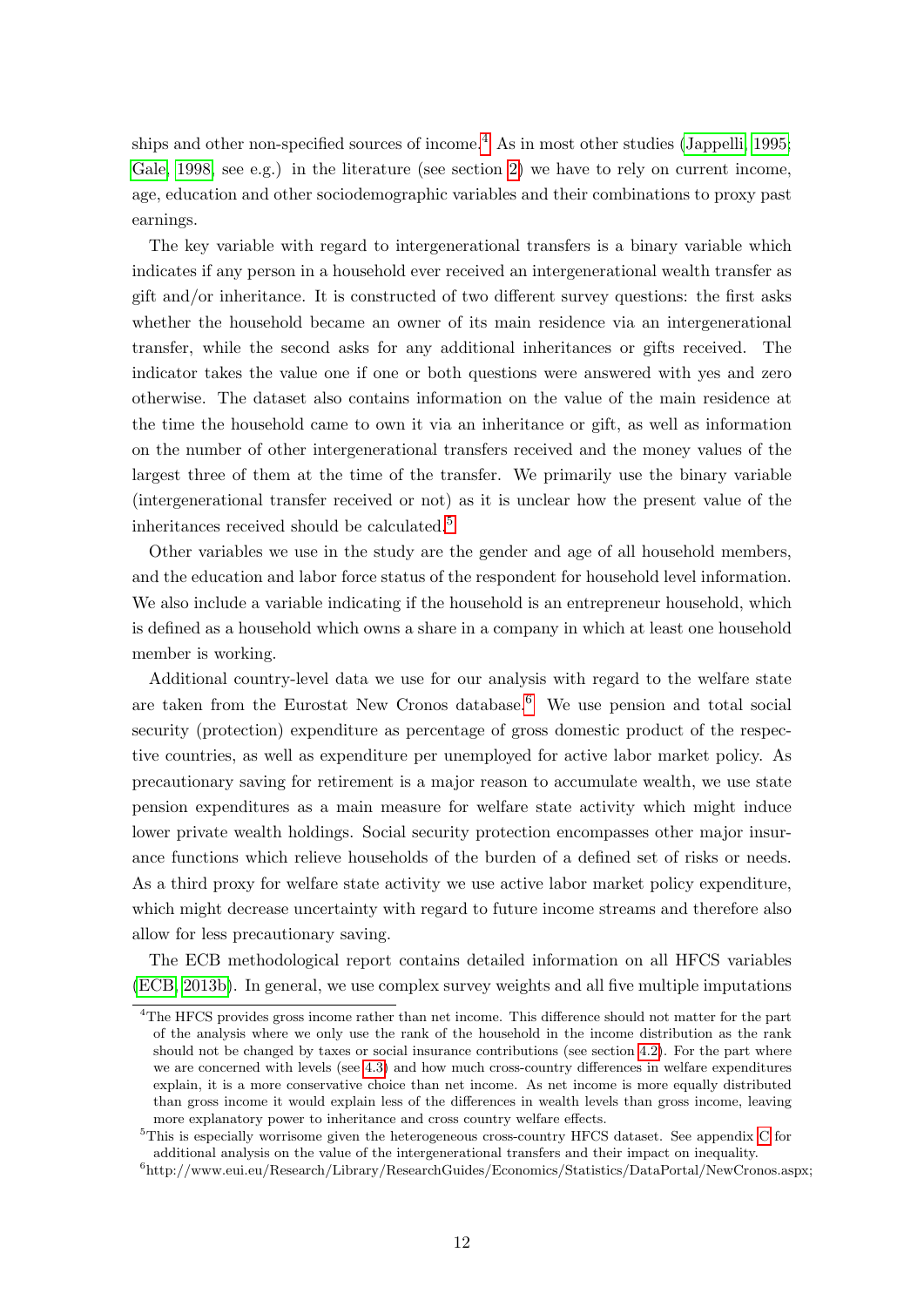and apply Rubin's rule throughout the paper. Replicate standard errors are obtained using 50 replicate weights provided in the HFCS.<sup>[7](#page-12-2)</sup>

## <span id="page-12-0"></span>4. Analysis and Results

We analyze the relationship between inheritances, income, welfare policies, and wealth in three steps. First, we compare the absolute wealth level of households who have inherited with those who have not inherited (section [4.1\)](#page-12-1). Second, we analyze how inheritances and income are related to a household's *relative* wealth position in a society (section [4.2\)](#page-17-0). In both cases, we control for household structure and other important determinants of wealth to determine the relationship between income/inheritances and wealth. Third, we incorporate the importance of the findings in subsections [4.1](#page-12-1) and [4.2](#page-17-0) to examine the relation between country level welfare state expenditure and the level of household wealth in different countries in subsection [4.3.](#page-21-0)

## <span id="page-12-1"></span>4.1. Heir versus non-heir households

Table [2](#page-13-0) shows descriptive information on this section's main variables of interest, inheritances, income, and net wealth. The percentage share of households which have inherited is given in column one. Overall, one third of the households in all countries report that they have inherited. The lowest share is reported for Luxembourg (29%) and the highest for Cyprus (44%). Mean and median net wealth varies substantially across European countries. Especially striking is the fact that median wealth is relatively small in the central and northern European countries, which are typically regarded as "rich" countries. Differences in mean and median gross household income fit relatively well to previously existing rankings (see e.g. [ECB, 2013b\)](#page-31-7).

However, e.g. the low median wealth figures of Germany are not an anomaly or problem of the HFCS. The German Socio Economic Panel delivers very similar figures for Germany. Fessler and Schürz [\(2013\)](#page-31-8) illustrate that it makes hardly any sense to talk about rich and poor countries in terms of household wealth, as households belonging to the wealthiest and the poorest households of Europe are to be found in all countries. Wealth is very different from income with regard to the overlap of the distributions of different countries. While for income one can show that between different countries the overlap is far from perfect and hardly exists for low- versus high income countries [\(Milanovic, 2012\)](#page-32-13), the overlap is almost complete with regard to wealth. The specific shapes of the distributions are shaped by institutional factors like public housing, health, taxation and retirement policies.

It remains unclear how much of the empirically observed differences in net wealth might

<span id="page-12-2"></span><sup>7</sup> Since the focus of our multilevel analysis in section [4.3](#page-21-0) lies on the institutional differences across countries, we use the unweighted first implicate of the HFCS in section [4.3,](#page-21-0) because using survey weights would reduce the impact of all less populated countries enormously and our main focus in this section are cross country differences.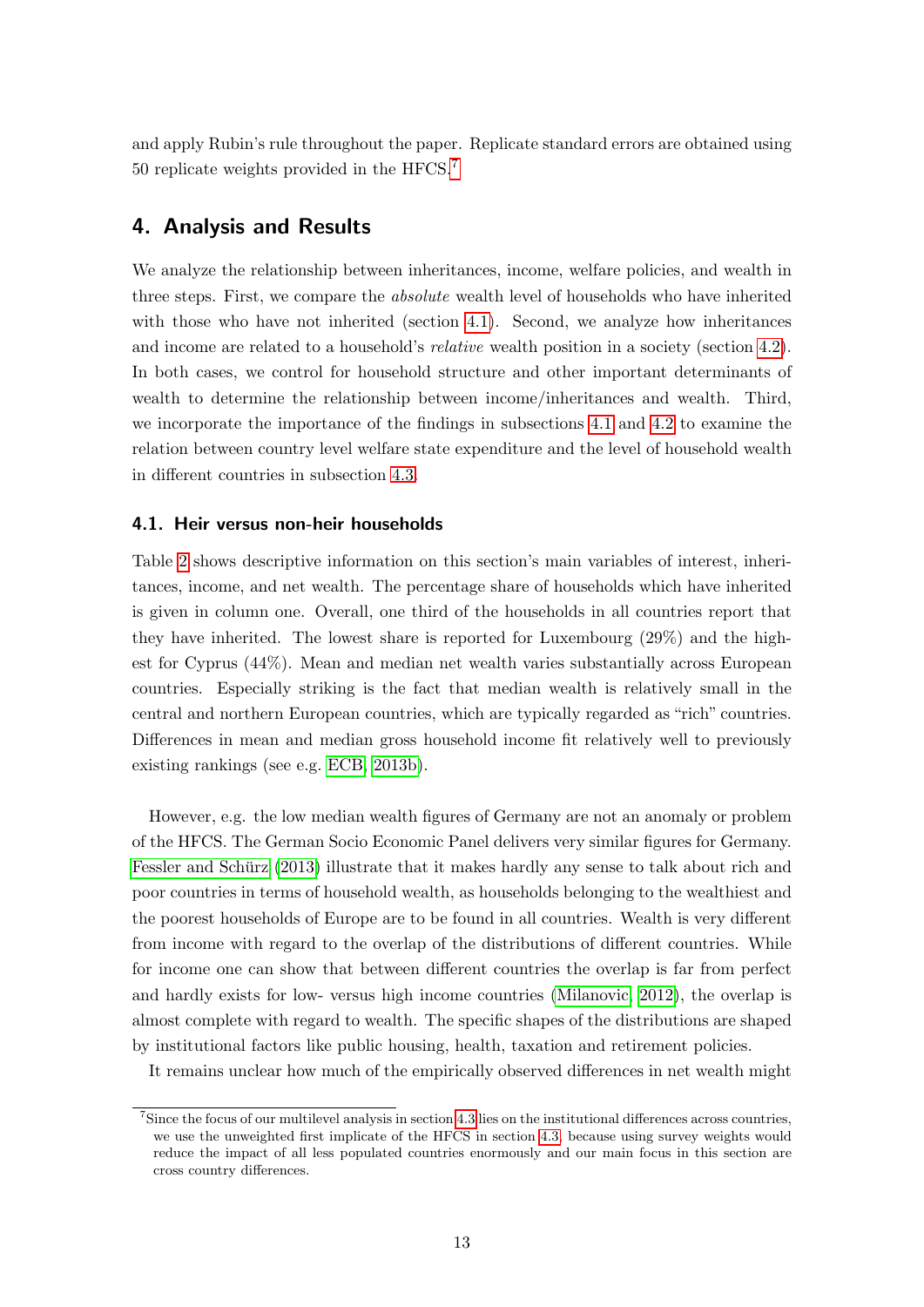be due to (i) to differences in methodology of the underlying data production process; (ii) to institutional differences such as pension systems, taxation or welfare programs; (iii) to historical differences such as land reform or war; or (iv) to differences in the structure and behavior of economic agents as households or individuals [\(ECB, 2013a,](#page-31-9)[b;](#page-31-7) [Fessler, Lindner, and Segalla, 2014;](#page-31-10) [Bover, Casado, Costa, Caju, McCarthy, Sierminska,](#page-31-11) [Tzamourani, Villanueva, and Zavadil, 2014;](#page-31-11) Fessler and Schürz, 2013).

<span id="page-13-0"></span>

|           | Inherited $(\%)$ | Mean NW | Median NW | Mean Inc | Median Inc |
|-----------|------------------|---------|-----------|----------|------------|
| ALL       | 33.1             | 222.9   | 100.0     | 38.4     | 29.0       |
| AT        | 35.4             | 265.0   | 76.4      | 43.9     | 32.3       |
| BE        | 35.1             | 338.6   | 206.2     | 49.5     | 33.7       |
| <b>CY</b> | 44.3             | 670.9   | 266.9     | 43.3     | 32.3       |
| DE        | 33.9             | 195.2   | 51.4      | 43.5     | 32.5       |
| ES        | 30.2             | 291.4   | 182.7     | 31.3     | 24.8       |
| <b>FR</b> | 39.8             | 233.4   | 115.8     | 36.9     | 29.2       |
| GR        | 30.5             | 147.8   | 101.9     | 27.7     | 22.0       |
| LU        | 28.9             | 710.1   | 397.8     | 83.7     | 64.8       |
| МT        | 32.1             | 366.0   | 215.9     | 26.4     | 21.6       |
| NL        | 32.1             | 170.2   | 103.6     | 45.8     | 40.6       |
| <b>PT</b> | 29.5             | 152.9   | 75.2      | 20.3     | 14.6       |
| SI        | 29.5             | 148.7   | 100.7     | 22.3     | 18.0       |
| <b>SK</b> | 38.3             | 79.7    | 61.2      | 13.5     | 11.2       |

Table 2: Descriptive Statistics

Notes:

(i) Wealth and income figures are presented in thousands of euros.

(ii) Source: HFCS 2010.

#### Conditional on Household Structure

As recipients of inheritances are individuals rather than households, it is obvious that households with more members are more likely to have at least one recipient of an inheritance. In the same vein, it is obvious that older individuals already had more time to receive a gift, and that the likelihood that their parents or grandparents may have died, which in turn increases the probability of an inheritance, is higher as well. Due to social norms, a person's gender may be an important determinant of bequest percipience. Thus, in comparing the net wealth of heir-households with that of non-heir households, it is important to properly control for the age and gender of all household members (as opposed to the standard controls using only information on the age and gender of one household member representing the household). However, household types such as "couple with children,""single mother," or "household with retired household head," which are often used in the literature, select combinations of household size and the age and gender of household members relying on preconceptions about the prevalence and importance of certain household types, which might not fit the question of inheritances but shape the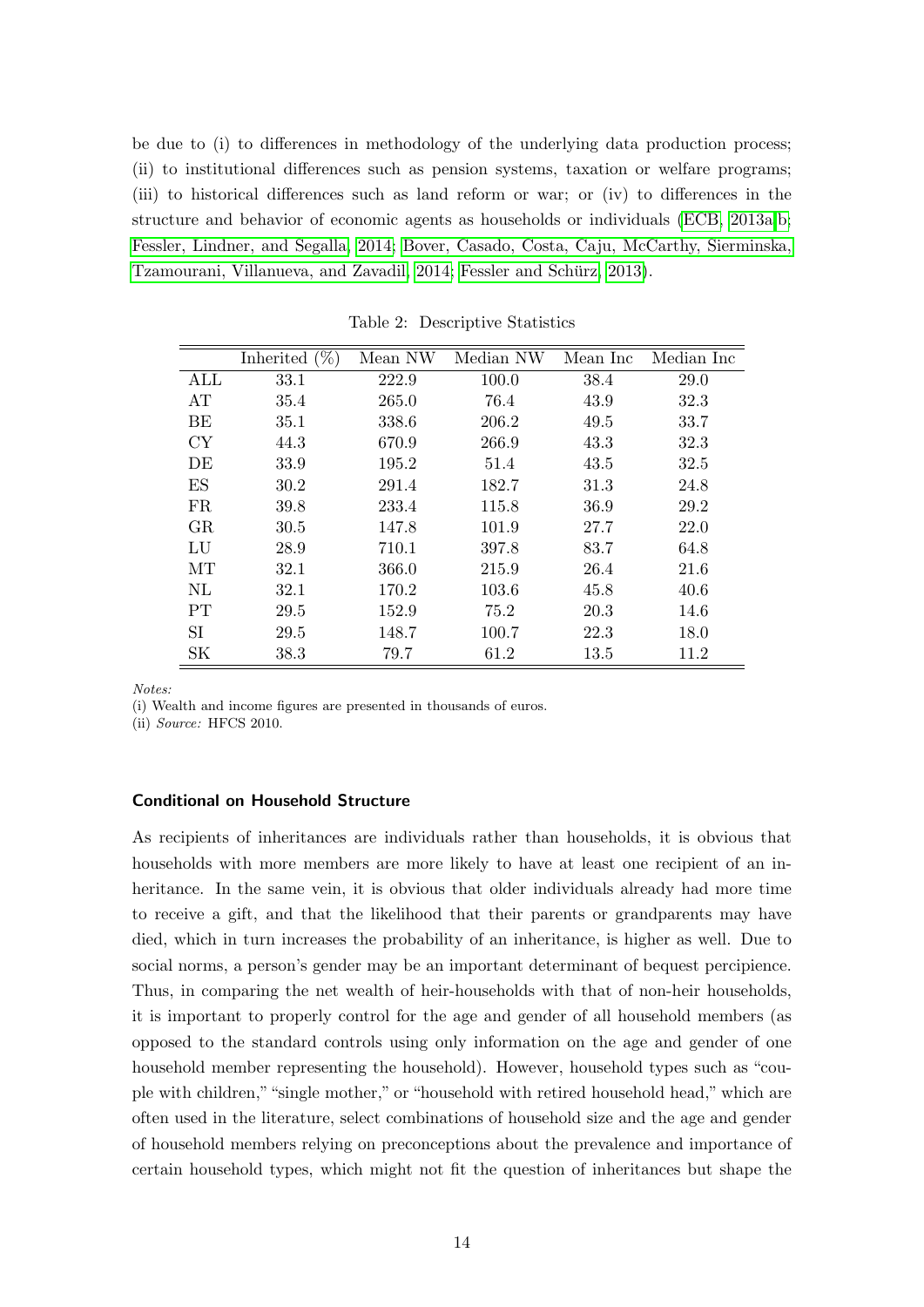resulting analysis and interpretation.

[Fessler, Lindner, and Segalla](#page-31-10) [\(2014\)](#page-31-10) define household types by all possible combinations of 4 age and gender categories for up to 4 household members in each household. This household classification scheme does not impose any ordering of individuals in the household, nor does it take the gender for individuals younger than 16 into account. Households with 5 or more members are treated as 4-person households and sorted based on 4 members, the financially knowledgeable person (the respondent to the survey) and the next 3 persons sorted by descending age. For the 30 most common household types, we compare households in which at least one person has inherited (henceforth called heir households) to households with the same household structure which did not receive such a transfer (henceforth called non-heir households). In our sample, between 83% (lowest, in Slovakia) and 94% (highest, in Germany) of all households are covered by the top 30 household types.

Instead of controlling for household types in a regression on net wealth and interacting an inheritance dummy with the 30 household type dummies, we compare conditional medians of net wealth for heir and non-heir households for all household types. We do this for two reasons: first, this approach filters out differences in the net wealth of households which are due to household size and the age and gender of household members. Second, medians are robust statistics, $\delta$  allowing us to eliminate the most important confounding influence of inheritances, namely household structure. At the same time, it allows us to give an intuitive interpretation to our results.

Table [3](#page-16-0) shows this comparison across household types. Household types are coded as in [Fessler, Lindner, and Segalla](#page-31-10) [\(2014\)](#page-31-10): the household type code describes the composition of the household. Each person in the household receives two digits: the first represents their age category  $(1 = [-; 15]; 2 = [16; 34]; 3 = [35; 64]; 4 = [65; +])$ , and the second refers to their gender  $(1 = \text{male}; 2 = \text{female}; 3 = \text{below } 16)$ . The most common household type is 3132, meaning a 2-person household (4 digits - the age and gender of person one and the age and gender of person two), consisting of a man aged between 35 and 64 [31] and a woman aged between 35 and 64 [32]. The second most common household type in Europe is 42, which is a 1-person household consisting of a woman aged 65 or older.

The results in table [3](#page-16-0) show that the share of heir households is - as expected - typically higher for larger households and households with older household members. One can clearly see that conditional on household types, median wealth is always considerably larger in heir households than in non-heir households. The ratio of heir to non-heir households varies from 1.7 to 28.0 overall, and from 1.9 to 7.0 for the top 10 household types (which cover more than 50% of all households). Especially for single men and women between 35 and 64 (Types 31 and 32), which are very common, wealth differences between heir and non-heir households are striking: single male heir households have 7.0 times as much wealth as similar non-heir households, while single female heir households have 6.4 times as much wealth as similar non-heir households. The same is true for young females (household type

<span id="page-14-0"></span><sup>8</sup>A statistic is called robust if it has a bounded influence function, see [Huber](#page-32-14) [\(2003\)](#page-32-14)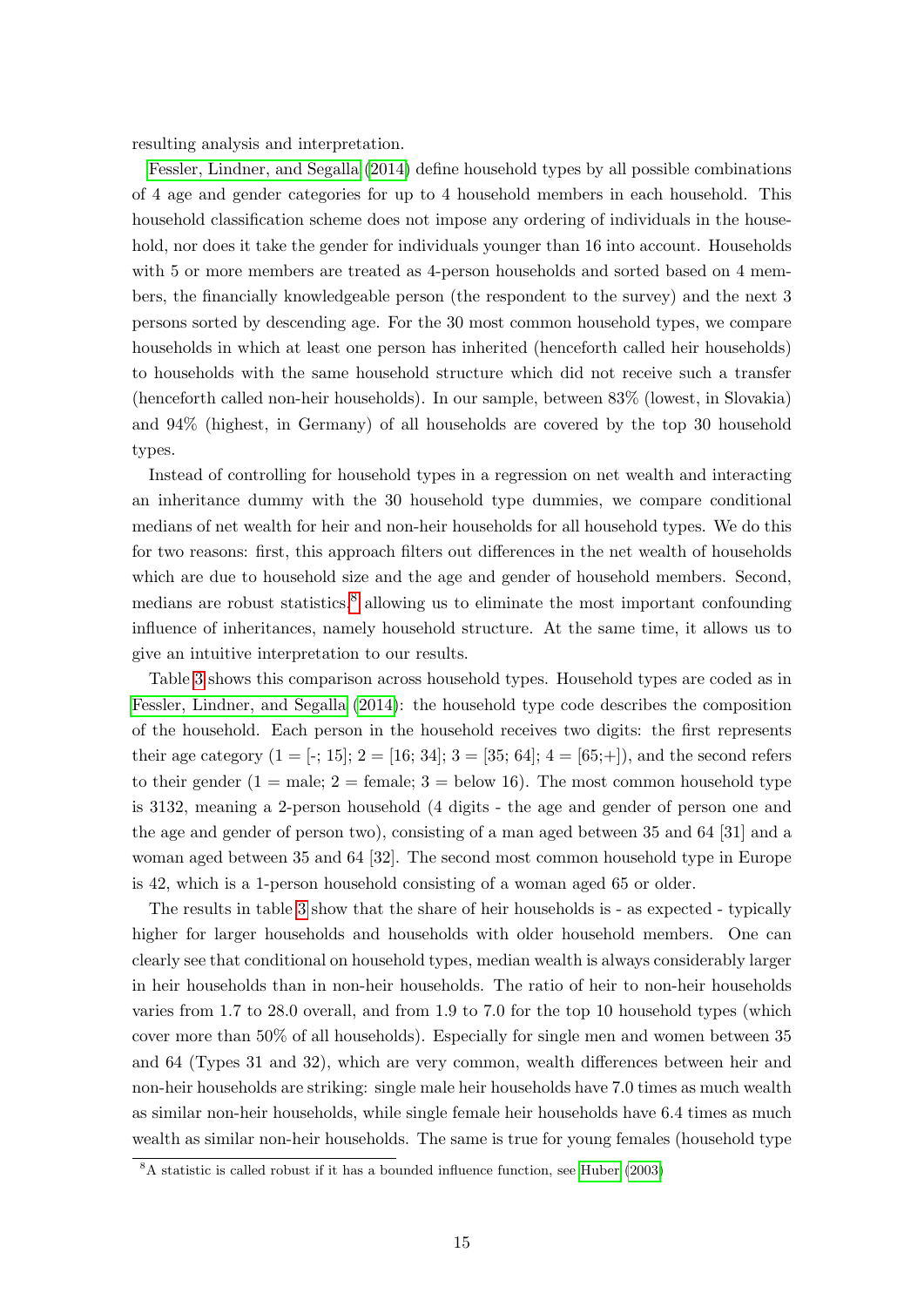code 22), where heir households are 10.8 times wealthier than non-heir households. Wealth differences are also considerable in bigger households and households with members above age 64.

Clearly, despite the flexible control for household structure, the wealth differences between heir and non-heir households should not be considered a causal result of the inheritance. Besides the fact that an inheritance will generally increase net wealth of the heir household, other channels correlated with such a transfer likely exist and will confound a causal interpretation.

#### Conditional on full set of controls across the net wealth distribution

As a next step to study differences in the wealth levels of heir and non-heir households, we compare households which are similar in observed characteristics beyond household composition which might influence wealth accumulation by using propensity score re-weighting, as introduced by [DiNardo, Fortin, and Lemieux](#page-31-12) [\(1996\)](#page-31-12). The DiNardo, Fortin, Lemieux decomposition (DFL decomposition) is usually used to balance a treated and a untreated (control) population with regard to their covariates in order to estimate a causal effect of the treatment. Opposed to the goal of causal inference, we use their method to balance heir and non-heir household populations with regard to their covariate distributions only to ensure that we compare the net wealth of households which are most similar in their observable characteristics. The counterfactual of interest is  $P_{heirs}^{non-heirs}(NW)$ , the net wealth distribution of non-heirs  $(nh)$  with the same characteristics X as heirs:

<span id="page-15-0"></span>
$$
P_h^{nh}(NW) \coloneqq \int_H P^{nh}(NW, X) dP^h(X). \tag{1}
$$

We can rewrite the counterfactual distribution in equation [1](#page-15-0) as

$$
P_h^{nh}(NW) \coloneqq \int_H P^{nh}(NW, X)\Psi_X(X)dP^{nh}(X),\tag{2}
$$

where the re-weighting function  $\Psi_X$  is defined as

$$
\Psi_X \coloneqq \frac{P^h(X)}{P^{nh}(X)}\tag{3}
$$

To get the re-weights  $\Psi_X$  to balance the covariates of heir- and non-heir households, we estimate the propensity of each household to be a heir-household using a logit model,

$$
\hat{P}_i^h = Prob(Heir|X = x_i) = \frac{1}{1 + e^{-(\beta_0 + x_i/\beta)}}
$$
(4)

and consequently reweight each non-heir household  $i$  by  $\Psi_{X=x_i}$  to create the counterfactual net wealth distribution for heirs  $P_h^{nh}(NW)$ .

As covariates X we use again the household types as fixed effects to control for household structure and further include the age, age squared, gender, education (a tertiary education dummy variable), and retirement status (a dummy variable retired or not) of the respon-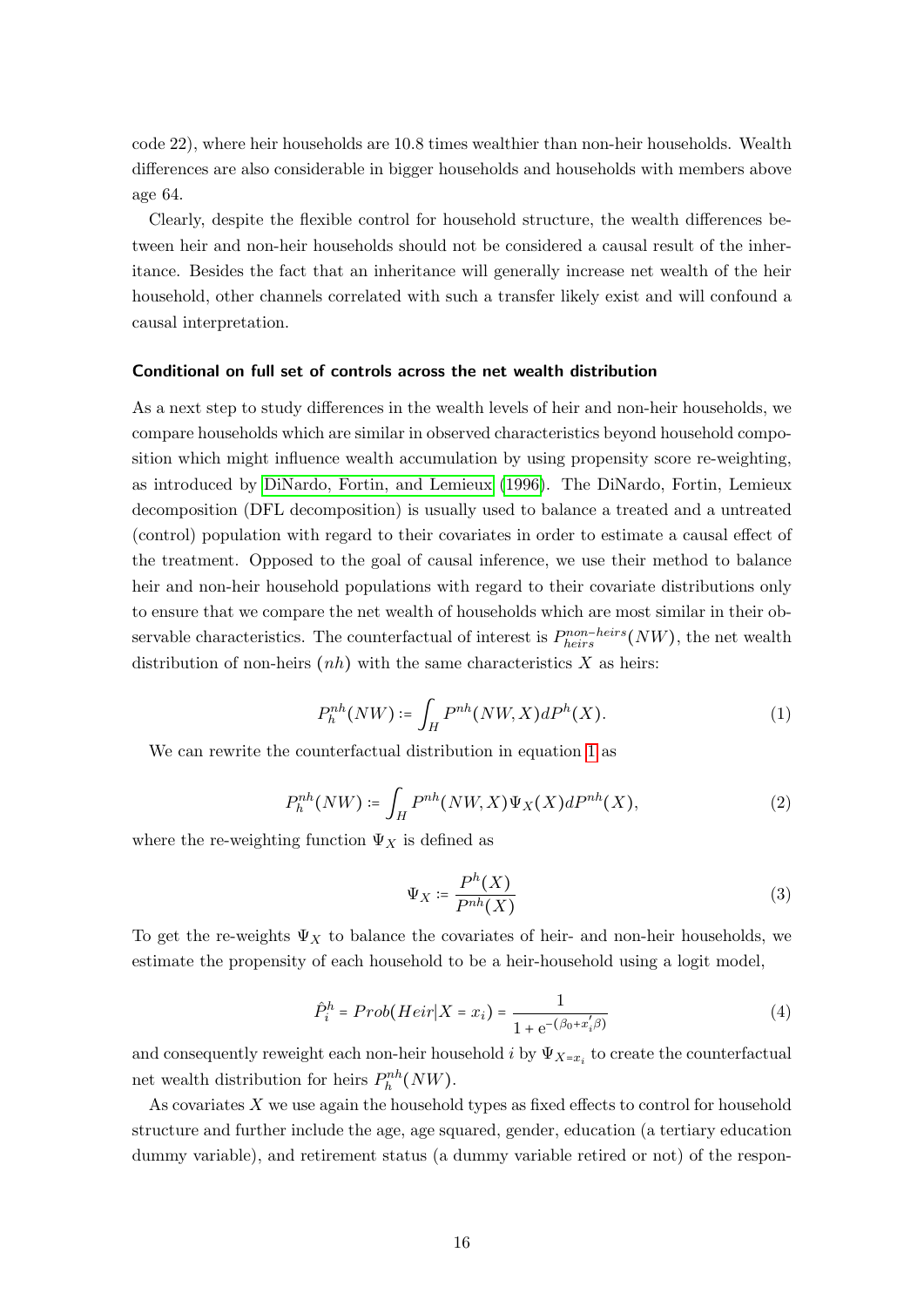<span id="page-16-0"></span>

| HH Types | Type $(\%)$ | Heirs $(\%)$ | NW non-heirs | NW heirs  | Heirs/Non-Heirs |
|----------|-------------|--------------|--------------|-----------|-----------------|
| 3132     | 10.8        | 41.8         | $130.6\,$    | 273.8     | 2.1             |
| 42       | 9.5         | 34.2         | 36.0         | 128.4     | $3.6\,$         |
| 4142     | 8.6         | $41.4\,$     | 141.0        | 269.6     | $1.9\,$         |
| 31       | 7.6         | 31.6         | 18.6         | 129.5     | 7.0             |
| 32       | 5.7         | 31.6         | 21.1         | 135.2     | 6.4             |
| 13133132 | $5.4\,$     | 35.6         | 140.1        | 272.4     | 1.9             |
| 41       | $3.6\,$     | $36.5\,$     | 49.0         | 187.9     | $3.8\,$         |
| 21       | $3.6\,$     | 15.0         | $5.5\,$      | 17.9      | $\!3.2\!$       |
| 2122     | $3.5\,$     | 20.4         | $15.3\,$     | $57.7\,$  | $3.8\,$         |
| 133132   | 3.1         | 30.8         | 114.1        | 251.2     | $2.2\,$         |
| 22       | $2.9\,$     | $20.0\,$     | 4.0          | 42.6      | $10.8\,$        |
| 213132   | $2.8\,$     | 39.9         | $127.0\,$    | $258.6\,$ | $2.0\,$         |
| 3241     | $2.7\,$     | 42.6         | $122.2\,$    | 285.4     | $2.3\,$         |
| 21223132 | 2.1         | 36.1         | 170.7        | 310.7     | 1.8             |
| 132122   | 2.1         | $23.1\,$     | $27.9\,$     | 98.7      | $3.5\,$         |
| 223132   | $2.0\,$     | 35.4         | $155.2\,$    | 287.0     | 1.8             |
| 13132122 | 1.9         | 22.1         | 34.2         | 89.7      | $2.6\,$         |
| 13223132 | 1.4         | $36.2\,$     | 111.4        | $207.5\,$ | $1.9\,$         |
| 13213132 | 1.4         | 34.8         | 110.7        | 254.2     | $2.3\,$         |
| 13132231 | 1.4         | 25.6         | 38.3         | 181.3     | 4.7             |
| 21213132 | $1.3\,$     | 38.2         | 184.0        | $320.1\,$ | $1.7\,$         |
| 132231   | $1.2\,$     | 25.8         | 58.6         | 178.1     | $3.0\,$         |
| 2132     | 1.0         | 31.0         | 23.1         | 108.2     | 4.7             |
| 3142     | 0.9         | 38.4         | 104.5        | $253.2\,$ | $2.4\,$         |
| 22223132 | 0.9         | 34.8         | 186.1        | 370.6     | $2.0\,$         |
| 2231     | 0.9         | $25.5\,$     | 62.8         | 149.5     | $2.4\,$         |
| 1332     | $\rm 0.9$   | 15.7         | 8.1          | 226.4     | $28.0\,$        |
| 2232     | 0.7         | 20.1         | 14.4         | 109.4     | 7.6             |
| 131332   | 0.6         | 16.5         | 10.8         | 54.3      | $5.0\,$         |
| 3242     | 0.4         | $42.1\,$     | 91.2         | $193.3\,$ | 2.1             |
| Other    | 9.2         | 32.0         | 62.0         | 208.0     | 3.4             |

Table 3: Median Net Wealth by Household Type and Inheritance

Notes:

(i) This table shows the share of households who received an inheritance, median net wealth in thousand euros for heirs and non-heirs by top 30 household types [\(Fessler, Lindner, and Segalla, 2014\)](#page-31-10).

(ii) The household type code describes the composition of the household. Two numbers for each

individual in a household, where the first refers to age category  $((1 = [0, 15]; 2 = [16; 34]; 3 = [35; 64]; 4)$  $=[65;+]$ ) and the second refers to gender for all individuals aged 16+ (1 = male; 2 = female; 3 = below 16). The code is sorted by individual age.

(iii) Source: HFCS 2010.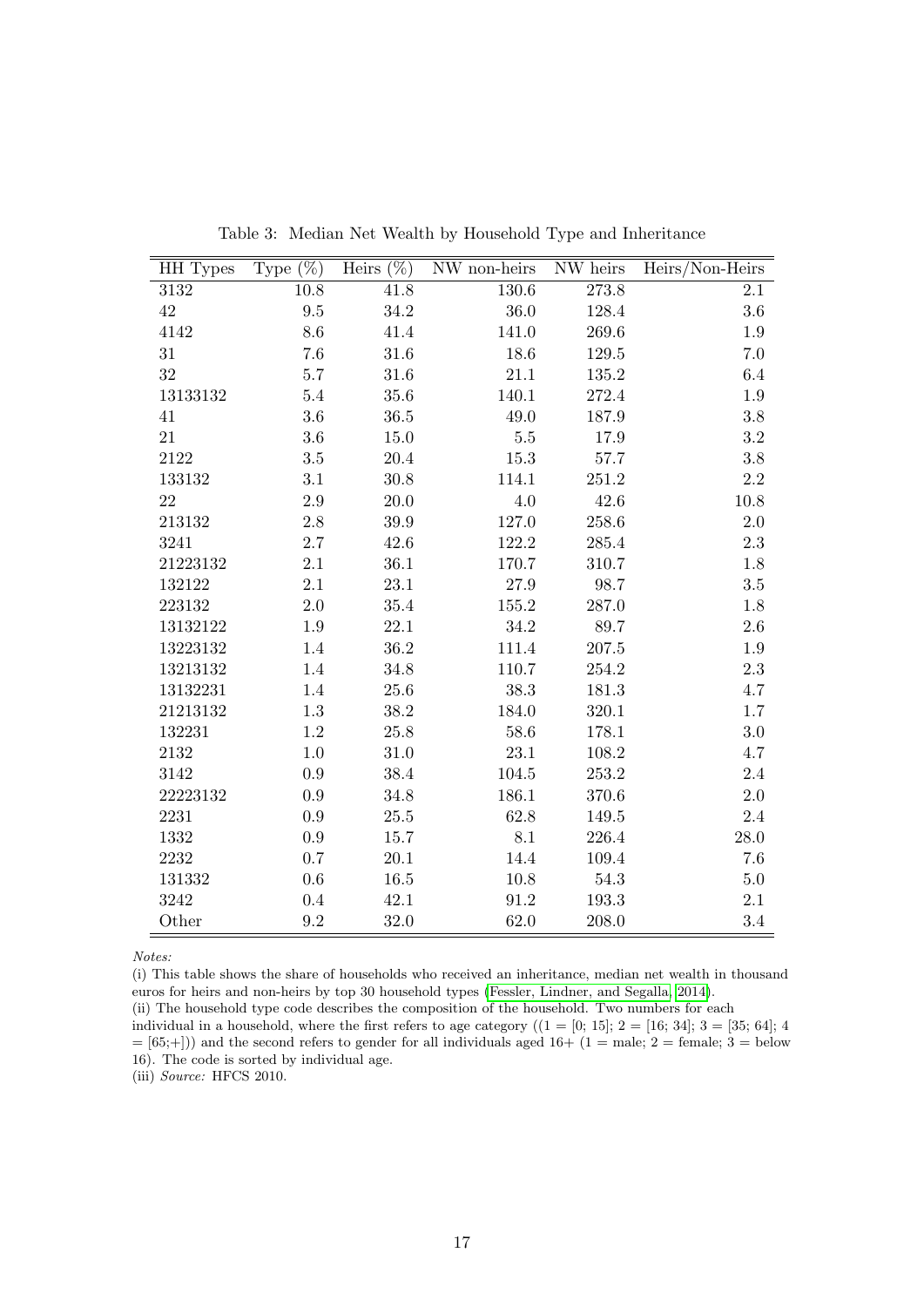dent. At the household level, we add the position in the gross income distribution as well as a dummy variable indicating if the household is an entrepreneur household. We use propensity scores to re-weight the non-heir household population to match the observed covariate distributions of the heir household population as closely as possible. The resulting re-weighted net wealth distribution characterizes a counterfactual net-wealth distribution of heir households as if they would not have received an inheritance. It ensures that we compare the most similar households with regard to their covariates when comparing net wealth of heir versus non-heir households. Put differently, we filter out differences in net wealth between heir and non-heir households which can be explained by the covariates used.

Figure [1](#page-18-0) shows the observed net wealth distributions of heir and non-heir households as well as the re-weighted non-heir household distribution (figure [1a](#page-18-0)). It further shows the absolute observed differences between the net wealth of heir-households and non-heir households and the difference between heir households and their non-heir counterparts along the net wealth distribution in thousands of euros (figure [1b](#page-18-0)). The difference between heir households and their non-heir counterparts is the difference which can not be explained by characteristics X. Heir households have considerably higher net wealth than their non-heir counterparts. The difference reaches about  $\epsilon$ 110,000 at median net wealth and increases up to more than  $\epsilon_1$  million at the 99<sup>th</sup> percentile of the net wealth distributions. These values are considerable, as net wealth of heir households is about  $\epsilon$ 210,000 at the median (non-heir households about  $\epsilon$ 60,000; re-weighted non-heir household about  $\in$ 100,000) and about 3 million Euros at the 99<sup>th</sup> percentile (non-heir households about 1.2 million; re-weighted non-heir households about 1.9 million). Over the full distribution, heir households tend to have considerably higher levels of net wealth than their non-heir counterparts.

#### <span id="page-17-0"></span>4.2. Net wealth position regressions

To examine the relationship between income, inheritance, and net wealth, we regress a household's position in the net wealth distribution (using the cumulative distribution function) on the household's position in the income distribution and the heir/non-heir inheritance dummy variable. In doing so, we calculate the household's positions in the net wealth and income distribution over all countries in the pooled regressions, and within country in the respective country-level regressions. This strategy allows us to focus on the household's relative wealth position, instead of their absolute wealth levels. We prefer this approach because one's relative position in society is by definition the decisive measure of social status. Richness, and poverty are relative phenomena. It is also more statistically robust to use relative measures of wealth and income, because such measures are less exposed to measurement error since only the household ranking with regard to income and wealth is relevant and not the exact income and wealth values. We use the same set of controls as in our DFL decomposition in section [4.1.](#page-12-1) Therefore coefficents are interpreted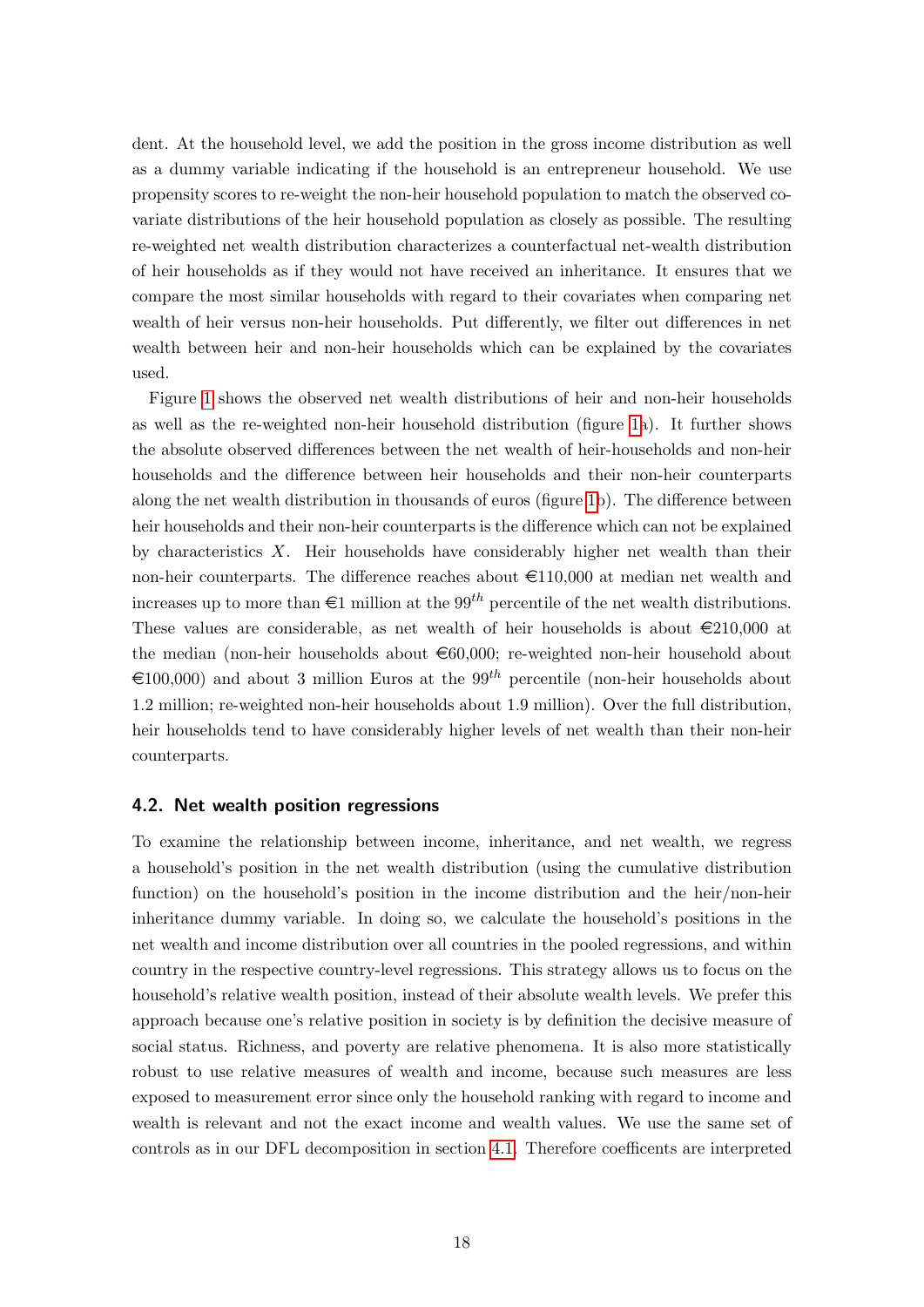

<span id="page-18-0"></span>

(b) Difference in NW

Notes:

(i) Graph (a) shows the quantile function of net wealth for heir households, non-heir households and the counterfactual quantile function based on propensity score reweighting as if heirs would not have received an inheritance. Reweights are based on a logit model of an inheritance dummy on household income, age, age squared, and dummy variables for being an entrepreneur household and for the gender, a education, and retirement status of the respondent, as well as the top 30 household type fixed effects.

(ii) Graph (b) shows the observed differences in net wealth between heir and non-heir households as well as the differences between the counterfactual distribution and the original heir households distribution, i.e. the gain in net wealth which is related to the inheritance implied by the estimated counterfactual, in thousands of euros across the net wealth distribution.

(iii) Source: HFCS 2010.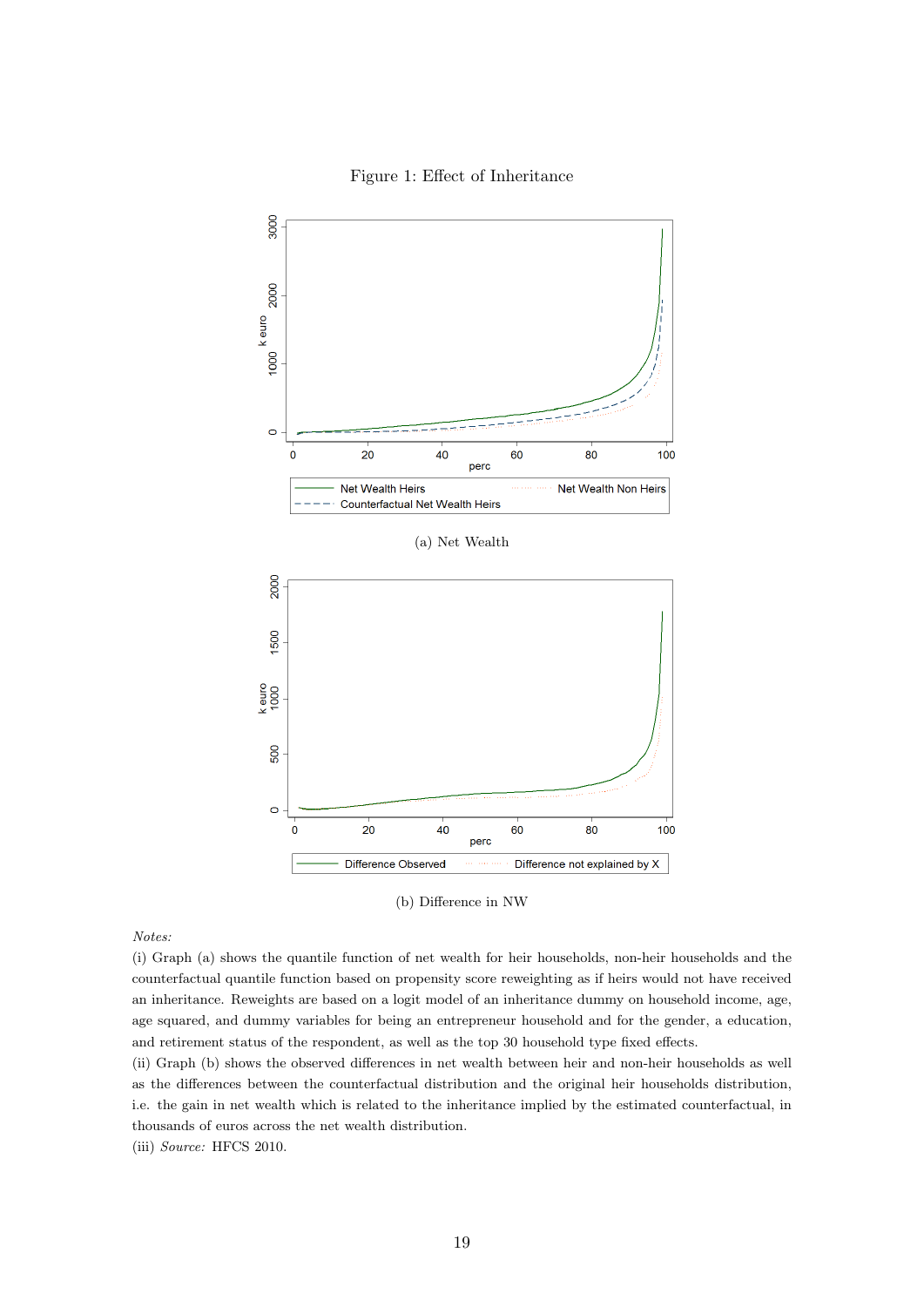as relative effects on the position of a household in the wealth distribution, while later in section [4.3](#page-21-0) we try to explain observed differences in wealth levels and coefficients are interpreted as relative effects with regard to the net wealth of a household.

#### Pooled net wealth position regressions

Table [4](#page-20-0) shows pooled regressions of net wealth position on an inheritance dummy signifying heir households, the rank of the household in the household gross income distribution and using a increasingly large set of controls. Without controls, having received an inheritance increases the position in the net wealth distribution by 18 percentiles, while for every percentile in the income distribution households tend to gain 0.4 percentiles in the net wealth distribution. Using an increasing number of controls dampens the relation between being a heir household and the rank in the net wealth distribution to about 14 percentiles, while the relation to income stays remarkably stable. The coefficients stay highly significant over all specifications and controls have the expected results. Entrepreneur households have significantly higher positions in the wealth distribution. If the respondent for household level information of the household has tertiary education or is retired, that relates positively and significantly to a higher position in the net wealth distribution. The respondent for household level information being female is significantly negatively related to the households net wealth position. The age effect is hump-shaped. However, the interpretation of the age and gender coefficients is only straightforward for the regressions where no household type fixed effects are included. Once they are included (OLS III and IV) the personal characteristics of the respondent for household level information only control additionally to the household type fixed effects which already include a large part of the age and all of the gender information at the household level for all household members. Nevertheless we continue to use these personal controls also in the household type fixed effects specifications as they refer to the person responding to all wealth related questions in the survey and might therefore also contain relevant behavioural traits with regard to information given at the household level and allow for higher flexibility within age brackets used for the household type fixed effects<sup>[9](#page-19-0)</sup>.

#### Country-level net wealth position regressions

Table [5](#page-22-0) shows country-level regressions of the net wealth position in the net wealth distribution (country level) on a inheritance dummy signifying heir households, the position of the household in the household gross income distribution (country level) and using our full set of controls as in the pooled regressions. In all countries having received an inheritance is significantly related to obtaining a higher position in the net wealth distribution. The coefficients range from 5.5 (lowest, in Slovakia) to 17.2 (highest, in Austria) net wealth percentiles. The coefficients for the position in the income distributions are significant in

<span id="page-19-0"></span><sup>9</sup>We also examined the relevance of inheritance expectations of the respondent, but did not find any significant impact on actual net wealth or other regression results.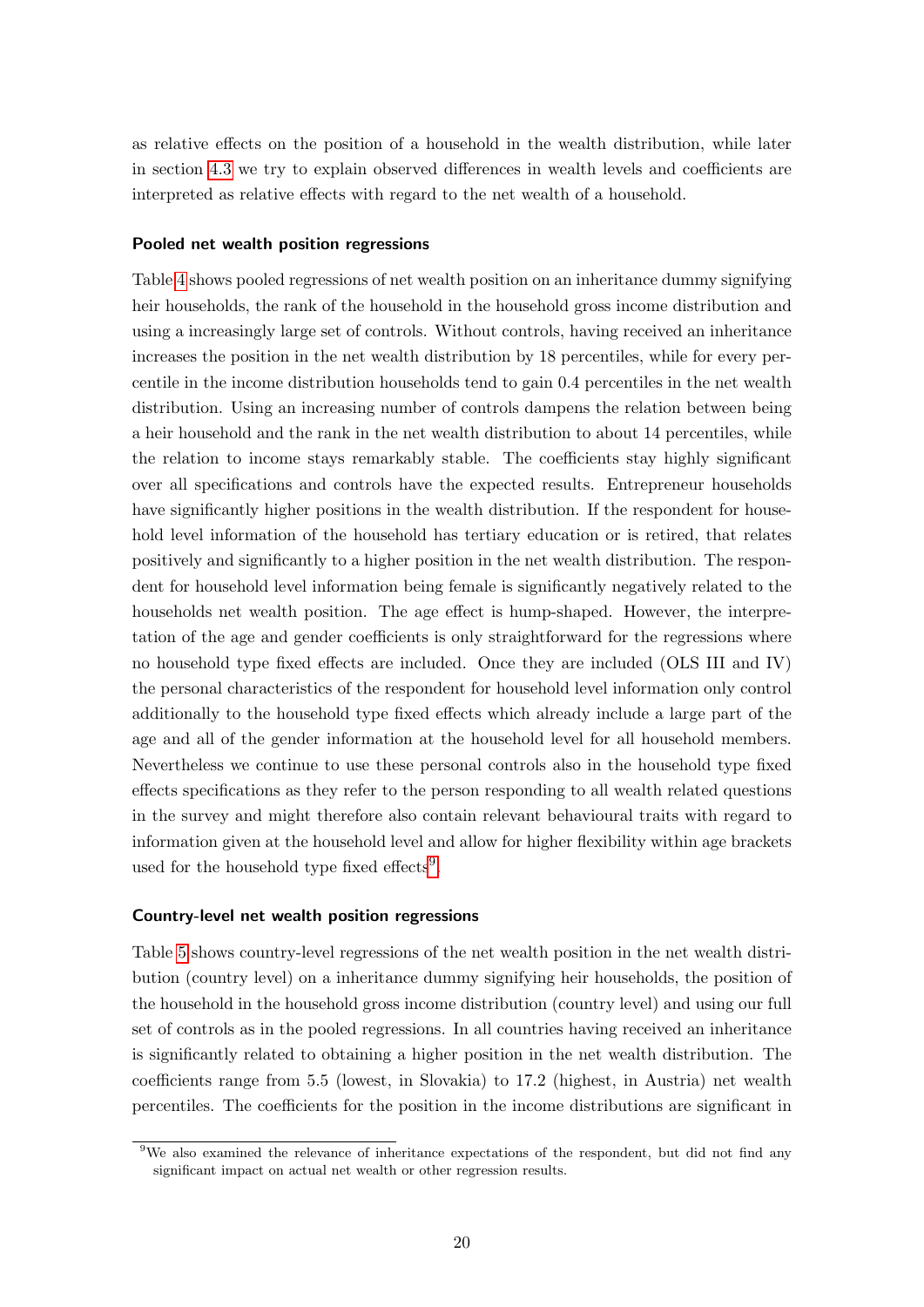<span id="page-20-0"></span>

|                    | $_{\rm OLS}$ | OLS II      | OLS III     | OLS IV      |
|--------------------|--------------|-------------|-------------|-------------|
| Inheritance        | $17.915***$  | 14.083***   | 13.810***   | $13.467***$ |
|                    | (0.568)      | (0.566)     | (0.542)     | (0.576)     |
| Income position    | $0.398***$   | $0.351***$  | $0.303***$  | $0.386***$  |
|                    | (0.009)      | (0.010)     | (0.010)     | (0.011)     |
| Female             |              | $-3.036***$ | $-2.220***$ | $-1.172*$   |
|                    |              | (0.571)     | (0.716)     | (0.669)     |
| Age                |              | $1.163***$  | $0.793***$  | $0.764***$  |
|                    |              | (0.092)     | (0.124)     | (0.120)     |
| Age squared        |              | $-0.007***$ | $-0.004***$ | $-0.004***$ |
|                    |              | (0.001)     | (0.001)     | (0.001)     |
| Tertiary education |              | $4.942***$  | $5.955***$  | $4.879***$  |
|                    |              | (0.654)     | (0.616)     | (0.615)     |
| Retired            |              | $2.655***$  | $2.898***$  | $3.614***$  |
|                    |              | (0.730)     | (0.676)     | (0.611)     |
| Entrepreneur       |              | 16.280***   | 15.277***   | $14.002***$ |
|                    |              | (0.917)     | (0.869)     | (0.823)     |
| Controls           |              | X           | X           | X           |
| Household Type FE  |              |             | X           | X           |
| Country FE         |              |             |             | X           |
| N                  | 41501        | 41476       | 41476       | 41476       |

Table 4: Pooled Net Wealth Position Regressions

Notes:

(i) This table shows pooled ols regressions of the cumulative distribution function of net wealth on the inheritance dummy and the cumulative distribution function of income. Malta as well as Cyprus are not included as not all control variables are available.

(ii) Standard errors are presented in parentheses and \*,\*\*,\*\*\* denote significance at the 10, 5, and 1% level.

(iii) OLS includes no controls. OLS II includes age, age squarred, gender, a tertiary education and a retired dummy of the respondent for household level information as well as an entrepreneur household dummy. OLS III includes additionally the top 30 household type fixed effects (FLS 2014). OLS IV includes additionally country fixed effects.

(iv) Source: HFCS 2010.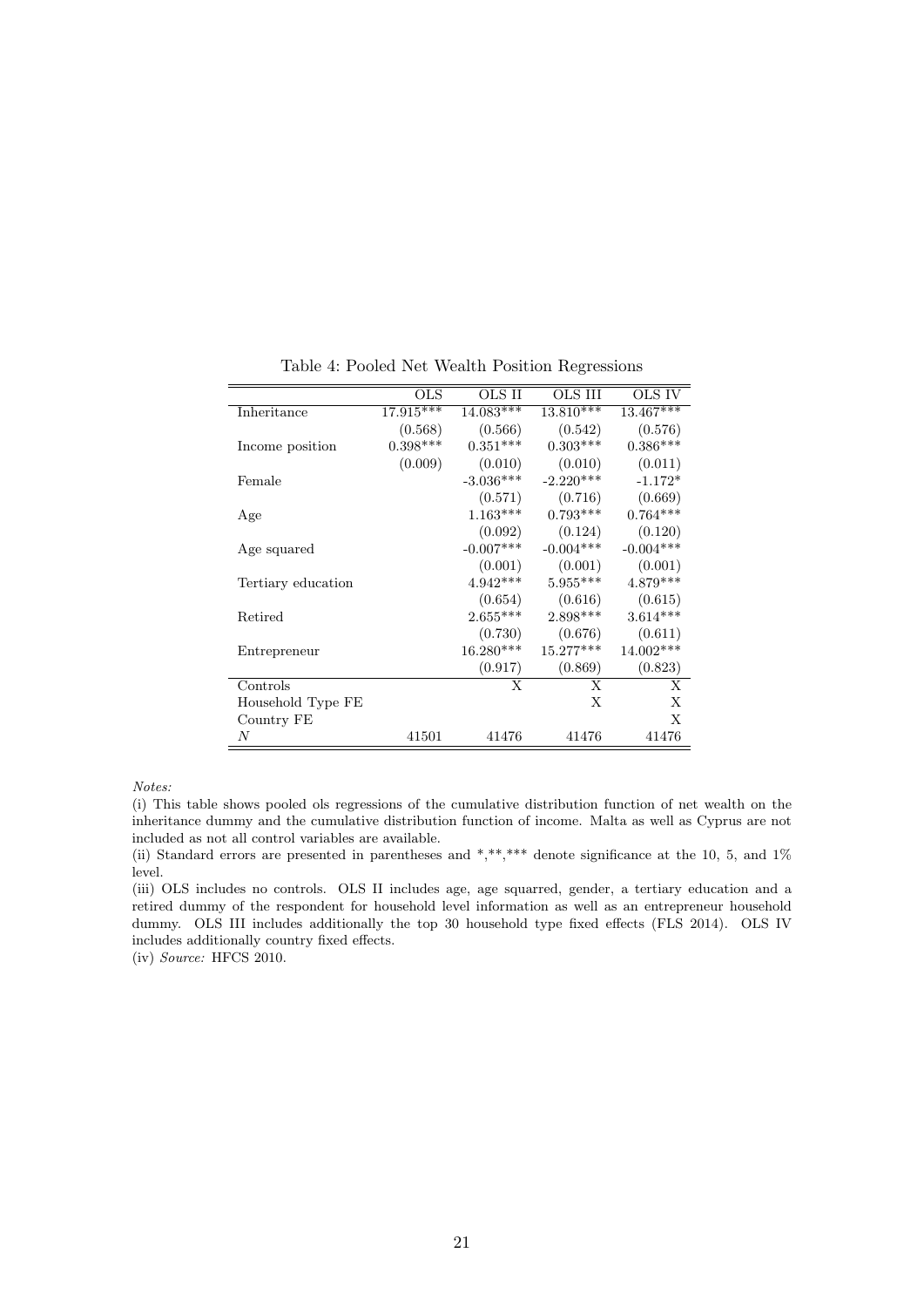all countries and range from 0.1 (lowest, in The Netherlands) to 0.5 (highest, in Germany) net wealth percentiles for each additional income percentile. While the patterns with regard to inheritance and income are relatively consistent across countries we incorporate the differences found here in our multilevel analysis (see section [4.3\)](#page-21-0) by using random coefficient models.

## <span id="page-21-0"></span>4.3. Multilevel Regression

We use multilevel regressions to examine possible correlations between welfare state activities and the level of net wealth between different countries. The degree to which states organize and provide social benefits differs strongly from country to country. While in some countries individuals need to provide for old age themselves, in other countries saving for retirement is largely organized by the state via the public social security systems. While the pension systems might be one of the most important factors explaining individual private wealth differences among countries, other dissimilarities exist with regard to health insurance, unemployment insurance, maternity leave, family subsidies, other subsidies, and further state transfers which might affect saving patterns, the necessity to save in general, and therefore wealth accumulation and resulting wealth levels. We hypothesize that services, transfers and insurances provided by the state are substitutes for private wealth, implying a negative relationship between certain welfare state expenditures and observed private wealth of households.

As a first step, Figure  $2^{10}$  $2^{10}$  $2^{10}$  shows graphical evidence for this negative relationship for social security expenditure across countries. The Scatter Plot with a fitted regression line shows that mean household net wealth tends to be lower in countries with higher social security expenditure (see [2a](#page-23-0)). While the evidence for a negative relationship is rather weak for the mean it is clearly visible for the 25th percentile of net wealth (see [2b](#page-23-0)), which suggests that the substitutive effect relative with regard to private wealth might be larger for households at the lower end of the wealth distribution.

<span id="page-21-1"></span> $10$ See a similar figure for pension expenditure (figure [4\)](#page-34-0) in Appendix [B](#page-34-1)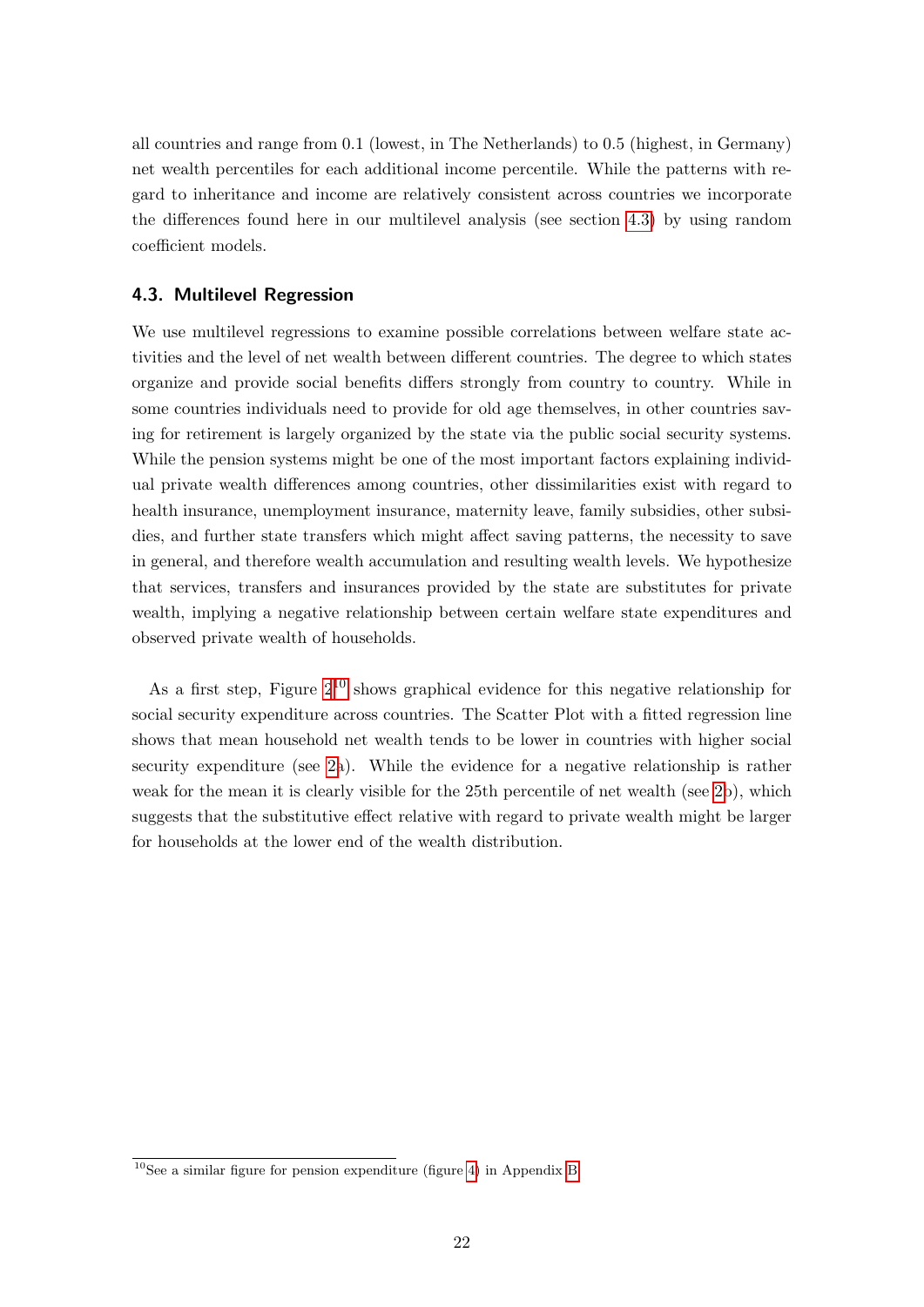<span id="page-22-0"></span>

| $rac{2}{1547**}$ |                                    |                     |                |                                                                                                                                                                                                                                                                                                                                                             |                        |                         |     |                       |             |                                                    |                    |         |            |         |              | $\begin{array}{l} (1.355) \\ (1.355) \\ (0.043) \\ (0.043) \\ (1.831) \\ (1.831) \\ (0.007^{***} \\ (1.323^{***} \\ (1.323^{***} \\ (1.323) \\ (2.323^{***} \\ (1.323) \\ (2.3078) \\ (2.3078) \\ (2.3078) \\ (2.3078) \\ (2.3078) \\ (2.3078) \\ (2.3078) \\ (2.3078) \\ (2.3078) \\ (2.3078) \\ (2.3078) \\ (2.3078) \\ ($                                                        |          | as<br>X<br>X<br>S                                                                |          |
|------------------|------------------------------------|---------------------|----------------|-------------------------------------------------------------------------------------------------------------------------------------------------------------------------------------------------------------------------------------------------------------------------------------------------------------------------------------------------------------|------------------------|-------------------------|-----|-----------------------|-------------|----------------------------------------------------|--------------------|---------|------------|---------|--------------|-------------------------------------------------------------------------------------------------------------------------------------------------------------------------------------------------------------------------------------------------------------------------------------------------------------------------------------------------------------------------------------|----------|----------------------------------------------------------------------------------|----------|
|                  |                                    |                     |                |                                                                                                                                                                                                                                                                                                                                                             |                        |                         |     |                       |             |                                                    |                    |         |            |         |              | $\begin{array}{r} \text{SI} \\ \text{IS.501***} \\ \text{0.240***} \\ \text{0.240***} \\ \text{0.521} \\ \text{0.537} \\ \text{0.522} \\ \text{0.538} \\ \text{0.539} \\ \text{0.539} \\ \text{0.538***} \\ \text{0.539} \\ \text{0.539} \\ \text{0.539} \\ \text{0.530} \\ \text{0.531} \\ \text{0.530} \\ \text{0.531} \\ \text{0.532} \\ \text{0.533} \\ \text{0.533} \\ \text{$ |          |                                                                                  |          |
|                  | $12.593***$                        |                     |                |                                                                                                                                                                                                                                                                                                                                                             |                        |                         |     |                       |             |                                                    |                    |         |            |         |              | $\begin{array}{c} (1.065) \\ 0.347^{***} \\ (0.022)^{*} \\ -2.803^{***} \\ (1.220) \\ (1.220) \\ (0.078) \\ (1.00^{***} \\ (1.578) \\ (1.578) \\ (1.578) \\ (1.4032^{***} \\ (1.492) \\ (1.492) \\ (1.492) \\ (1.492) \\ (1.492) \\ (1.403) \\ (1.403) \\ (1.403) \\ (1.403) \\ (1.403) \\ (1.403) \\ (1.403) \\ (1.403) \\ (1.$                                                    |          | $\frac{1}{2}$ $\times$ $\frac{1}{2}$                                             |          |
|                  |                                    |                     |                |                                                                                                                                                                                                                                                                                                                                                             |                        |                         |     |                       |             |                                                    |                    |         |            |         |              | $\begin{array}{r} \text{ML} \\ \text{M123**} \\ \text{M24**} \\ (3.912) \\ (3.912) \\ (3.912) \\ (3.912) \\ (3.912) \\ (3.912) \\ (3.912) \\ (3.912) \\ (3.912) \\ (3.912) \\ (3.912) \\ (3.912) \\ (3.912) \\ (3.912) \\ (3.912) \\ (3.912) \\ (3.912) \\ (3.912) \\ (3.912) \\ (3.912) \\ (3.912) \\ (3.912) \\ (3.912) \\ (3.9$                                                  |          | $\times\times\atop{\mathbb{S}}$                                                  |          |
|                  |                                    |                     |                | $\begin{array}{c} \mathrm{MT} \\ \hline 12.920^{***} \\ (1.735) \\ 0.252^{***} \\ (0.043) \\ (2.651) \\ (2.651) \\ \end{array}$                                                                                                                                                                                                                             |                        |                         |     |                       |             |                                                    |                    |         |            |         |              | $\begin{array}{l} 7.217*** \\ (1.956) \\ 7.541*** \\ (2.977) \\ (3.914*** \\ (3.287) \\ (3.287) \end{array}$                                                                                                                                                                                                                                                                        |          |                                                                                  | x 3<br>3 |
|                  |                                    |                     |                |                                                                                                                                                                                                                                                                                                                                                             |                        |                         |     |                       |             |                                                    |                    |         |            |         |              | $\begin{array}{r} \text{LU} \\ \text{12.224***} \\ \text{0.454***} \\ \text{0.454***} \\ \text{0.034)} \\ \text{0.034} \\ \text{0.035} \\ \text{0.050} \\ \text{0.050} \\ \text{0.050} \\ \text{0.005} \\ \text{0.005} \\ \text{0.006} \\ \text{0.007} \\ \text{0.007} \\ \text{0.008} \\ \text{0.009} \\ \text{0.000} \\ \text{0.001} \\ \text{0.003} \\ \text{0.003} \\ \text{$   |          | eg x x                                                                           |          |
|                  | $-3.984***$                        |                     |                |                                                                                                                                                                                                                                                                                                                                                             |                        |                         |     |                       |             |                                                    |                    |         |            |         |              | $\begin{array}{c} (1.435)\\ 0.347^{***} \\ 0.63^{***} \\ 5.963^{***} \\ 0.690^{***} \\ 0.690^{***} \\ 0.690^{***} \\ 0.690^{***} \\ 0.690^{***} \\ 0.691^{***} \\ 0.633^{***} \\ 0.533^{***} \\ 0.599) \\ 0.533^{***} \\ 0.533^{***} \\ 0.533^{***} \\ 0.533^{***} \\ 0.533^{***} \\ 0.533^{***} \\ 0.533^{***} \\ 0.533^{***} \\ 0.533^{***$                                       |          |                                                                                  |          |
|                  | $-1.598***$                        |                     |                |                                                                                                                                                                                                                                                                                                                                                             |                        |                         |     |                       |             |                                                    |                    |         |            |         |              | $\begin{array}{c} (0.659) \\ 0.428^{***} \\ (0.014) \\ (0.014) \\ (0.89^{***} \\ (0.770) \\ (0.170) \\ (0.014) \\ (0.014) \\ (0.014) \\ (0.014) \\ (0.0014) \\ (0.0014) \\ (0.002) \\ (0.0014) \\ (0.002) \\ (0.0014) \\ (0.0014) \\ (0.0014) \\ (0.0014) \\ (0.0014) \\ (0.0014) \\ (0.0014) \\ (0.0014) \\ (0.0014$                                                               |          | $\begin{array}{c} 666 \text{F1} \\ \text{X} \\ \text{X} \\ \text{X} \end{array}$ |          |
| ЕS               | $1.327***$                         |                     |                |                                                                                                                                                                                                                                                                                                                                                             |                        |                         |     |                       |             |                                                    |                    |         |            |         |              | $\begin{array}{c} (0.966)\\ 0.392^{***} \\ (0.021)\\ (1.545)\\ (1.66^{***} \\ (1.66^{***} \\ (0.252)\\ (0.253^{***} \\ (1.281)\\ (1.281)\\ (1.283)\\ (1.683)\\ (1.683)\\ (1.683)\\ (1.631)\\ (1.603)\\ (1.61)\\ (1.621)\\ (1.61)\\ (1.631)\\ (1.61)\\ (1.621)\\ (1.631)\\ (1.632)\\ (1.641)\\ (1.653)\\ (1$                                                                         |          | $\times$ X<br>$\times$ X<br>$\overline{\phantom{0}}$                             |          |
|                  | $\frac{DE}{\frac{1}{2}}$<br>17.083 | $(1.365)$<br>459*** | 0.459          | $\begin{array}{c} (0.027) \\ -2.165 \\ (1.769) \\ (0.329) \\ (0.277) \\ (0.003) \\ (.602*** \\ (.603*** \\ (.376) \\ (.376) \\ (.376) \\ (.303*** \\ (-0.035) \\ (.303*** \\ (-0.035) \\ (-0.035) \\ (-0.035) \\ (-0.035) \\ (-0.035) \\ (-0.035) \\ (-0.035) \\ (-0.035) \\ (-0.035) \\ (-0.035) \\ (-0.035) \\ (-0.035) \\ (-0.035) \\ (-0.035) \\ (-0.0$ |                        |                         |     |                       |             |                                                    |                    |         |            |         | 8.409        | (1.532)                                                                                                                                                                                                                                                                                                                                                                             |          | $\times \times \mathbb{S}^1$                                                     |          |
| č                | 15.570***                          | (1.898)             | $0.395***$     |                                                                                                                                                                                                                                                                                                                                                             | $(0.038)$<br>$-4.186*$ | $(2.230)$<br>133***     |     | $(0.409)$<br>0.009**  |             | (0.004)                                            | 2.319              | (1.931) | 3.574      | (3.866) | $9.006***$   | (2.067)                                                                                                                                                                                                                                                                                                                                                                             |          |                                                                                  | 1237     |
| F.               | 8.890 ***                          | (1.191)             | $0.338***$     | (0.030)                                                                                                                                                                                                                                                                                                                                                     | $-1.083$               | $(1.819)$<br>1.422***   |     |                       |             | $(0.345)$<br>$(0.010***$<br>$(0.003)$<br>$(0.003)$ |                    | (1.397) | $0.217***$ | (3.293) | $6.696***$   | (2.524)                                                                                                                                                                                                                                                                                                                                                                             |          |                                                                                  | 2327     |
| ₹                | $17.230***$                        | (1.437)             | $0.329***$     | (0.032)                                                                                                                                                                                                                                                                                                                                                     | $-1.558$               | $(1.915)$<br>$0.897***$ |     | $(0.250)$<br>-0.006** |             | (0.003)                                            | 1.570              | (1.377) | $2.585*$   | (1.457) | $21.727***$  | (2.619)                                                                                                                                                                                                                                                                                                                                                                             |          |                                                                                  | 2380     |
|                  | Inheritance                        |                     | ncome position |                                                                                                                                                                                                                                                                                                                                                             | Female                 |                         | Age |                       | Age squared |                                                    | Tertiary education |         | Retired    |         | Entrepreneur |                                                                                                                                                                                                                                                                                                                                                                                     | Controls | Household Type FE                                                                |          |

Table 5: Country Level Net Wealth Position Regressions Table 5: Country Level Net Wealth Position Regressions

of income. They include age, age squarred, gender, a tertiary education and a retired dummy of the respondent for household level information and an entrepreneur<br>household dummy as well as the top 30 household type fixed Notes:<br>(i) This table shows country OLS regressions of the cumulative distribution function of net wealth on the inheritance dummy and the cumulative distribution function (i) This table shows country OLS regressions of the cumulative distribution function of net wealth on the inheritance dummy and the cumulative distribution function of income. They include age, age squarred, gender, a tertiary education and a retired dummy of the respondent for household level information and an entrepreneur household dummy as well as the top 30 household type fixed effects [\(Fessler,](#page-31-10) Lindner, and Segalla, [2014\)](#page-31-10). Note that age and age squared is not included for Malta, as the HFCS data in the Malta does not include a continuous age variable and no household type fixed effects are included for Cyprus as they do not report all necessary where the contract matter and the properties of the properties and  $*$ ,  $*$ ,  $*$  and the properties are presented in parentheses and  $*$ ,  $*$ ,  $*$  denote significance at the 10, 5, and 1% level.<br>(ii) Standard errors are p variables for all household members to produce such flexible household level controls.

(ii) Standard errors are presented in parentheses and \*,\*\*,\* denote significance at the 10, 5, and 1% level.

(iii) Source: HFCS 2010.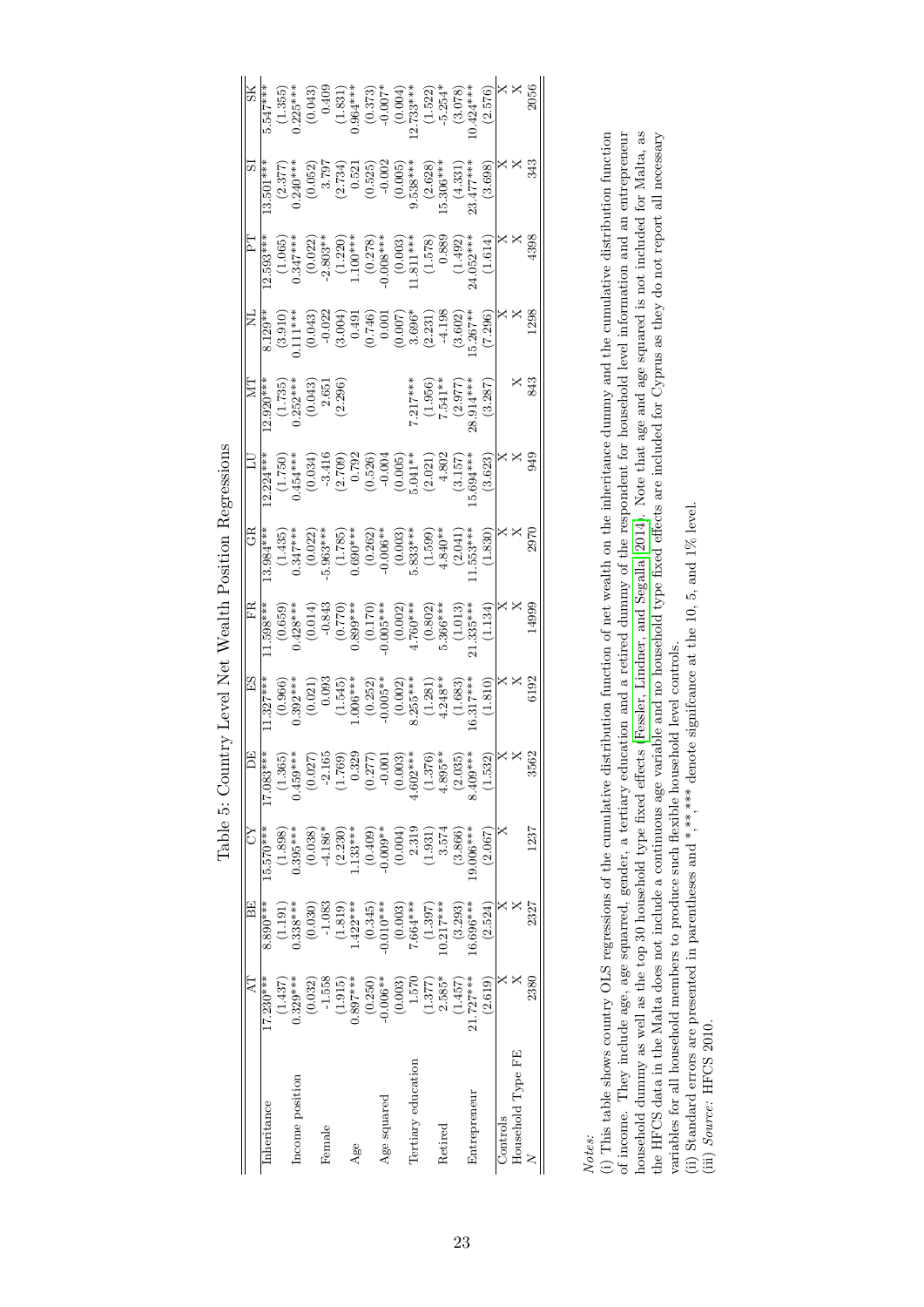

#### <span id="page-23-0"></span>Figure 2: Social Security Expenditure and Net Wealth

Notes:

(i) Graph (a) shows a scatter plot of country level mean net wealth and total social expenditure as percent of gdp.

(ii) Graph (b) shows a scatter plot of country level 25th percentile of net wealth and total social expenditure as percent of gdp.

(iii) Source: Eurosystem HFCS 2010. New Cronos Database 2010.

We regress net wealth on income (both transformed by a hyperbolic sine function) and the inheritance dummy as well as all controls we used in our previous regressions and add welfare state country level variables.

The hyperoblic sine transformation ensures that we can use all - including negative - net wealth values and additionally leads to a straightforward interpretation of the estimates, as they refer to percentage changes in the dependent variable net wealth<sup>[11](#page-23-1)</sup>. Note that the dependent variable in these multilevel regressions is therefore different from the ranks of net wealth we used as dependent variables in sections [4.2,](#page-17-0) as we are now explaining differences in net wealth levels instead of differences in the position in net wealth distributions. Coefficients are interpreted as relative effects with regard to the net wealth of a household while before they were interpreted as relative effects on the position of a household in the wealth distribution.

Additionally we allow for random coefficients in the case of income and inheritances to accommodate for the different patterns found in our previous regressions. Results are shown in Table [6](#page-24-0) and details on the models used can be found in Appendix [A.1.](#page-33-0) As in our net wealth position regressions income and inheritances stay remarkably stable over all specifications.

The Null-model (Null, column 2) shows that only about 3% of the total variance measured by the intra-class correlations (ICC) is attributable to the country level. Once we

<span id="page-23-1"></span><sup>&</sup>lt;sup>11</sup>Note that at the very bottom, about below the  $4^{th}$  percentile in our case, a percentage-change interpretation for the inverse hyperbolic sine is problematic. However, the pattern of strongly increasing negative effects for very low wealth levels remains valid.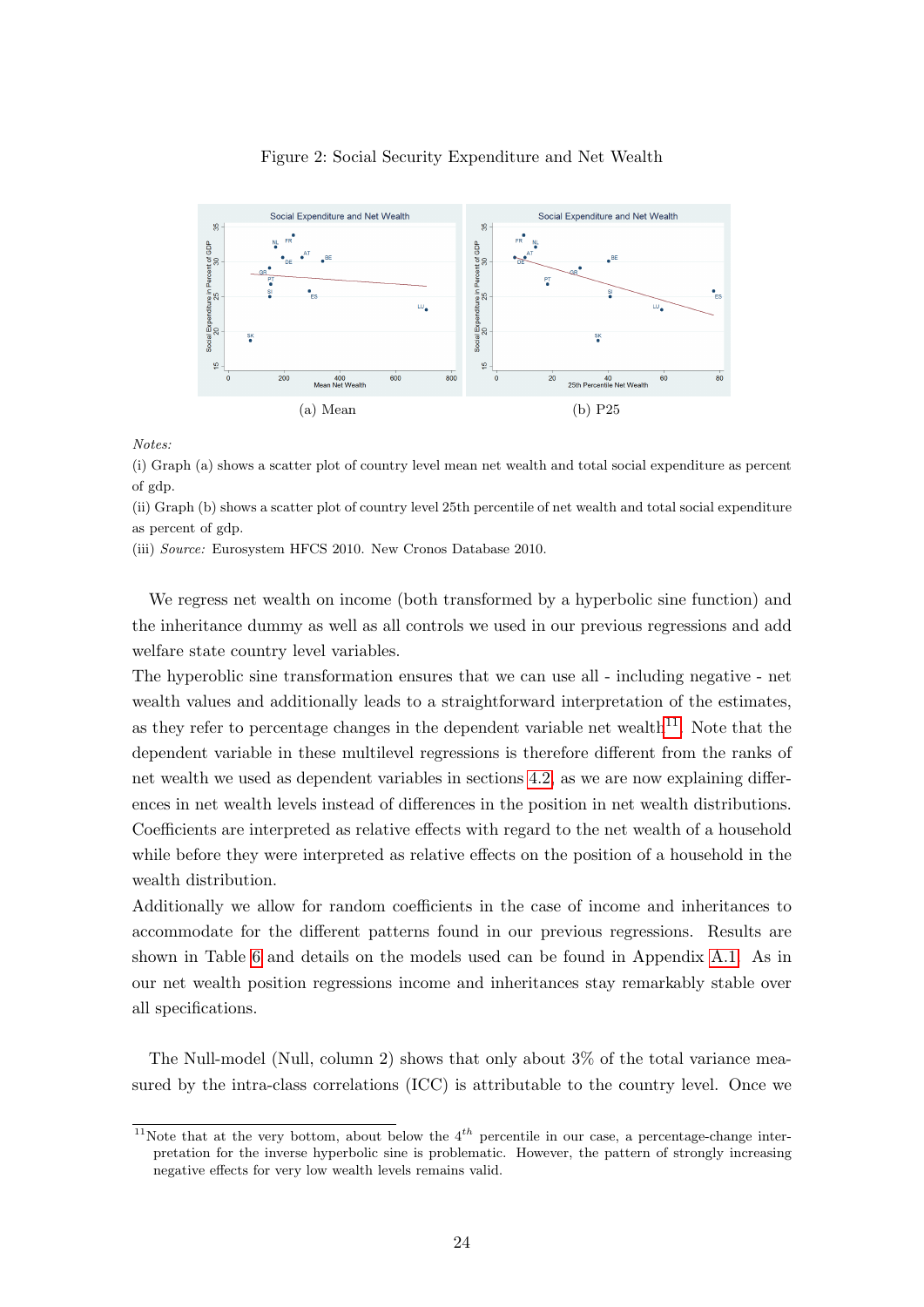<span id="page-24-0"></span>

|   | LaborRE   | $1.397***$  | $(0.041)$<br>0.345***   |        | (0.015) |                     |         |                    |         | $-0.000$            | (0.165) | ×        | X                   | .299        | 14.977         |        | 41496 |
|---|-----------|-------------|-------------------------|--------|---------|---------------------|---------|--------------------|---------|---------------------|---------|----------|---------------------|-------------|----------------|--------|-------|
|   | Labor     | $1.361***$  | $(0.126)$<br>0.431***   |        | (0.088) |                     |         |                    |         | $-0.134$            | (0.142) |          |                     | .008        | 14.870         | .0005  | 41496 |
|   | SocialRE  | $1.346***$  | $(0.134)$<br>$0.433***$ |        | (0.087) |                     |         | $-0.064**$         | (0.033) |                     |         |          |                     | .005        | 4.869          |        | 41496 |
|   | Social    | $1.397***$  | $(0.041)$<br>0.346***   |        | (0.015) |                     |         | $-0.071**$         | (0.034) |                     |         |          |                     | .210        | 4.977          | .0138  | 41496 |
| þ | PensionRE | $1.337***$  | $(0.138)$<br>$0.432***$ |        | (0.087) | $0.151***$          | (0.069) |                    |         |                     |         |          |                     | .005        | 14.868         |        | 41496 |
|   | Pension   | $1.397***$  | $(0.041)$<br>$0.345***$ |        | (0.015) | $0.170***$          | (0.065) |                    |         |                     |         |          |                     | .182        | 14.977         | $0121$ | 41496 |
|   | HH-Lev    | $1.397***$  | $(0.041)$<br>$0.345***$ |        | (0.015) |                     |         |                    |         |                     |         |          |                     | .299        | 4.977          | .0196  | 41496 |
|   | Null      |             |                         |        |         |                     |         |                    |         |                     |         |          |                     | .636        | 18.230         | .0336  | 41501 |
|   |           | Inheritance |                         | Income |         | Pension expenditure |         | Social expenditure |         | Labor market policy |         | Controls | Random Coefficients | Var Country | Var Households | CC     |       |

Table 6: Multilevel Regressions Table 6: Multilevel Regressions

Notes:<br>(i) This table shows pooled multilevel regressions. Random coefficients refer to household income as well as the inheritance dummy. (i) This table shows pooled multilevel regressions. Random coefficients refer to household income as well as the inheritance dummy.

We use the full set of controls as in previous regressions. Malta as well as Cyprus are not included as not all control variables are available. We use the full set of controls as in previous regressions. Malta as well as Cyprus are not included as not all control variables are available.

(ii) Null refers to a benchmark model with country random effects only. HH-Lev adds household level controls. Models Pension-LaborRE refer to multilevel models allowing for random intercepts of the country level variables (pension, social security and active labor market expenditures) as well as additional random coefficents (ii) Null refers to a benchmark model with country random effects only. HH-Lev adds household level controls. Models Pension-LaborRE refer to multilevel models allowing for random intercepts of the country level variables (pension, social security and active labor market expenditures) as well as additional random coefficents (RE models) for income and inheritance effects. (RE models) for income and inheritance effects.

(iii) Standard errors are presented in parentheses and \*,\*\*,\*\*\* denote significance at the 10, 5, and 1% level.<br>(iv) Source: HFCS 2010. (iii) Standard errors are presented in parentheses and \*,\*\*,\* denote significance at the 10, 5, and 1% level.

(iv) Source: HFCS 2010.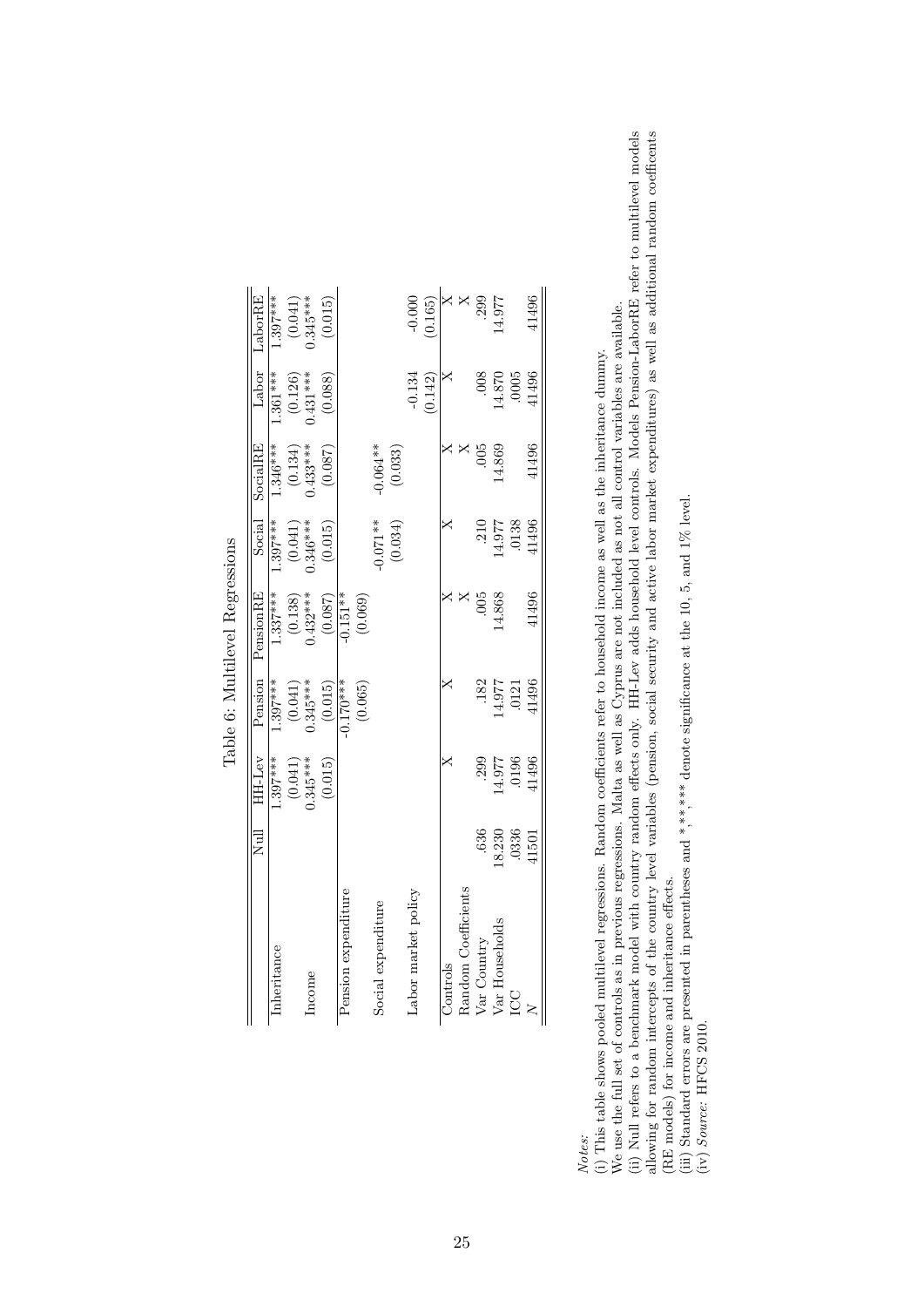add controls at the household level as well as the inheritance dummy and income (HH-Lev, column 3) this number drops to only  $1.9\%$ .<sup>[12](#page-25-0)</sup> As next steps we add the welfare state country level variables and estimate one model only allowing for random intercepts and one model allowing additionally for random coefficients for the inheritance dummy and income each (Pension-LaborRE, column 4 to column 9).

The main result of these hierarchical linear models is that pension and social security expenditure measured as shares of GDP show significant and negative correlation with household net wealth levels. Also the active labor market policy indicator, which reflects expenditure per unemployed used for active labor market policy is negatively correlated (but insignificant).

We regard this as evidence that welfare state expenditures indeed act as substitutes for private wealth accumulation and explain partly observed differences in household net wealth among euro area countries. A larger and more active welfare state leads to less need for private households to accumulate private wealth. That is in line with the results found in the displacement literature (see section [2\)](#page-5-0) and contrasts the results of [Semyonov](#page-32-4) [and Lewin-Epstein](#page-32-4) [\(2013\)](#page-32-4), who could not confirm a significant impact of cross country differences on wealth levels across different countries.

The graphical evidence in figure [2](#page-23-0) suggests that the substitution effect is stronger at the lower end of the wealth distribution, where households might reduce their precautionary savings and increase consumption, once the welfare state is insuring better against life contingencies. To examine this relationship quantitatively in a multivariate setting, we estimate quantile regressions of (the inverse hyperbolic sine of) net wealth on the same covariates as in our multilevel-models for all quantiles P1 to P99, and add pension and social security expenditure, which where significant in the multilevel case. Definitions and data can be found in Appendix [8.](#page-35-0) Graph a and b in figure [3](#page-26-0) show the resulting coefficients along the net wealth distribution. The fact that the ICC was very low in the multilevel models (Null and HH-Lev) in table [6](#page-24-0) as well as the fact that the OLS estimates (shown below graphs a and b in figure [3\)](#page-26-0) are close to those in the multilevel case support the fact that it should not be too worrisome that we ignore the multilevel structure of the data in the case of our quantile regressions.

The effect of a 1 percentage point increase in state pension expenditure as a share of GDP on net wealth is a decrease about 20% less wealth for households around the 10th net wealth percentile. The size of the negative impact is smaller for wealthier households, but remains at above 10% of net wealth. Social security expenditure shows a similar but somewhat weaker effect, ranging at arround 10% at the 10th net wealth percentile and coming close to zero for the wealthiest. For reasons of comparisons all effects are normal-

<span id="page-25-0"></span> $12$ Given that result, multilevel modelling might not even be regarded as necessary. However some authors point out that the hierarchical structure of information should be mirrored in the analysis.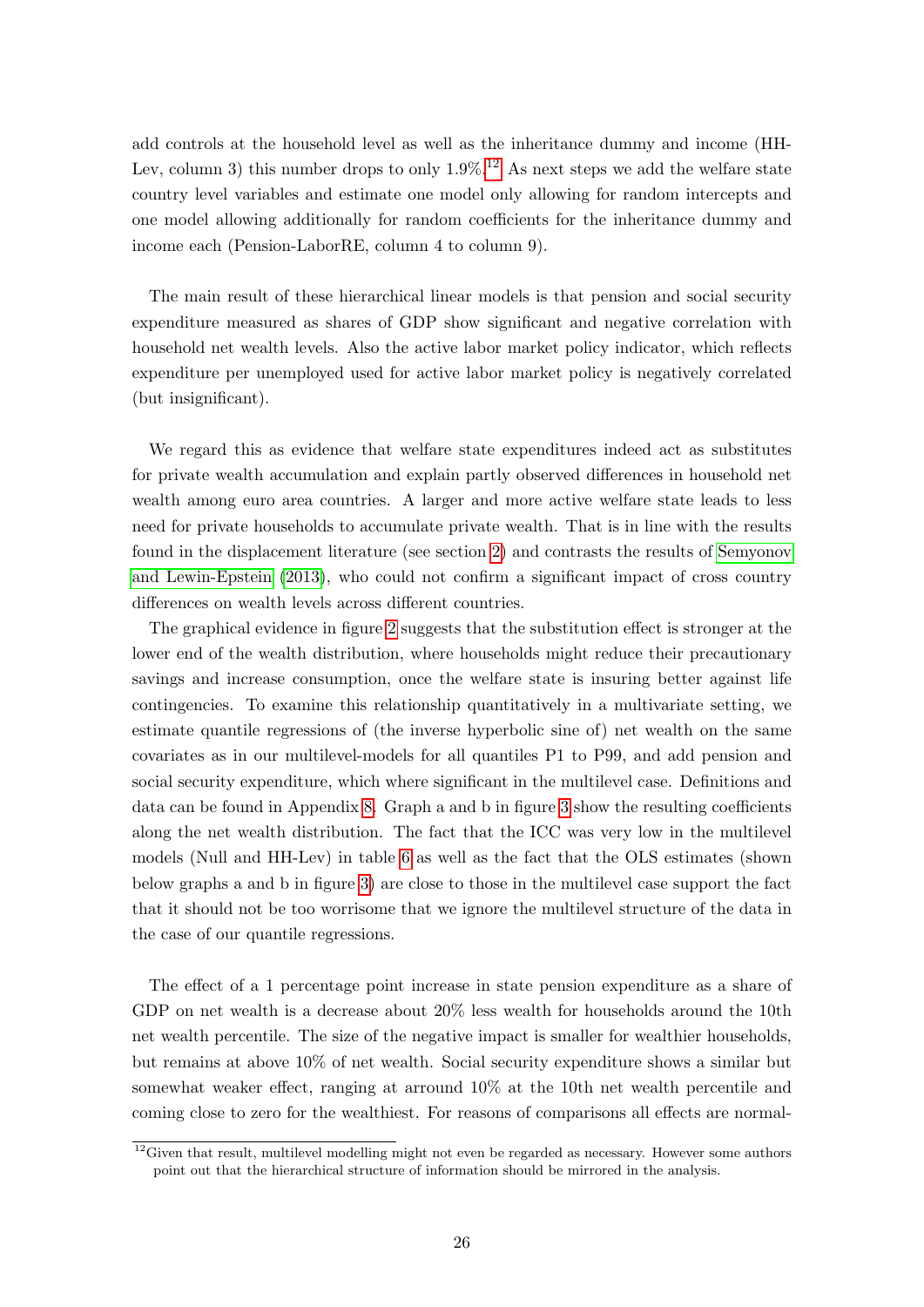<span id="page-26-0"></span>

Figure 3: Effects along the Net Wealth Distribution

(b) Social (OLS-estimate: -0.044 (0.004))

Notes:

(i) These graphs show the coefficients of pension and social expenditure measured as a percentage share of GDP from 99 quantile regressions of (the hyperbolic sine) of net wealth on these welfare state country level measures. All three models also include age, age squared, gender, a tertiary education and a retired dummy of the respondent for household level information as well as an entrepreneur household dummy and the top 30 household type fixed effects (i.e. all controls we used in the analyses before). (ii) Source: HFCS 2010. New Cronos Database 2010. ESS multicountry database 2010.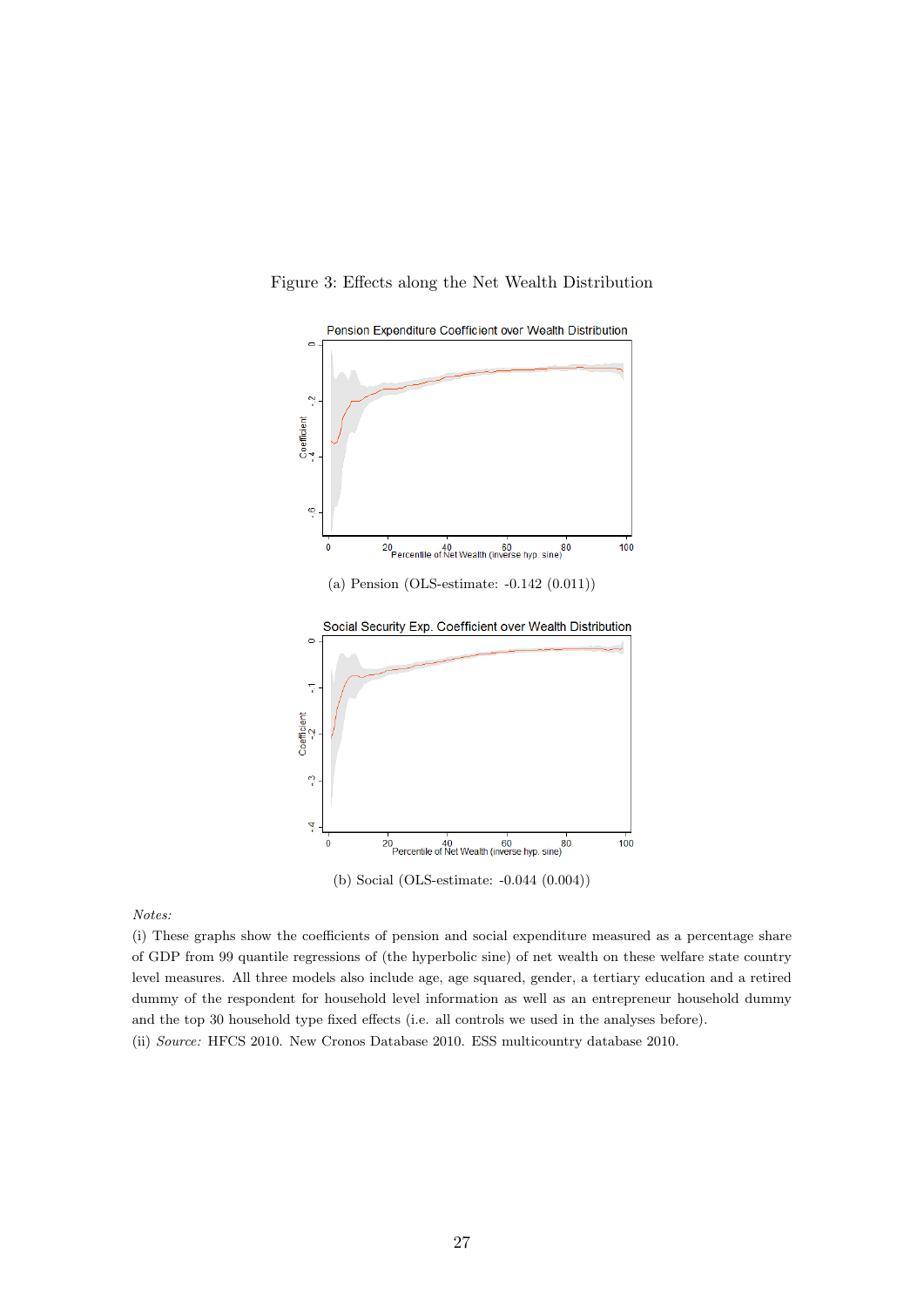ized to expenditure changes of 1 percentage point of GDP as measured in the regressions. Note that this implies relative changes which are the larger for pension than for social security expenditure. For pension expenditure it is between 6.6% (Austria) and 11.9% (Slovakia), and for social security the effect translates to between 3.1% (The Netherlands) and 5.3% (Slovakia). See table [8](#page-35-0) in appendix [B](#page-34-1) for the country-level data.

#### 4.4. Illustration of the size of effects

Cautious interpretation of these effects, especially at the lower tail, is necessary. For the least wealthy households, even small changes in the amount of wealth held are large changes in the share of total household wealth. Indeed the displacement effects found here are in line with those estimated in the displacement effects literature: depending on the methods and data used, these effects are usually between 0.41 and 1, meaning a decrease of private wealth between 41 cents and  $\in$ 1 for each additional euro in public security wealth [\(Alessie, Angelini, and van Santen, 2013\)](#page-31-3).

Table [7](#page-28-0) presents an Illustration using a "back of the envelope" calculation to show that reasonable displacement effects are in line with our results for the relative wealth effects. We assume low, middle, and high wealth households, with wealth roughly equal to observed wealth levels at P10, P50 and P90 in the empirical data. We further assume the pension wealth of these households, namely one which is relatively low for the poor household, average for the middle one (roughly 10 times median yearly income as the [OECD](#page-32-15) [\(2013b,](#page-32-15) p.147) suggests), and relatively high for the wealthy household. We further impose the condition that a one percentage point increase in pension expenditure is a seven percent increase in this expenditure, as is the case in Austria. Austria is the country in our data with the highest pension expenditure as a share of GDP, and thus the country which experiences the lowest percent change in spending when expenditure changes by one percentage point (meaning that this is the most conservative assumption to make). Finally, results in [Engelhardt and Kumar](#page-31-0) [\(2011\)](#page-31-0) show that the displacement effect might be stronger at the upper end of the distribution. We thus assume displacement effects similar to the ones estimated in the displacement effect literature, between 0.4 for the least wealthy household, 0.75 for the middle and 1 (full displacement) for the wealthy household. Under these assumptions taken from the literature, we see a decrease in net wealth of 47% for the low wealth household, of 16% for the middle wealth household, and 8% for the high wealth household. These numbers are roughly in line with our results for pension wealth in figure [3.](#page-26-0) In fact, the estimates obtained here are conservative. Had we assumed higher pension wealth for the low wealth household, a larger increase in expenditure, or higher displacement rates, we would have seen a stronger effect for the low wealth household and the declining effect for wealthier households would have been even more pronounced.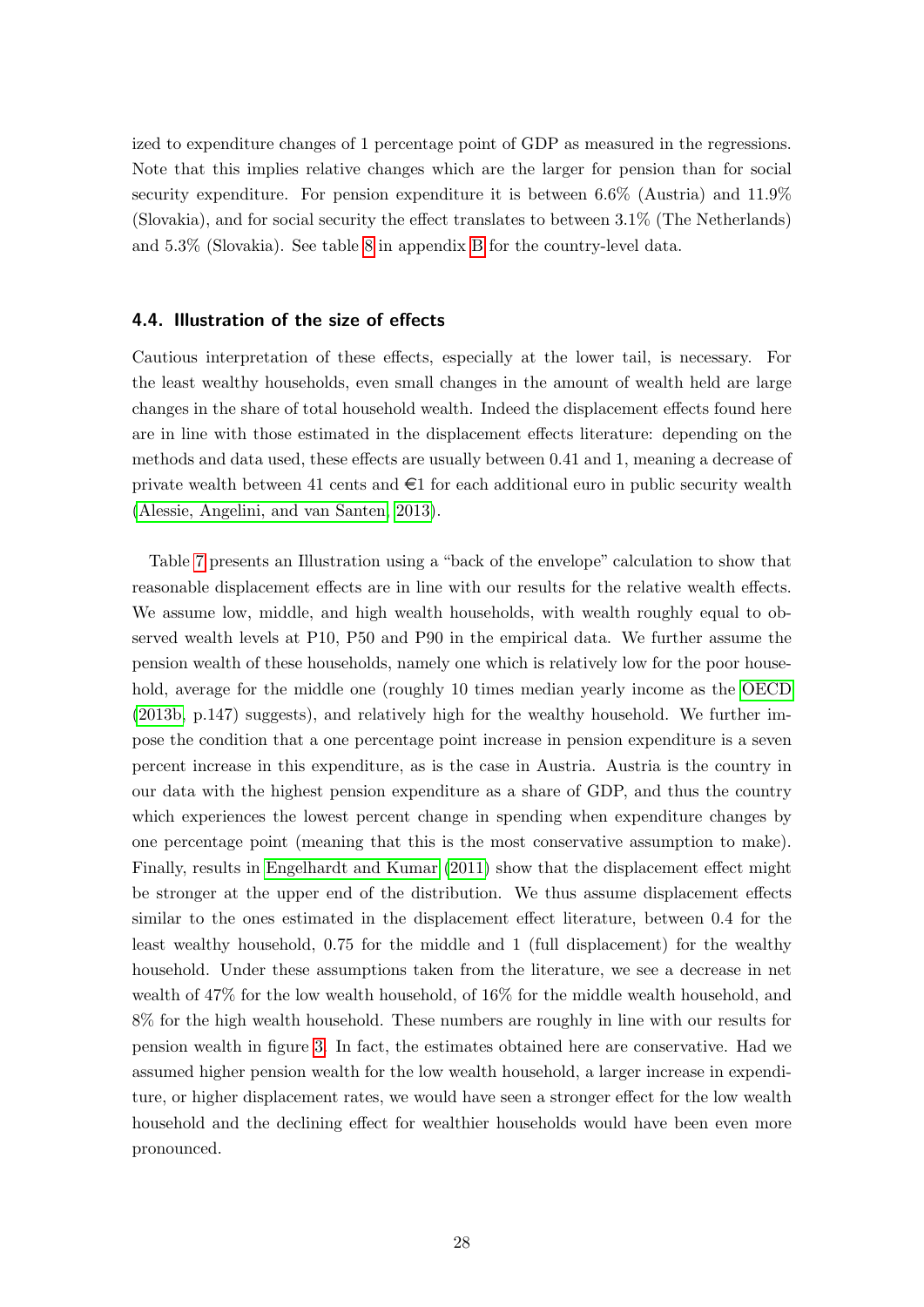<span id="page-28-0"></span>Table 7: Illustration: Back of the Envelope Calculation of Implied Displacement Effects

|                               | Low Wealth( $\approx$ P10) | Middle Wealth ( $\approx$ P50) | High Wealth ( $\approx$ P90) |
|-------------------------------|----------------------------|--------------------------------|------------------------------|
| Net wealth                    | 3,000                      | 100,000                        | 500,000                      |
| Pension wealth                | 50,000                     | 300,000                        | 600,000                      |
| 1 PP ( $\approx$ 7%) increase | 3,500                      | 21,000                         | 42,000                       |
| Assumed displacement effect   | 0.4                        | 0.75                           |                              |
| Effect in $\%$ of net wealth  | 47                         | 16                             |                              |

Notes:

(i) This table shows a "back of the envelope" calculation to illustrate that the estimated decreases in private wealth along the wealth distribution are in line with displacement effects estimated in the literature.

(ii) As our pension expenditure measure enters in percent of GDP, 1PP change translates to about a 7% increase in the actual pension expenditure (highest pension expenditure are about 15% of GDP for Austria, lowest about 8% for Slovakia), under the assumption that the increase is distributed equally along the distribution of pension entitlements.

(iii) Source: Thought Experiment for illustrative reasons.

Additional welfare state spending is negatively associated with all wealth levels but decreasing in size relative to wealth across the full net wealth distribution. This is in line with the displacement effects estimated in the literature and unambigous in our quantile regression analysis.

We regard this as evidence that (i) an increase in welfare state activity might allow households to reduce their savings and consume more and (ii) this effect leads to a stronger relative effect on the net wealth of poorer households. Using relative inequality measures like the Gini coefficient this mechanism would lead to increased observed inequality of private net wealth given an increase of welfare state activity. Similarly, when comparing wealth distributions across countries differences in inequality might partly be due to such effects. In countries with high welfare state activity especially households in the lower half of the wealth distribution might have less need to accumulate precautionary savings but instead show higher consumption levels. Such countries might at the same time show extended levels of inequality due to this effect.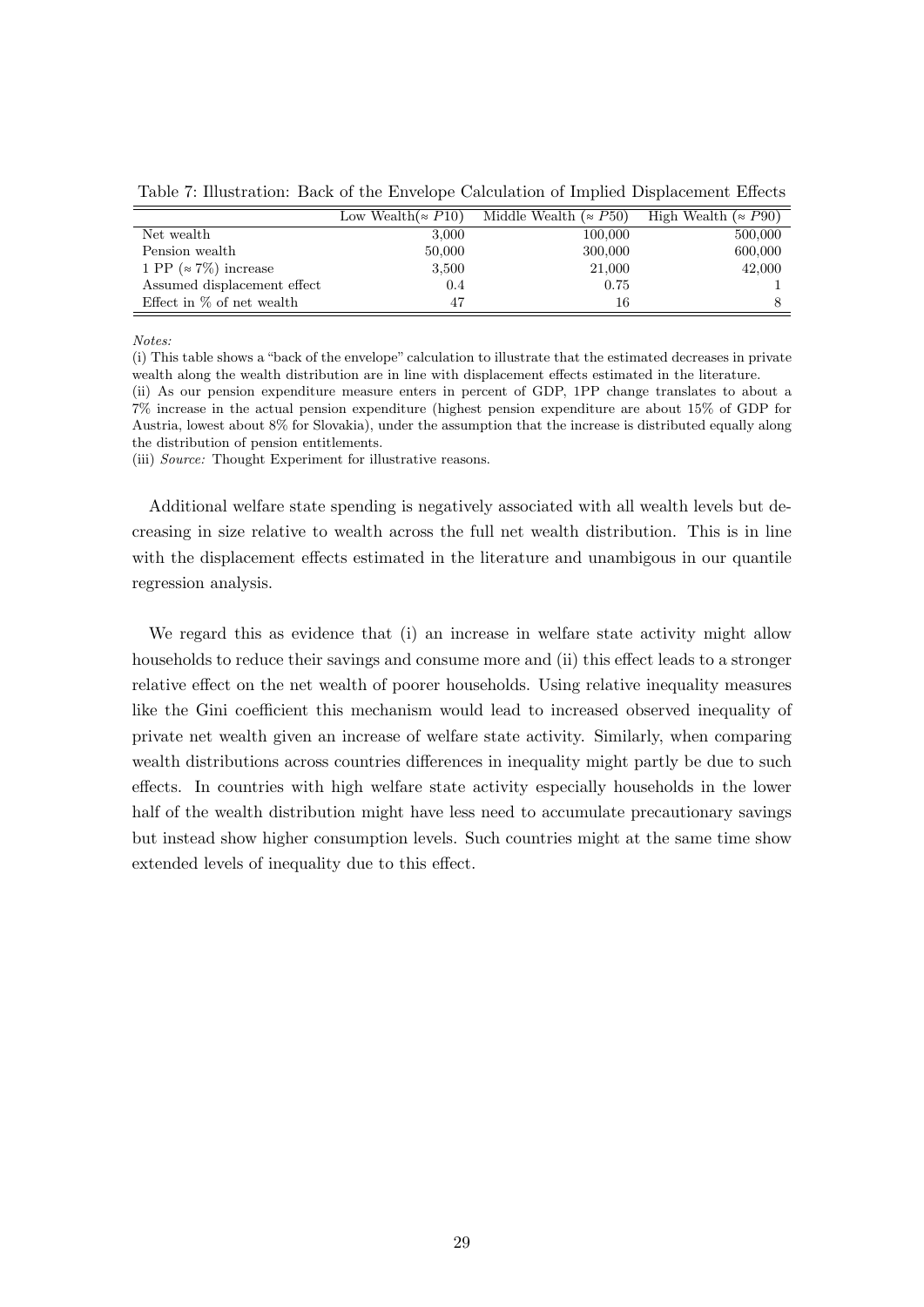## <span id="page-29-0"></span>5. Discussion and Conclusion

This study examines three main contributors to household wealth: inheritances, income, and welfare state spending. The analysis focuses on the relation of inheritance and income to the relative position of households in the wealth distribution, and finds that inheritances and income play an important role in a household's relative position in the wealth distribution. Further, multilevel cross country regressions show that welfare state activities such as pension and social security expenditures are substitutes for private wealth and significantly explain part of the observed differences in private wealth across countries.

Four stylized facts emerge:

**Stylized Fact 1** Heir households hold substantially higher net wealth levels than their non-heir counterparts. This finding holds along different household types as well as along the entire net wealth distribution, controlling for a large set of socioeconomic characteristics of households.

Using methods from the decomposition literature, we compare heir households to their non-heir counterparts. The difference in net wealth reaches about  $\epsilon$ 100,000 at the median level of net wealth and increases beyond  $\epsilon$ 1 million at the 99<sup>th</sup> percentile of the net wealth distribution. These values are considerable, as net wealth of heir households is about  $\epsilon$ 210,000 at the median (non-heir households have about 60,000; reweighted non-heir household about 100,000) and about  $\epsilon$ 3,000,000 at the 99<sup>th</sup> percentile (non-heir households about 1.2 million; re-weighted non-heir households about 1.9 million). Over the full distribution, heir-households have considerably higher levels of net wealth than their non-heir counterparts.

Stylized Fact 2 On average, an intergenerational transfer lifts a household by 14 net wealth percentiles, while an additional percentile in the income distribution is associated with 0.4 net wealth percentiles. Receiving an intergenerational transfer is therefore a higher contributor to net wealth, being equivalent to an income increase that leads to a new rank in the income distribution about 35 percentiles higher. This relative importance of intergenerational transfers versus income position varies from about 25 (Slovakia) to 52 (Austria) income percentiles being equivalent to an intergenerational transfer.

We focus on the households relative position with regard to other households as opposed to the households' absolute wealth or income values. We prefer this approach because one's relative position in a society is decisive for social status and questions of richness and poverty, which are relative phenomena. It is also statistically more robust as it is less exposed to measurement error, because only the household ranking with regard to income and wealth is relevant instead of their exact values.

Stylized Fact 3 Welfare state expenditures are substitutes for private wealth accumulation. The more insurance the state provides against the contingencies of life, the less need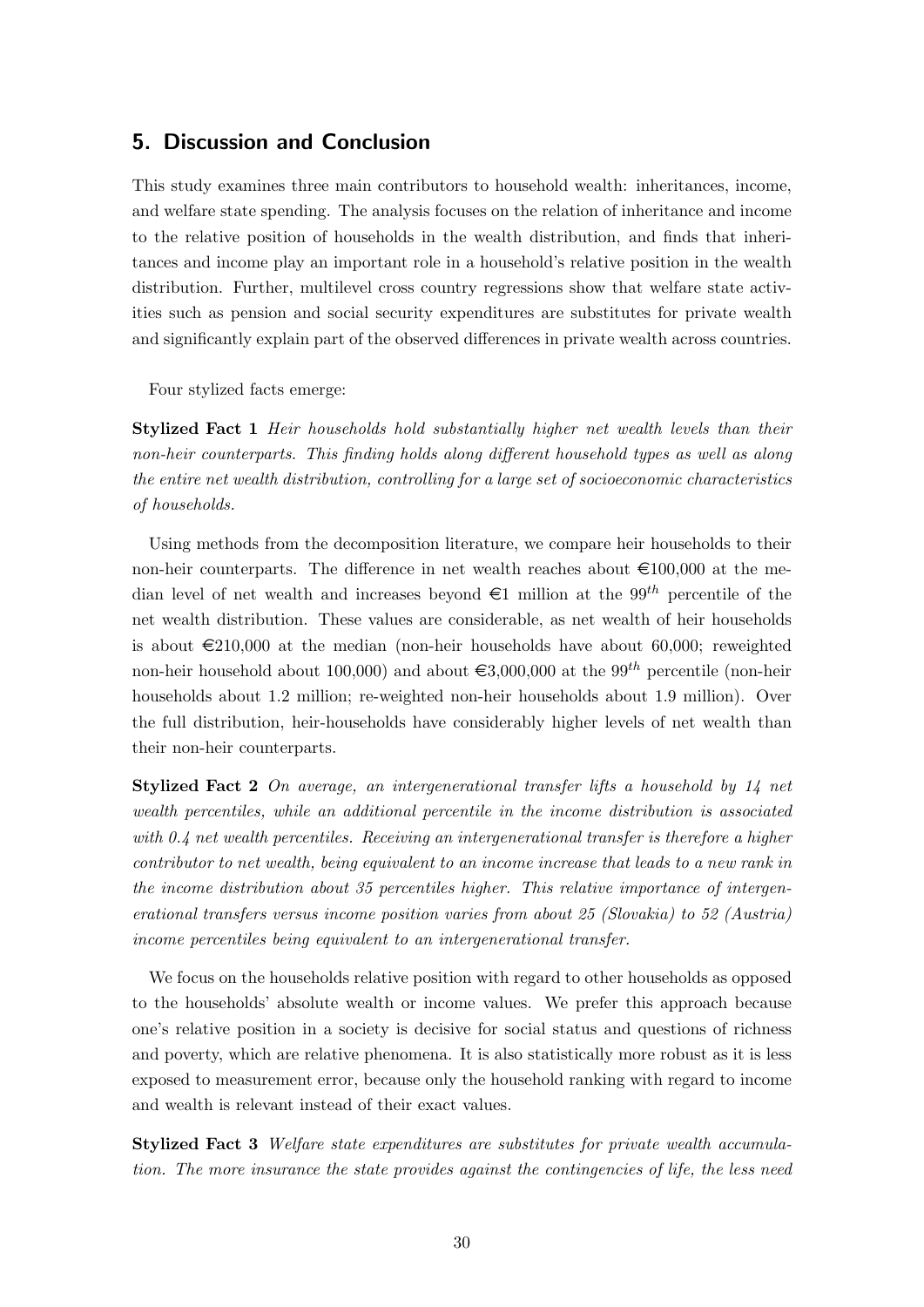the households have to accumulate wealth for precautionary reasons. That translates to relatively lower average net wealth holdings for households in countries with higher welfare state expenditures.

We show a significant correlation between country-level welfare-state expenditures and differences in absolute wealth levels across countries. In multilevel cross-country regressions we find that the extent of welfare state activities across countries measured by pension and social security expenditures are negatively correlated with net wealth levels. These findings indicate that social services provided by the state are substitutes for private wealth accumulation and to a certain degree explain observed differences in levels of household net wealth across euro area countries.

Stylized Fact 4 The substitution effect of welfare state expenditures with regard to private wealth holdings is significant along the full net wealth distribution, but is relatively lower at higher levels of net wealth. Given an increase in welfare state expenditure, the percentage decrease in net wealth of poorer households is relatively stronger than for households in the upper part of the wealth distribution. This finding implies that given an increase of welfare state expenditure, wealth inequality measured by standard relative inequality measures such as the Gini-coefficient will increase.

We provide evidence that the negative relation between welfare state spending and household net wealth is stronger at the lower end of the distribution of net wealth. As the state organizes and offers more public insurance, there is less need for relatively poor households to hold precautionary savings, and more income might be used for consumption purposes. Given these mechanisms, it might be that increases in welfare state activity are accompanied by more and not less wealth inequality, as they might allow households, especially those at the lower end of the distribution, to consume more, which in turn will lower their wealth holdings. Note, however, that our analysis deals with short rather than long term effects on wealth inequality. Welfare state policies might influence long term inequality through different channels. Possible effects on social mobility might for example lead to lower inequality in the long term.

We also illustrate that the effects on net wealth that we find are in line with displacement effects found in the literature, even under an assumption of strongly increasing displacement effects along the wealth distribution for which there is some support in the literature [\(Engelhardt and Kumar, 2011\)](#page-31-0). More research is necessary to understand the complex mechanisms between public welfare and private wealth and their different relevance across the wealth distribution.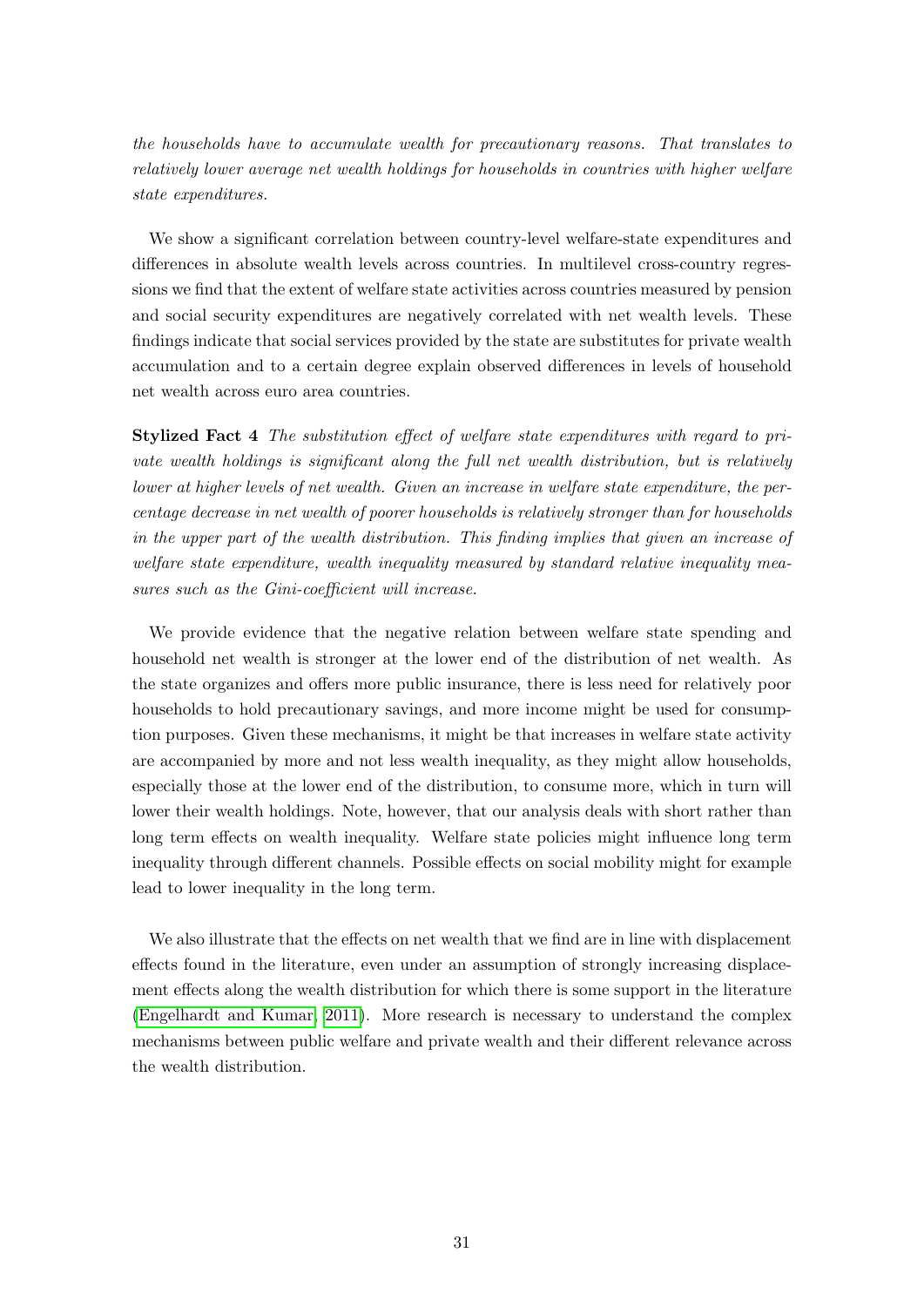## **References**

- <span id="page-31-3"></span>Alessie, R., V. Angelini, and P. van Santen (2013): "Pension wealth and household savings in Europe: Evidence from SHARELIFE," European Economic Review, 63, 308– 328.
- <span id="page-31-1"></span>Alvaredo, F., A. B. Atkinson, T. Piketty, and E. Saez (2013): "The Top 1 Percent in International and Historical Perspective," Journal of Economic Perspectives, 27(3), 3–20.
- <span id="page-31-11"></span>Bover, O., J. M. Casado, S. Costa, P. D. Caju, Y. McCarthy, E. Sierminska, P. TZAMOURANI, E. VILLANUEVA, AND T. ZAVADIL (2014): "The distribution of debt across euro area countries: the role of individual characteristics, institutions and credit conditions," ECB WP Series, No 1639, European Central Bank.
- <span id="page-31-4"></span>DAVIES, J. B., AND A. F. SHORROCKS (2000): "The Distribtion of Wealth," in *Handbook* of Income Distribution, ed. by A. Atkinson, and F. Bourguignon, chap. 605-75. Elsevier.
- <span id="page-31-12"></span>DINARDO, J., N. M. FORTIN, AND T. LEMIEUX (1996): "Labor Market Institutions and the Distribution of Wages, 1973-1992: A Semiparametric Approach," Econometrica, 64(5), 1001–44.
- <span id="page-31-9"></span>ECB (2013a): "First Results Report," ECB WP Series, European Central Bank, 1–23.
- <span id="page-31-7"></span>(2013b): "Methodological Report," ECB WP Series, European Central Bank, 1–23.
- <span id="page-31-0"></span>ENGELHARDT, G., AND A. KUMAR (2011): "Pensions and household wealth accumulation," Journal of Human Resources, 46, 203–236.
- <span id="page-31-2"></span>FELDSTEIN, M. (1974): "Social Security, Induced Retirement, and Aggregate Capital Accumulation," Journal of Political Economy, 82, 905–926.
- <span id="page-31-10"></span>Fessler, P., P. Lindner, and E. Segalla (2014): "Net Wealth Across the Euro Area - Why Household Structure Matters and How to Control for It.," ECB WP Series, No 1663, European Central Bank.
- <span id="page-31-8"></span>FESSLER, P., AND M. SCHÜRZ (2013): "Cross-Country Comparability of the Eurosystem Household Finance and Consumption Survey," Monetary Policy  $\mathcal{C}$  the Economy, Q2/2013.
- <span id="page-31-6"></span>GALE, W. (1998): "The effects of pensions on household wealth: A reevaluation of theory and evidence.," Journal of Political Economy, 106, 706–723.
- <span id="page-31-5"></span>HUBBARD, G. (1986): "Pension wealth and individual saving: Some new evidence.," Journal of Money, Credit and Banking, 18, 167–178.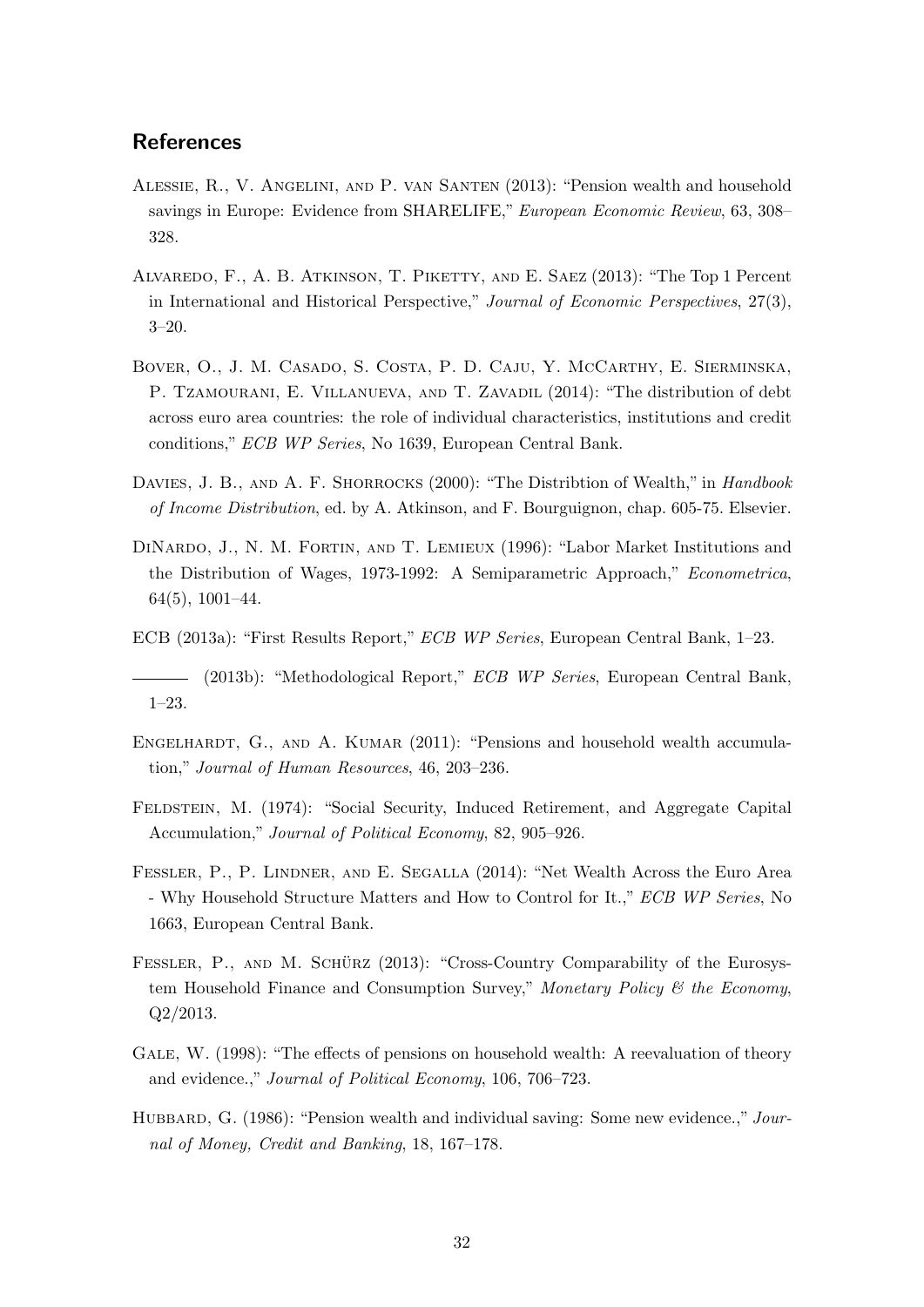- <span id="page-32-14"></span>HUBER, P. J. (2003): Robust Statistics, Wiley Series in Probability and Statistics. John Wiley & Sons.
- <span id="page-32-11"></span>HURD, M., P. MICHAUD, AND S. ROHWEDDER (2012): "The displacement effect of public pensions on the accumulation of financial assets," Fiscal Studies, 33, 107–128.
- <span id="page-32-5"></span>JAPPELLI, T. (1995): "Does social security reduce the accumulation of private wealth? Evidence from Italian survey data.," Ricerche Economiche, 49, 1–31.
- <span id="page-32-6"></span>Jenkins, S. P. (1990): "The Distribution of Wealth: Measurement and Models," Journal of Economic Surveys, 4(4), 329–60.
- <span id="page-32-12"></span>KEISTER, L. (2005): Getting Rich. America's new rich and how they got that way. Cambridge University Press.
- <span id="page-32-8"></span>Kennickell, A. (2012): "Changes in U.S. Family Finances from 2007 to 2010: Evidence from the Survey of Consumer Finances," Federal Reserve Bulletin, 98.
- <span id="page-32-2"></span>Kopczuk, W., and E. Saez (2004): "Top Wealth Shares in the United States, 1916-2000: Evidence from Estate Tax Returns," National Tax Journal, 57(2), 445–87.
- MATHÄ, T., A. PORPIGLIAA, AND M. ZIEGELMEYER (2015): "Household wealth in the euro area: The importance of intergenerational transfers, homeownership and house price dynamics," Central Bank of Luxembourg.
- <span id="page-32-13"></span>MILANOVIC, B. (2012): The Haves and the Have-Nots: A Brief and Idiosyncratic History of Global Inequality. Basic Books; Auflage: First Trade Paper Edition.
- <span id="page-32-10"></span>OECD (2013a): "Guidelines for micro statistics on household wealth," OECD.
- <span id="page-32-15"></span> $-$  (2013b): "Pensions at a Glance," *OECD*.
- <span id="page-32-1"></span><span id="page-32-0"></span>PIKETTY, T. (2011): "On the Long-Run Evolution of Inheritance: France 1820–2050," The Quarterly Journal of Economics, 126(3), 1071–1131.
	- $-$  (2013): *Capital in the Twenty-First Century*. Harvard University Press.
- <span id="page-32-9"></span>SAEZ, E., AND T. PIKETTY (2012): "Top Incomes and the Great Recession and policy implications.," 13. Jacques Polak Annual Research Conference, p. IMF Washington D.C.
- <span id="page-32-4"></span>Semyonov, M., and N. Lewin-Epstein (2013): "Ways to Richness: Determination of Household Wealth in 16 Countries," European Sociological Review, 29(6), 1134–1148.
- <span id="page-32-7"></span>Sierminska, E., A. Brandolini, and T. Smeeding (2006): "The Luxembourg Wealth Study: A cross-country comparable database for household wealth research," Journal of Economic Inequality, 4(3), 375–383.
- <span id="page-32-3"></span>WOLFF, E., AND M. GITTLEMAN (2013): "Inheritances and the distribution of wealth or whatever happened to the great inheritance boom?," The Journal of Economic Inequality, pp. 1–30.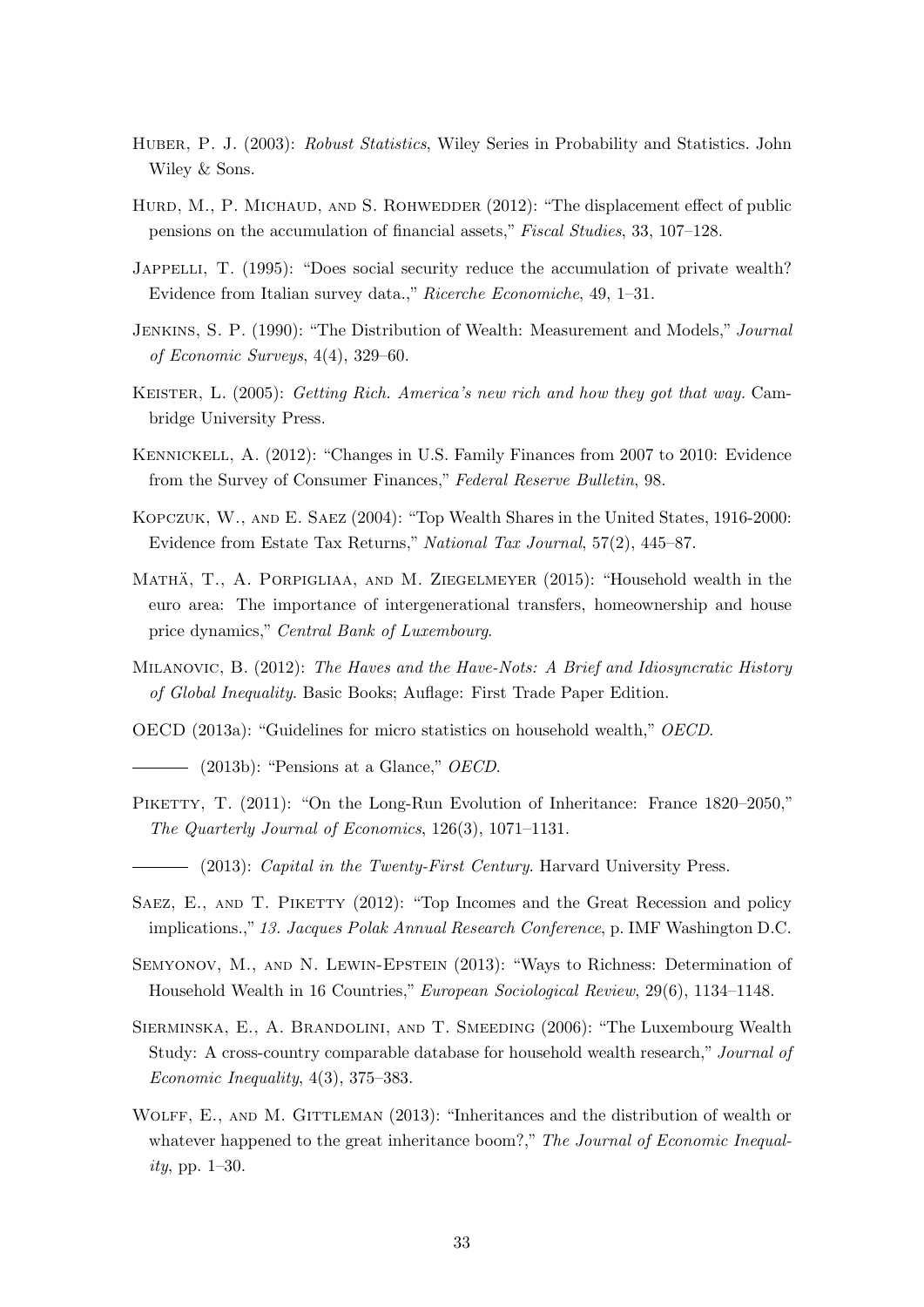## A. Methods

#### <span id="page-33-0"></span>A.1. Multilevel Models

We use multilevel regressions in section [4.3.](#page-21-0) The basic null model (or variance component model) is given by

<span id="page-33-1"></span>
$$
w_{ij} = \beta_0 + u_{0j} + \varepsilon_{ij},\tag{5}
$$

where  $w_{ij}$  is the inverse hyperbolic sine of net wealth of household i in country j,  $\beta_0$  is the overall mean across countries,  $u_{0j}$  is the country level effect of country j on net wealth and  $\varepsilon_{ij}$  is a household level residual. The country level effects  $u_{0j}$  - which is at the same time a higher level residual - is assummed to be normally distributed with mean zero and variance  $\sigma_{u0}^2$ .

The between-country variance is estimated in the model as  $\hat{\sigma}_{u0}^2$ , and the within-country between-household variance as  $\hat{\sigma}_{\varepsilon}^2$ . Combining both gives the intraclass correlation coefficient (ICC) or variance partition coefficient (VPC), which tells us the share of variance in wealth which is explained at the country level,

$$
icc = \frac{\hat{\sigma}_{u0}^2}{\hat{\sigma}_{u0}^2 + \hat{\sigma}_{\varepsilon}^2},\tag{6}
$$

Additionally to random intercept models, which just add controls  $X_{ij}$  to model [5,](#page-33-1) we also us random coefficient models which are defined as,

$$
w_{ij} = \beta_0 + \beta_1 X_{ij} + (u_{0j} + u_{1j} \times X_{ij} + \varepsilon_{ij}).
$$
\n(7)

This model allows the coefficents for some independent variables to vary across countries j. In our case we allow random coefficients for intergenerational transfers as well as income to allow different patterns across countries which have been found in the country by country regressions (see [4.3\)](#page-21-0).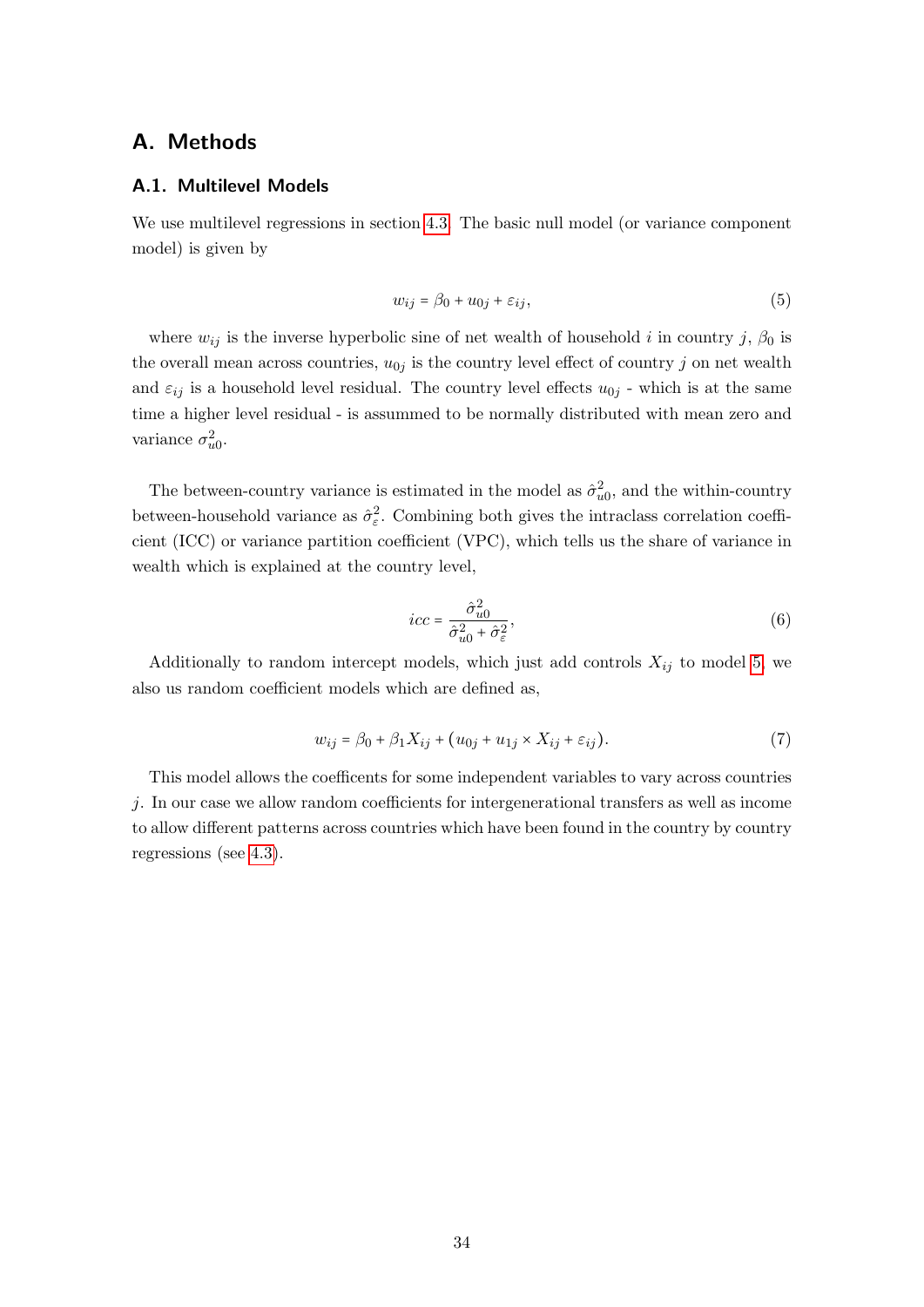## <span id="page-34-1"></span>B. Net Wealth and Welfare State



<span id="page-34-0"></span>Figure 4: Pension Expenditure and Net Wealth

Notes:

(i) Graph (a) shows a scatter plot of country level mean net wealth and pension expenditure as percent of gdp.

(ii) Graph (b) shows a scatter plot of country level 25th percentile of net wealth and pension expenditure as percent of gdp.

(iii) Source: Eurosystem HFCS 2010. New Cronos Database 2010.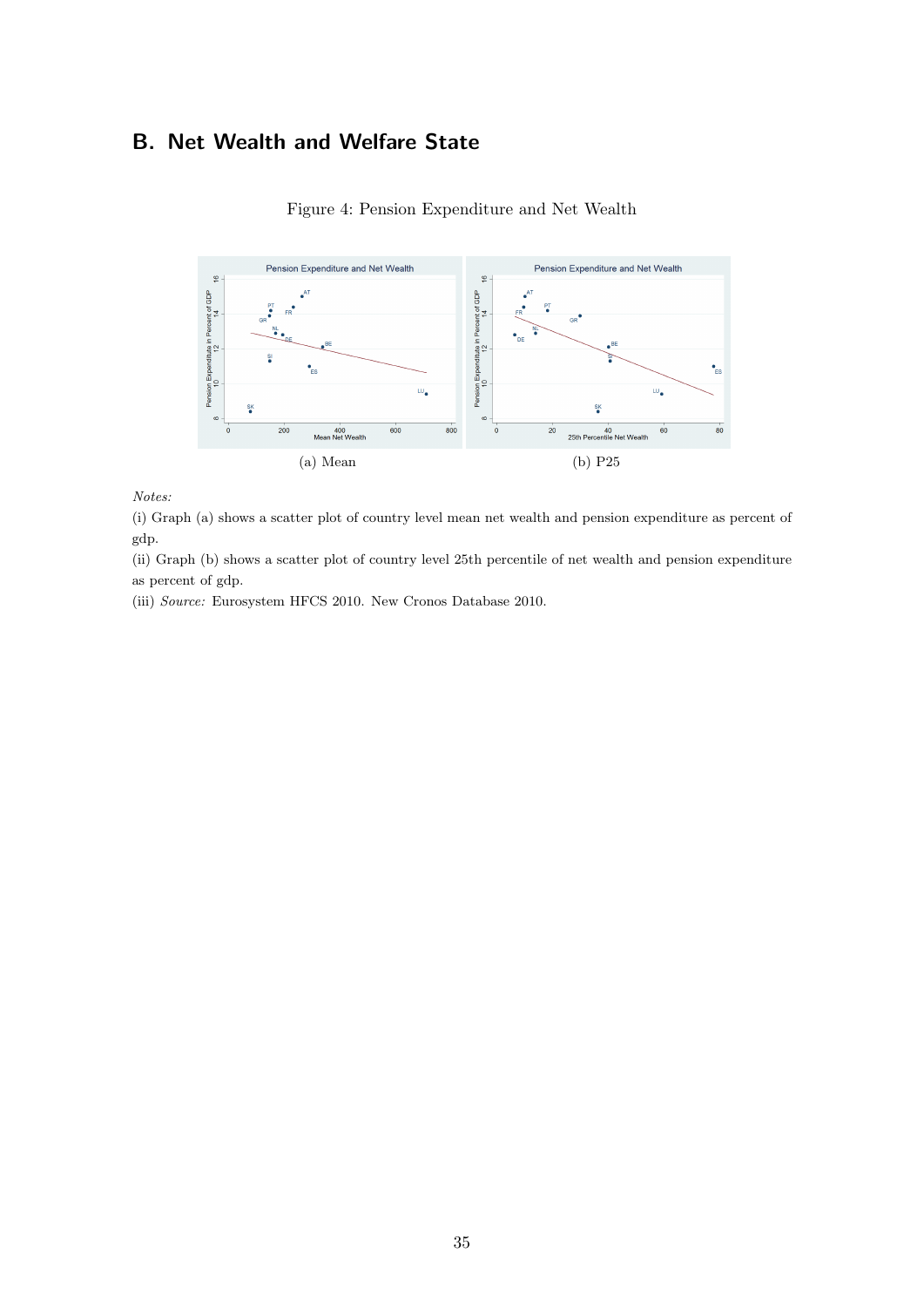|                 | Pension | Social Security |
|-----------------|---------|-----------------|
| Austria         | 15.0    | 30.6            |
| Belgium         | 12.1    | 30.1            |
| Germany         | 12.8    | 30.6            |
| Spain           | 11.0    | 25.8            |
| France          | 14.4    | 33.8            |
| Greece          | 13.9    | 29.1            |
| Luxembourg      | 9.4     | 23.1            |
| The Netherlands | 12.9    | 32.1            |
| Portugal        | 14.2    | 26.8            |
| Slovenia        | 11.3    | 25.0            |
| Slovakia        | 8.4     | 18.7            |

<span id="page-35-0"></span>Table 8: Welfare State Expenditure as Percentage of GDP

Notes:

(i) Source: Eurostat New Cronos database for Pension and Social Security (protection) as well as the European Social Survey (ESS) multilevel country database for health.

- 1. Pension: The "Pensions" aggregate comprises part of periodic cash benefits under the disability, old-age, survivors and unemployment functions. It is defined as the sum of the following social benefits: disability pension, early-retirement due to reduced capacity to work, old-age pension, anticipated old-age pension, partial pension, survivors' pension, early-retirement benefit for labour market reasons. (New Cronos database: tps00103)
- 2. Social Security: Expenditure on social protection contains social benefits, which consist of transfers, in cash or in kind, to households and individuals to relieve them of the burden of a defined set of risks or needs; administration costs, which represent the costs charged to the scheme for its management and administration; other expenditure, which consists of miscellaneous expenditure by social protection schemes (payment of property income and other). It is calculated in current prices. (New Cronos database: tps00098)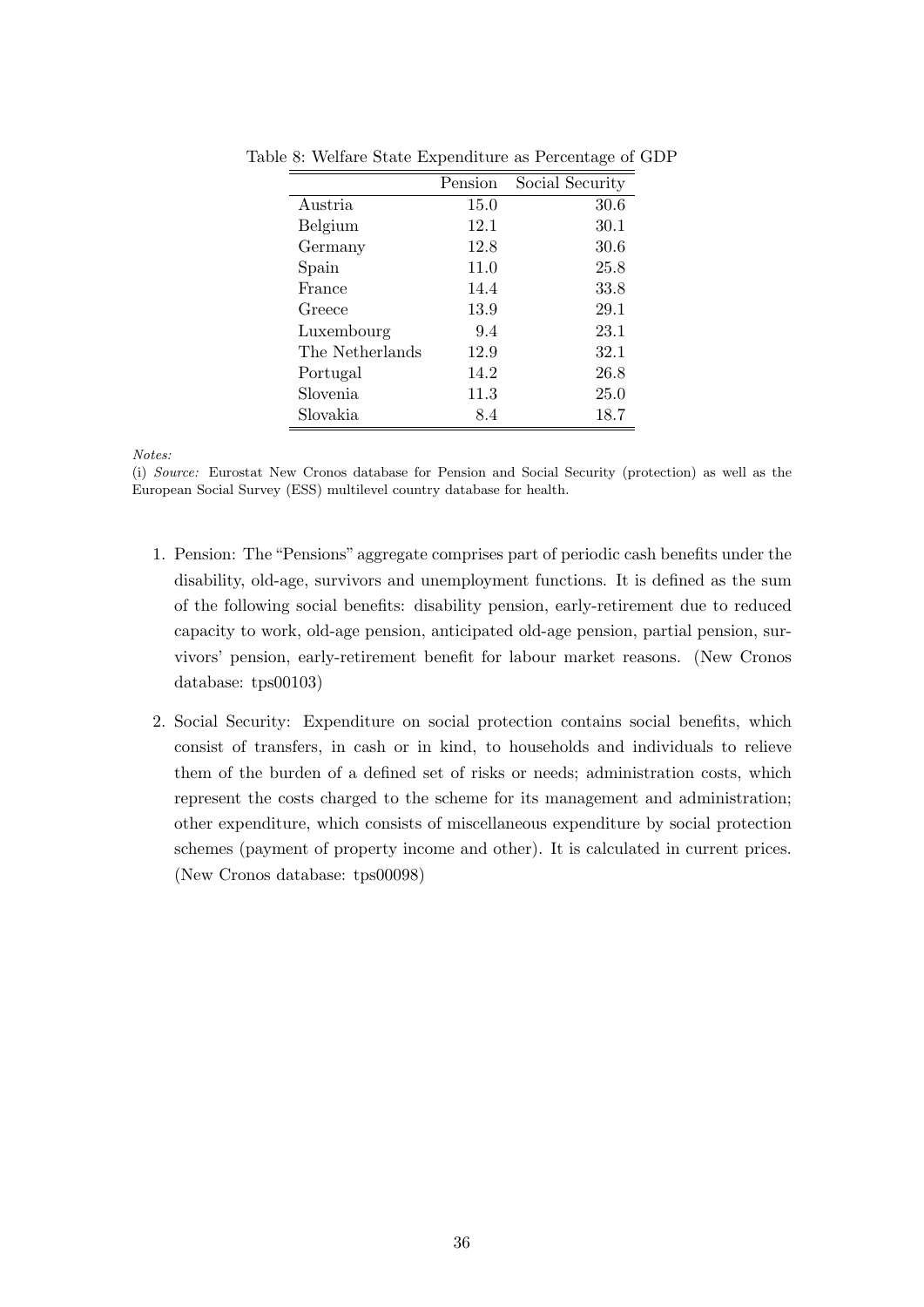## <span id="page-36-0"></span>C. Intergenerational Transfers and Inequality

Intergenerational transfers increase in absolute value with net wealth but decrease in relative (to net wealth) terms with net wealth, which implies an equalizing effect on the overall net wealth distribution (see Figure [5\)](#page-37-0). However, it (i) remains unclear if the value adjustments are appropriate and if this effect might only occur because of (ii) measurement error of intergenerational transfers at the top of the distribution and/or (iii) coverage problems of surveys at the very top. Caveats (i) and (ii) might be less troublesome as with regard to (i) even unadjusted values seem to produce similar effects. With regard to (ii) instrumental variable regressions show that a slope below one still remains in a regression of net wealth on value of intergenerational transfer even if intergenerational transfers are instrumented with different instruments, i.e. still the values of intergenerational transfers relative to net wealth decrease with net wealth implying an equalizing effect. However, coverage at the top (iii) could be very problematic. While the values of intergenerational transfers relative to net wealth might decrease with net wealth up to a certain degree, this might change dramatically at the very top. For heirs of very large businesses or real assets usually not included in household surveys the share of their inherited wealth with regard to their total wealth might likely be close to one. Also the work by [Piketty](#page-32-0) [\(2011\)](#page-32-0) suggests such figures at the top of the distribution.